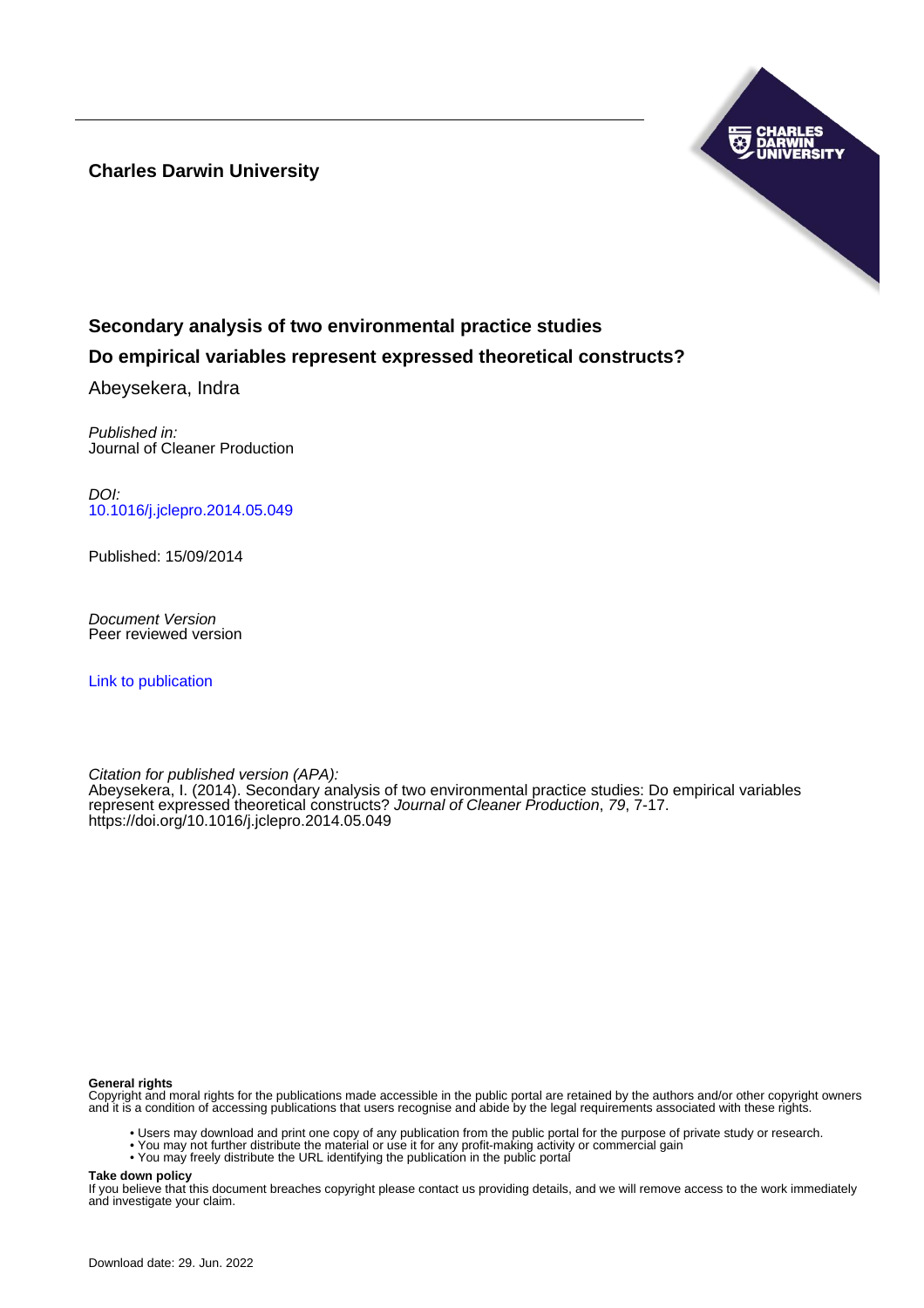**Abeysekera, I. 2014, Do empirical variables represent expressed theoretical constructs? Secondary analysis of two environmental practice articles as case presentations,** *Journal of Cleaner Production,* **Vol. 15, pp. 7-17.**

## **Secondary analysis of two environmental practice studies. Do empirical variables represent expressed theoretical constructs?**

#### **Abstract**

Many research questions in studies on environmental practices have used variables with little regard as to whether they represent theoretical constructs. This validation is fundamental to testing and interpreting theories using variables. This study examines whether environmental disclosure, environmental performance, and economic performance are different constructs. It uses canonical correlation analysis technique, and reviews two published studies as case presentations. Analyzing the study by Al-Tuwaijri et al., the environmental disclosure variable is found to represent the disclosure construct, while the environmental performance and economic performance variables are found to represent two dimensions of the performance construct. In the Hasseldine et al. study, environmental performance is found to represent the performance construct. Results indicate that the two disclosure variables are unidimensional of the disclosure construct. These findings are supported by the main analysis and additional analysis undertaken for each study. This research demonstrates how the canonical correlation analysis technique can be used to test whether empirical variables represent expressed theoretical constructs before publishing findings. It also shows a unique way to review published studies to develop and analyze research questions not examined in the original work.

Keywords: canonical correlation analysis, disclosure, environment, performance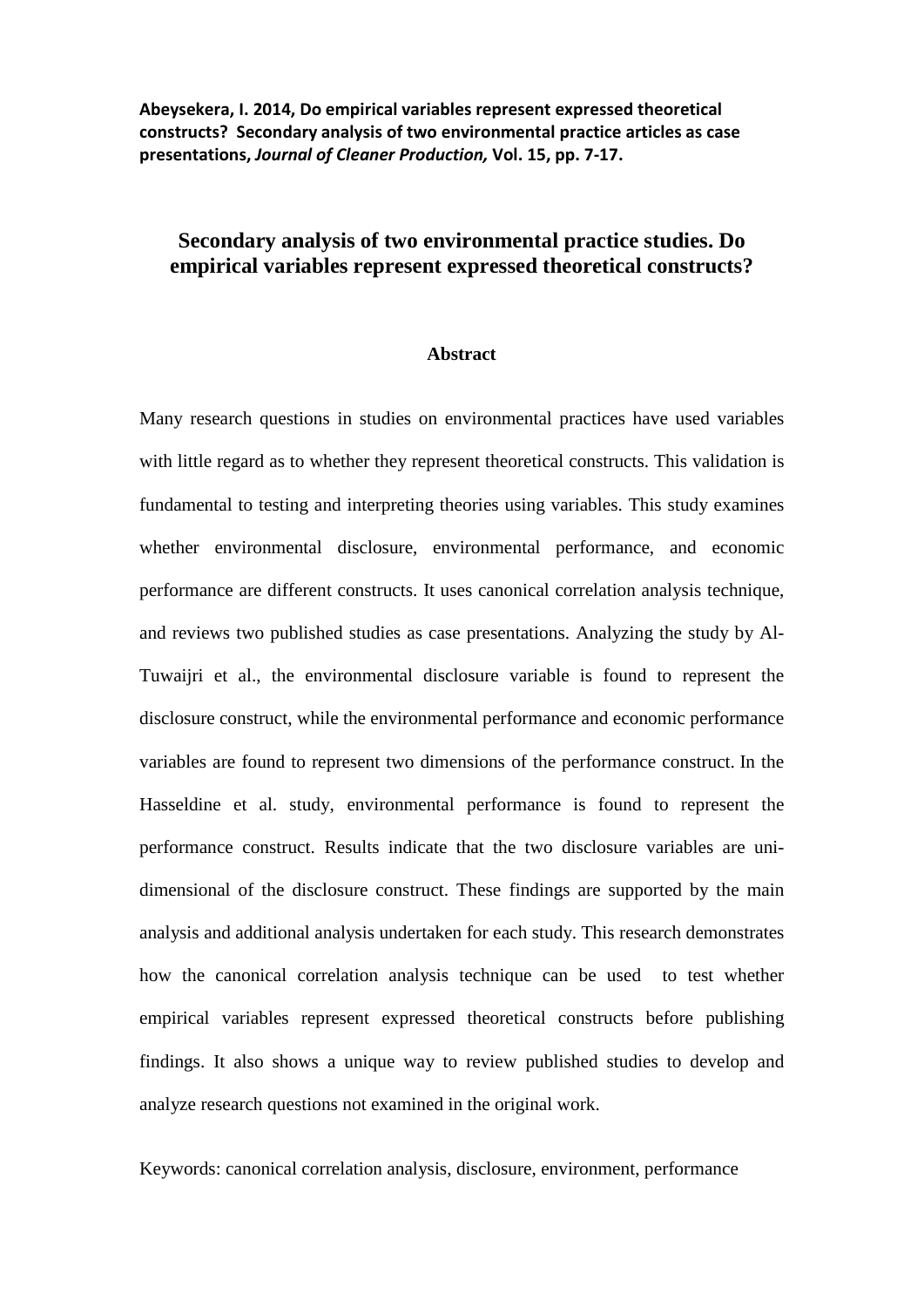#### **1. Introduction**

Constructs are concepts that are deliberately invented for a special scientific purpose (Kerlinger, 1973, p. 29). The variables should portray constructs in research to advance theories, because theories are statements that describe the relations among constructs within set boundaries and constraints (Bacharach, 1989).

Research shows a tendency to accept asserted variables as representing constructs without much criticism (Churchill, 1979; LeClere, 2006). For example, a study may assert that the quality of environmental disclosure is more useful to investors than quantity of environmental disclosure. Research can prove that another variable, environmental reputation, is more directly associated with the quality of environmental disclosure, than with the quantity of environmental disclosure. If the quality of environmental disclosure does not represent the disclosure construct, however, those findings, although methodologically appealing, have little meaning to advance the theoretical front.

This research undertook this secondary analysis with two objectives: first, to demonstrate a technique that can evaluate whether variables represent the theoretical constructs; and second, to understand whether variables are an accurate proxy for constructs. It did so by looking into the secondary literature on environmental practices, specifically accounting for the environment, a field that has lately received close attention from governments, society, and interest groups, due to a deep impact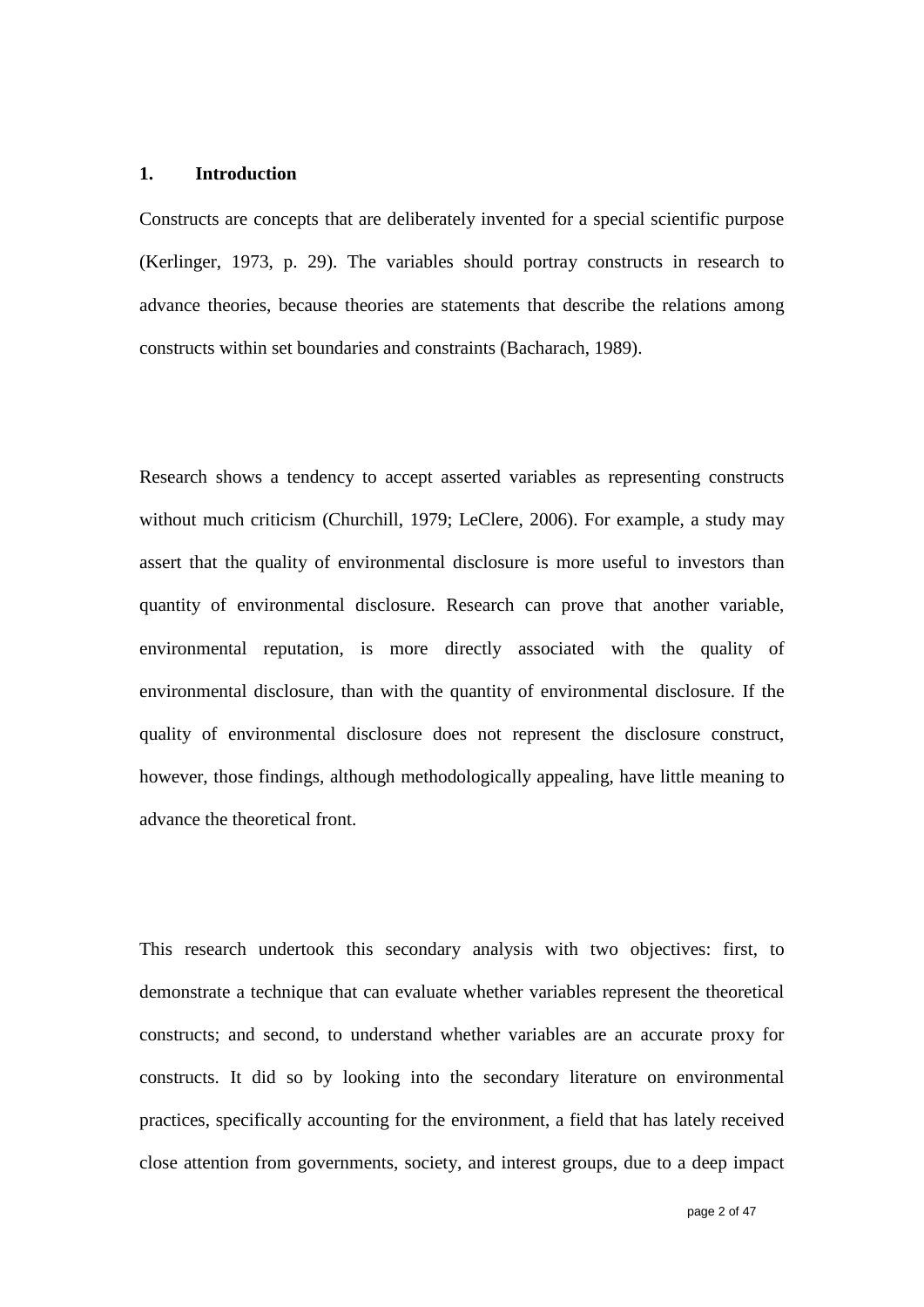on future generations. Research in this field has contributed by examining the role of firms in accounting for the environment. Before the 1980s, environmental research explored and described ways to account for the environment (Dierkes and Preston, 1977; Mathews, 1997). During the 1980s the concern for environmental protection increased among the public, and research responded to this trend by separating accounting *for society* from accounting *for the environment* (Gray, Owen, and Maunders, 1987). Studies from this period focused on how firms measured and disclosed environmental issues in annual reports (Rockness, 1985; Wiseman, 1982). In contrast, the 1990s research examined more ways of accounting for the environment, and began to interpret findings using various theoretical frameworks. These included political economy (Arnold, 1990), legitimacy (Patten, 1992), and stakeholder theory (Roberts, 1992). The post-2000 period saw a further surge in research that responded to new issues in accounting for the environment, using theories to interpret findings. The current study chose to focus on environmental disclosure and environmental performance, which are two key areas of environmental practice research (Al-Tuwaijri, Christensen, and Hughes II., 2004; Hasseldine, Salama, and Toms, 2005).

This research selected studies by Al-Tuwaijri et al. (2004) and Hasseldine et al. (2005) as case presentations for the following three reasons. First, both studies include variables that represent environmental performance and environmental disclosure. This offers the opportunity to explore whether variables represent theoretical constructs. Second, Hasseldine et al. (2005) used two variables for disclosure, quantity and quality-weighted disclosure quantity, making it possible to examine whether the variables represent the disclosure construct. Third, Al-Tuwaijri et al.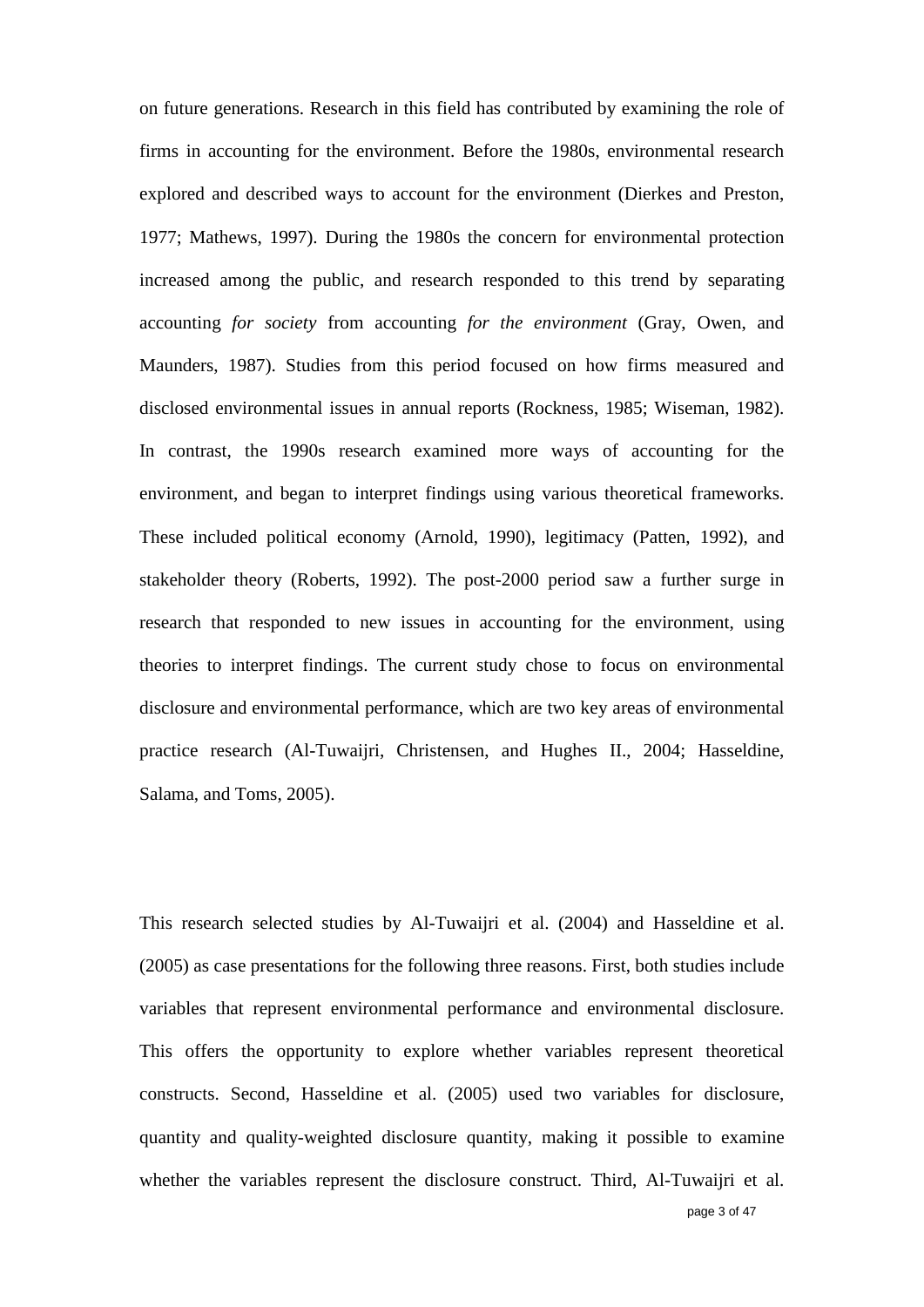(2004) used variables for environmental performance and economic performance. It was thus, possible to examine whether these variables in fact represent the performance construct.

A secondary analysis can involve applying different research methods to the published data to answer new research questions. It also can involve examining the same research question as in published studies, but in a different way (McArt and McDougal, 1985). Various theories are useful for interpreting the conclusions about environmental performance, environmental disclosure, and economic performance, just as there are various ways to empirically measure them. For instance, studies have measured environmental performance as impact (Zhao, Gao, Wu, Wang, and Zhu 2014), change (Kim, Jeong, Cho, and Kim, 2014), degradation (Chen and Chu, 2011), benefits (Suk, Liu, Lee, Go, and Sudo, 2014), reputation (Hasseldine et al., 2005), or a variant of these (de Oliveira, Doll, Kurniawan, Geng, Kapshe, and Husingh, 2013). Studies have measured environmental disclosure as quantity (Al-Tuwaijri et al., 2004), volume (Gao, Heravi, and Xiao, 2005), and quality (Hasseldine et al., 2005), or a variant thereof (Lu and Abeysekra, 2014). However, previous studies have not examined in detail whether the variables used do in fact represent the construct in question, which is an important step towards building theoretical foundations.

This study used canonical correlation analysis. The types of secondary data needed to conduct the secondary analysis using this technique are the statistical mean, standard deviation, and the correlation table. The two studies under examination have the required data. Researchers have used canonical correlation analysis in studies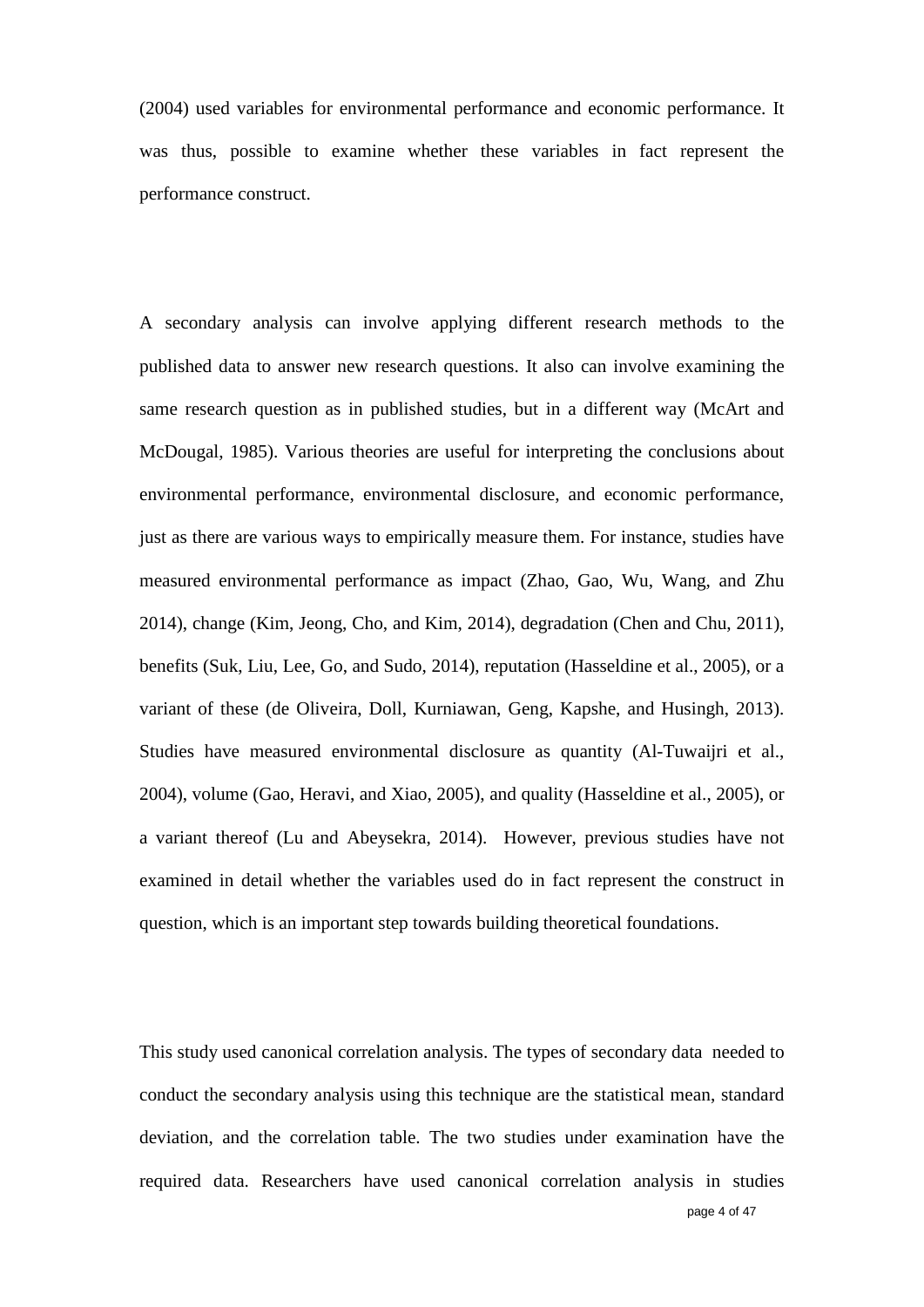published in education and psychology to examine secondary data (Sherry and Henson, 2005). The analysis of secondary data using this technique is new in the accounting field, and the current research thus contributes to understanding constructs by analyzing studies published in environmental practices. In this analysis, observed variables were first identified either as criterion or predictors to the canonical correlation analysis. It then looked into the relation that exists between two variable sets simultaneously. The analysis then produced a latent criterion that represents observed criterion variables, and a latent predictor that represents observed predictor variables. A latent variable in the canonical correlation analysis is a construct. The next step was to review the contribution that each observed variable makes to its construct. The extent to which each variable contributes to the construct helps to understand the likeness and differences of variables in relation to that construct. Similar variables make similar amounts of contribution towards explaining the construct, and unlike variables make dissimilar amounts of contribution in explaining the construct.

The two studies were separately examined because environmental disclosure and environmental performance are variables common to both studies, but measured differently. Hasseldine et al. (2005) measured the quantity of environmental disclosure using sentence count and the quality-adjusted quantity of environmental disclosure using a quality rating index that adjusted the sentence count. Al-Tuwaijri et al. (2004) used frequency count and a different quality rating index that adjusted the frequency count as a quality-weighted measure of environmental disclosure. Additionally, Al-Tuwaijri et al. (2004) conducted their study with firms in the United States, while Hasseldine et al. (2005) conducted their study with firms in the United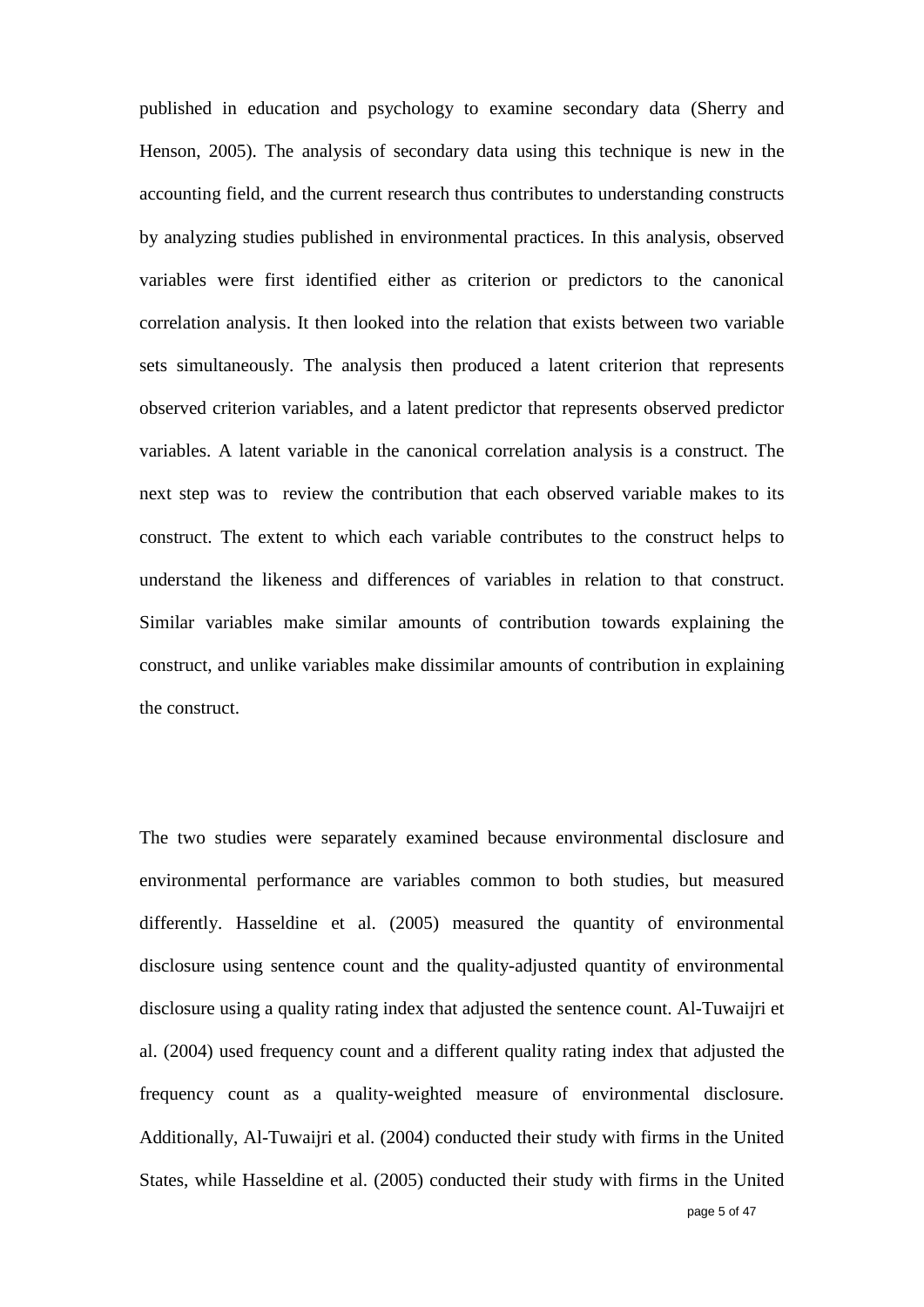Kingdom. The legal and regulatory differences influencing firm behavior also defied direct comparison. The UK annual report disclosure has a regulatory emphasis and the US annual report has a legislative emphasis (Holland and Foo, 2003). Hasseldine et al. (2005) selected large industrial firms in the UK, and Al-Tuwaijri et al. (2004) selected environmental polluting firms in the US. However, these differences did not detract from the main focus of this research, which was to examine whether the variables adequately represent the claimed constructs.

Considering the Hasseldine et al. (2005) study, this research first examined whether environmental performance (CER), disclosure quantity (SQRTES99), and qualityweighted disclosure quantity (SQRQWED99) represented different constructs. After that, another analysis was conducted to find out whether SQRTES99 and SQRQWED99 are two dimensions of the disclosure construct. The expectation was that canonical correlation analysis would reveal that disclosure and performance variables represented two constructs. It was also expected that the two disclosure variables would be found to represent two dimensions (quantity dimension and quantity-quality dimension) of the same construct.

Using the Al-Tuwaijri et al. (2004) study, the first analysis examined whether environmental performance (ENVPERF), economic performance (ECONPERF), and environmental disclosure (ENVDISC) were different constructs. After that, another analysis was conducted to find out whether ENVPERF and ECONPERF were two dimensions of the performance construct. The canonical correlation analysis was expected to reveal whether disclosure and performance variables represented two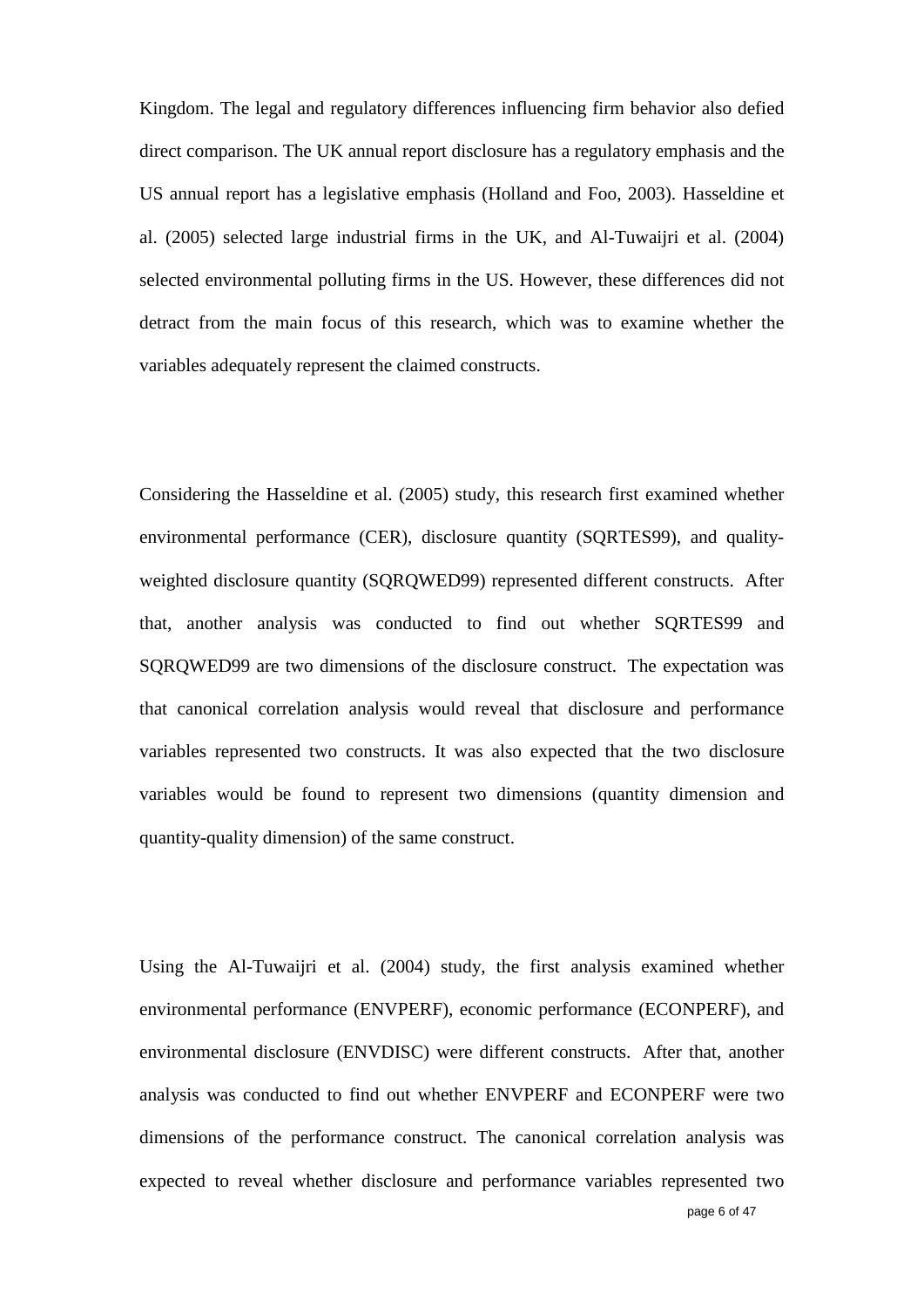expressed constructs. The analysis undertaken also expected the two performance variables to represent two dimensions (environmental and economic) of the performance construct.

The remaining sections of the paper are organized as follows. The next section discusses the nature of theoretical constructs. Section 3 outlines the canonical correlation analysis technique. Section 4 presents an analysis of the study conducted by Hasseldine et al. (2005). That review was undertaken to analyze whether environmental performance and environmental disclosure are different constructs. An additional analysis tested whether the two environmental disclosure variables (quantity and quality-weighted quantity) represented the environmental disclosure construct. Section 5 presents an analysis of the study by Al-Tuwaijri et al. (2004). That review was undertaken to analyze whether environmental disclosure, environmental performance, and economic performance are separate constructs. An additional analysis tested whether the two performance variables (environmental and economic) represented the performance construct. Section 6 discusses the findings of this study and section 7 makes some concluding remarks.

### **2. Expression of constructs using variables**

Constructs are abstractions that describe an observable event that cannot, however, be directly watched (MacCorquodale and Meehl, 1948). The construct becomes clear when it can break the observable event into distinct parts making it comprehensible to the community of researchers (Suddaby, 2010). The variables should portray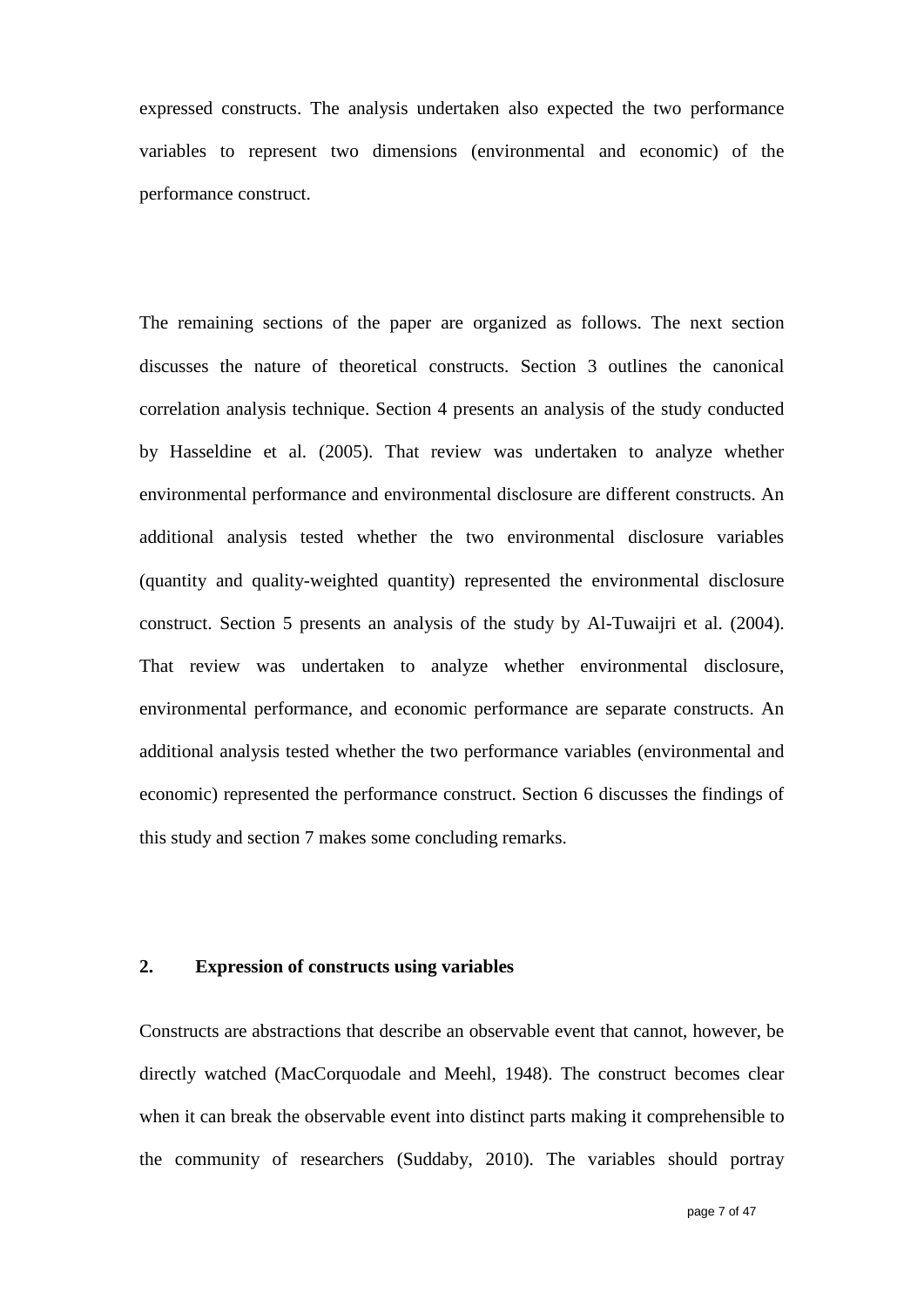constructs in research to advance theories, because theories are statements that describe the relations among constructs within set boundaries and constraints (Bacharach, 1989).

A research setting builds variables to represent a construct based on the statement proposed in the research. However, there is no guarantee that a variable represents a construct, because the observable statement of construction in research might not fully express the abstract statement of the construct. Representing a construct in research requires that researchers follow correct laws to represent the construct faithfully, so that the variable does not gain unintended meanings of the construct (MacCorquodale and Meehl, 1948).

A construct can be either single- or multi-dimensional. Understanding the meanings of a multi-dimensional construct necessitates combining multiple meanings (Law, Wong, and Mobley, 1998). For instance, understanding performance requires combining its meanings relating to environment and economics. The environmental performance and economic performance can be conceptualized under an overall abstraction of performance. Likewise, understanding disclosure needs to combine disclosures measured as quantity and quality.

Making gains on the theoretical front requires demonstrating the extent to which a variable agrees with its construct. This is becoming increasingly important because of the growing number of studies undertaken to examine environment-related events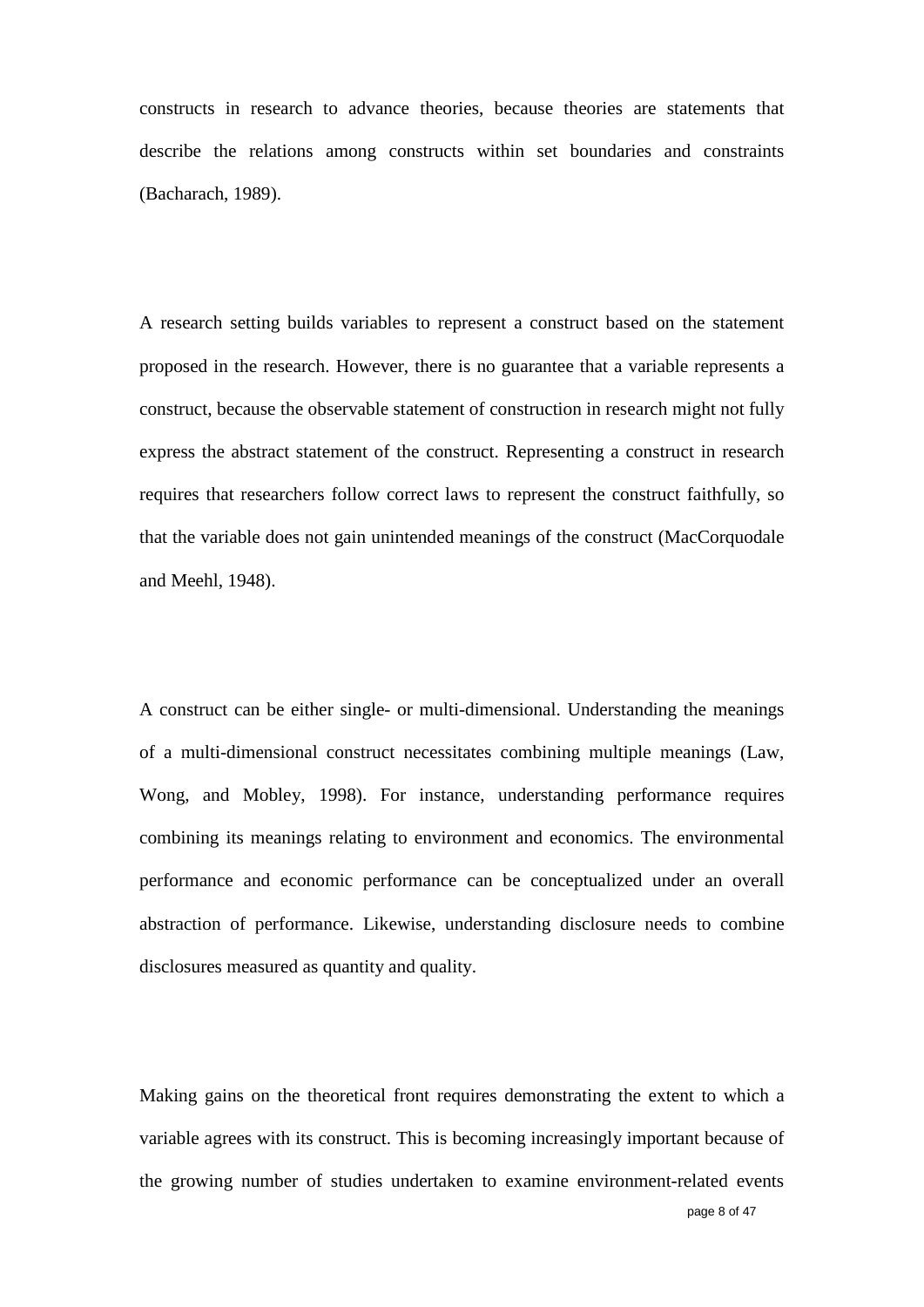using variables (for example, Lu and Abeysekera, 2014; Zhao et al., 2014). Studies that have employed the multiple regression technique tend to assume that the variable expresses the construct, based on the strength of the correlation coefficient. However, a variable that is a poor proxy for its construct can show relationships within the model, but offers few or misleading clues to advance theory.

There are two ways to ensure that variables express a construct: convergent and discriminant validity tests. The convergent validity test asks whether two constructs are related to each other, while the discriminant validity test seeks to discover whether two constructs are not related to each other (Landy, 1986; Vankatraman and Grant, 1986). The multi-trait method or multi-method is a popular technique for assessing construct validity using these two categories (convergent and discriminant validity). However, this method provides only limited evidence, because it relies primarily on the correlation coefficients for its analysis, which could be influenced by the sample size (Bacharach, 1989).

The current study instead used the canonical correlation analysis technique to examine the extent to which a variable agrees with a construct. We chose two studies that met the following three conditions. First, those studies published matrix summaries (sample size, correlation table, mean, and standard deviation of variables). Second, they employed multiple regression using a continuous scale dependent variable. Third, they included environmental disclosure and environmental performance as two variables.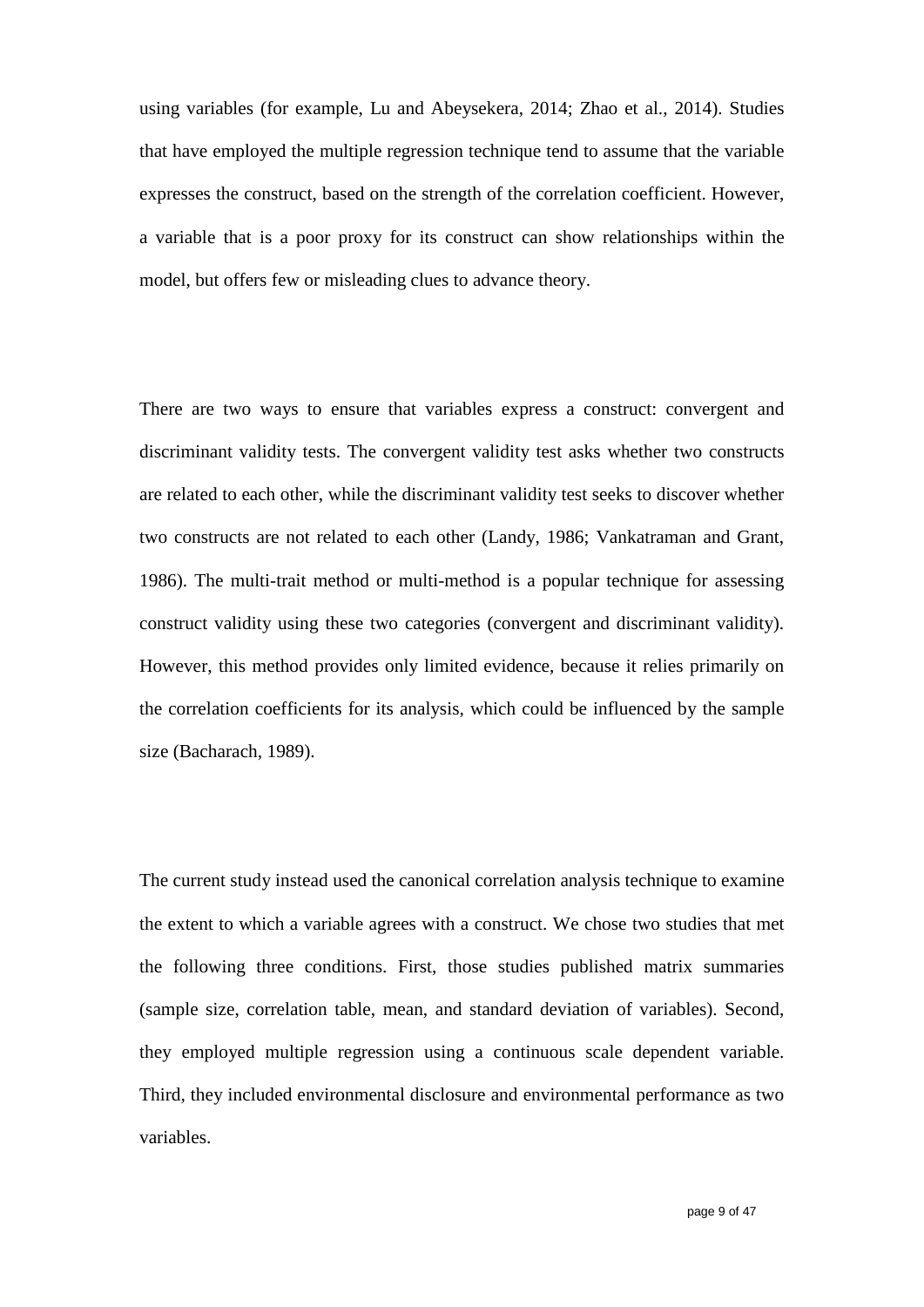### **3. An overview of canonical correlation analysis**

Canonical correlation analysis extends multiple regression and correlation analyses. These last two techniques examine the linear relationship between an observed criterion variable and observed predictor variables. Canonical correlation analysis extends the analysis by looking into the relationship between two or more observed criterion variables as one set, and two or more observed predictor variables as another set. An additional advantage in using canonical correlation analysis for secondary analysis is that the researcher can choose variables as observed criterion variables and observed predictor variables. The research question being investigated can drive rearrangement of the matrix summary accordingly (Wikoff and Miller, 1991).

Canonical correlation analysis creates a latent criterion variable for the two or more observed criterion variables, and a latent predictor variable for the two or more observed predictor variables. Canonical correlation analysis develops a linear equation with the latent criterion variable and with the latent predictor variable (Sherry and Henson, 2005).

Canonical correlation analysis creates the two latent variables (criterion and predictor) to obtain the maximum explained variance between them. It creates the first canonical function by using the pairwise correlations in the observed variables. The canonical correlation analysis then analyzes the unexplained variable (that is, residual) from the first canonical function. It then obtains the maximum possible correlation between the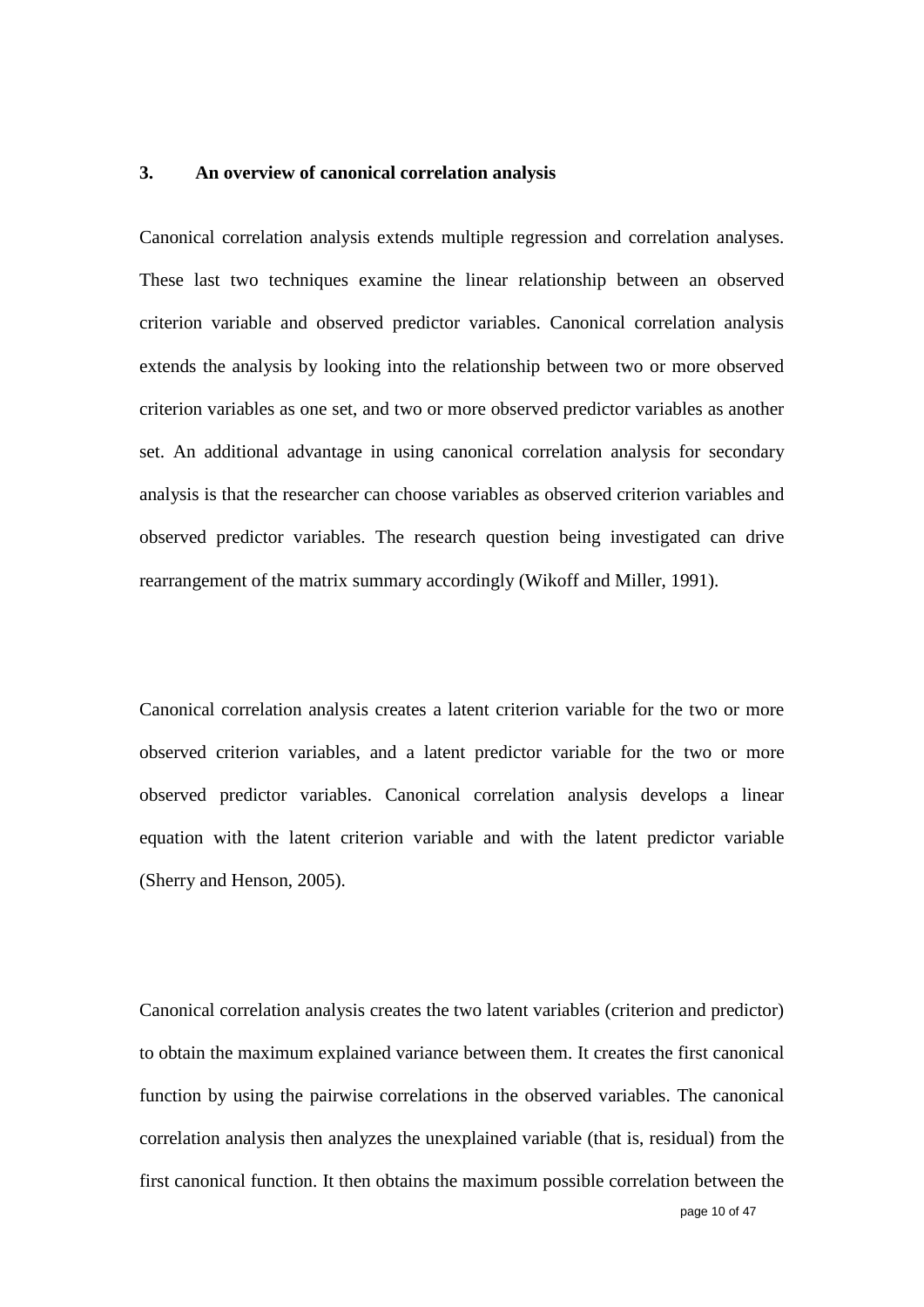two new latent variables that may result in the second canonical function (Zientek and Thompson, 2009; Wikoff and Miller, 1991).

Canonical correlation analysis can generate canonical functions that do not exceed the number of variables in the criteria set or predictor set, whichever is smaller. Each canonical function is orthogonal (that is, perfectly uncorrelated). Therefore, each canonical function can be individually interpreted. The variables included in the variable set of the canonical correlation analysis can be analyzed to support a conceptual foundation (Zientek and Thompson, 2009). For instance, variables can be tested to see whether they are dimensions of a construct (for example, quantity of disclosure and quality of disclosure), or are separate constructs (for example, disclosure and performance), using the principles in testing discriminant validity.

page 11 of 47 The canonical functions considered in interpretation are those with a reasonably statistically significant relationship in canonical models. The significant relationships are identified and analyzed using the square canonical function  $(R<sup>2</sup><sub>c</sub>)$ , standardized canonical function coefficients (SCFC), and the squared structure coefficient  $(R<sup>2</sup><sub>s</sub>)$ . The squared canonical function  $(R^2_C)$  is the ratio of variance shared by the two latent variables.  $R^2$ <sub>c</sub> is analogous to the  $R^2$  effect of multiple regressions. Standardized canonical function coefficients (SCFC) are the standardized coefficients ("weights") attributed to the combination of each observed variable and its respective latent variable. They are analogous to beta weights in multiple regressions. Standardized canonical function coefficients (SCFC) are useful in determining the direction of the relationship between an observed variable and its respective latent variable. A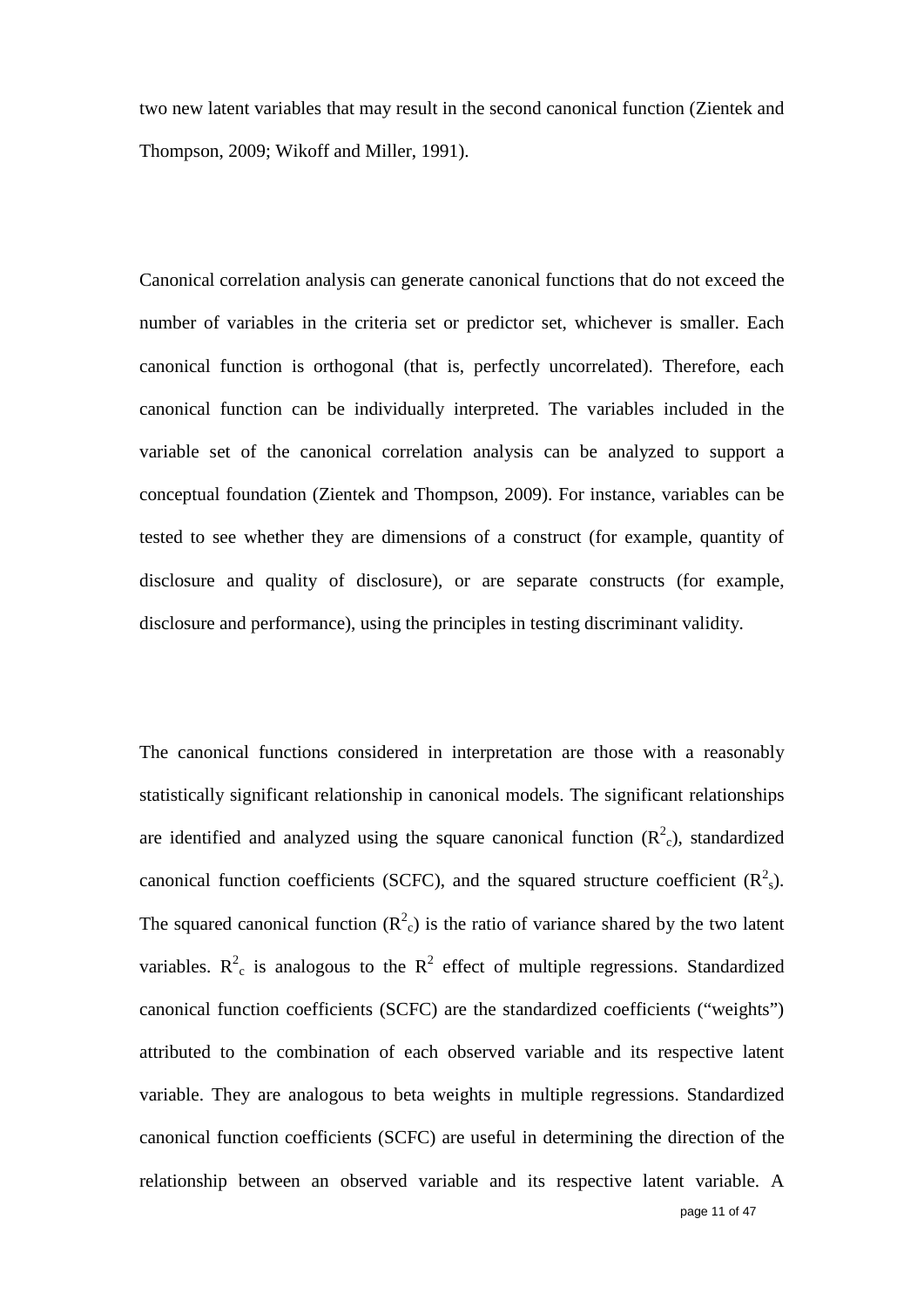structure coefficient  $(R<sub>S</sub>)$  is the bivariate correlation between an observed variable and its respective latent variable. The squared structure coefficient  $(R<sup>2</sup><sub>s</sub>)$  is the square of the structure coefficient that explains the proportion of variance an observed variable linearly shares with its construct (Afifi, Clark, and May, 2004; Sherry and Henson, 2005).

When the standardized canonical function coefficients (SCFC) and structure coefficients  $(R<sub>s</sub>)$  for the observed variables are dissimilar in the canonical correlation analysis output, the structure coefficients  $(R<sub>S</sub>)$  and squared structure coefficients  $(R<sup>2</sup><sub>s</sub>)$ are used to interpret results. They then take precedence over standardized canonical function coefficients for interpretation.

No common agreement exists about the benchmark value for the  $R<sup>2</sup>$ s. The decision is usually based on the conclusions of the study to deepen the understanding of the research problem being studied. Guided by Sherry and Henson (2005), this study followed the analogy of communality coefficient in factor analysis, as an indication of the usefulness of an observed variable to the construct. This research considered  $R_{s}^{2}$ between 0% and 45% as falling in the lower usefulness range.  $R^2$ <sub>s</sub> greater than 45% and up to 100% fell in the higher usefulness range. These ranges can be used as a guide to determine the level of usefulness observed in criterion variables examined in a study. The usefulness of an observed criterion variable is represented by the percentage of shared variance between the observed criterion variable and the latent criterion variable in each canonical function. A high usefulness (i.e., high  $R^2$ <sub>s</sub>) of an observed criterion variable indicates that it represents the construct in question.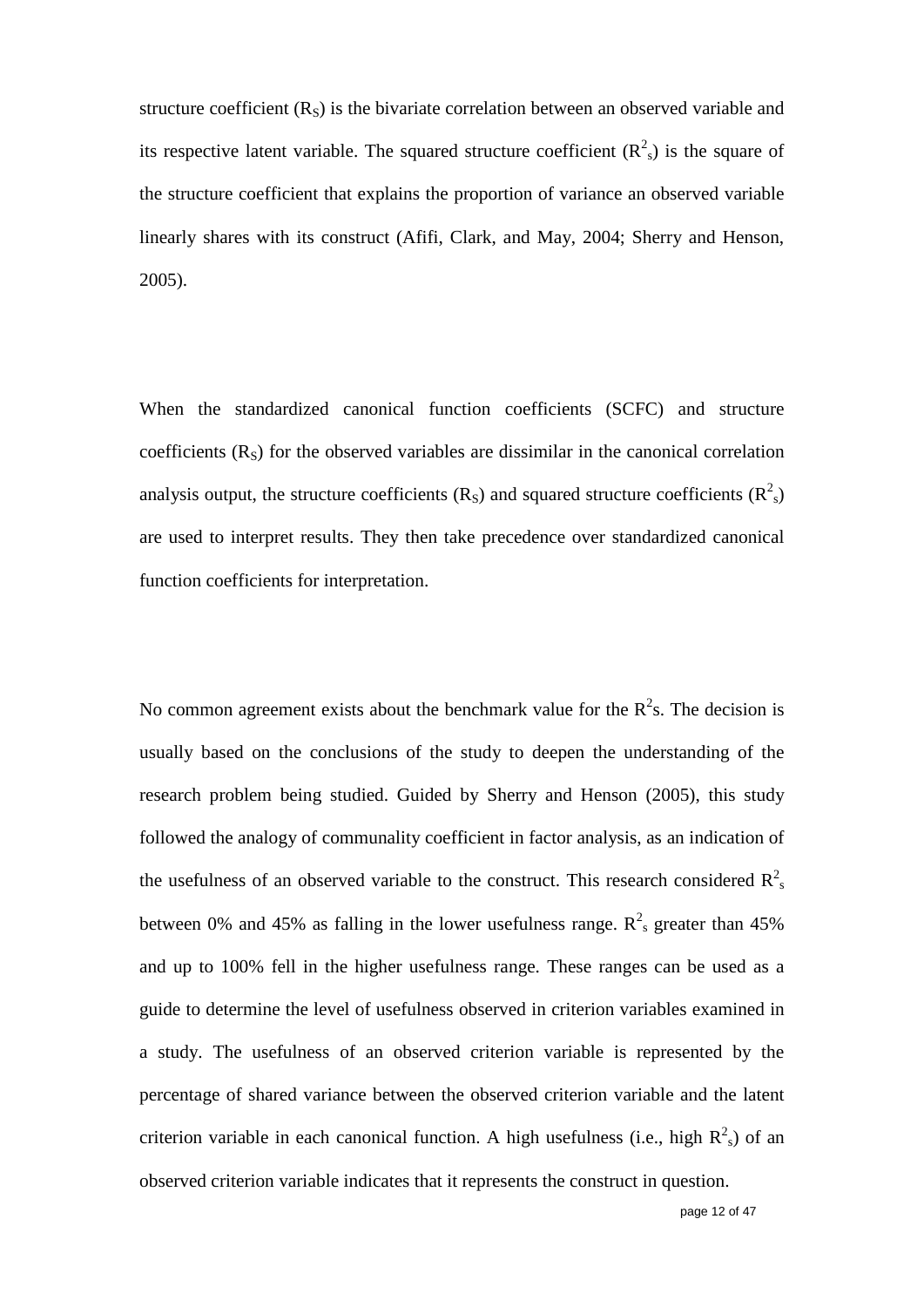#### **4. Study conducted by Hasseldine, Salama, and Toms (2005)**

The first part of this section outlines the findings reported by Hasseldine et al. (2005). The second and third parts present findings from the canonical correlation analysis conducted on the data published in the Hasseldine et al. study.

The second part examines whether environmental performance (CER), quantity of environmental disclosure (SQRTES99), and quality-adjusted quantity of environmental disclosure (SQRQWED99) represent different constructs. This is the main model (Table 1).

The third part describes three separate additional analyses that were undertaken as robustness testing, and that form three additional models. The first additional analysis examined whether the quantity of environmental disclosure (SQRTES99) and the quality-adjusted quantity of environmental disclosure (SQRQWED99) represented different constructs (Table 2). The second additional analysis examined whether the quantity of environmental disclosure (SQRTES99) and the environmental performance (CER) represented distinct constructs (Table 3). The third additional analysis examined whether quantity of environmental disclosure (SQRTES99, and the quality-adjusted quantity of environmental disclosure (SQRQWED99) represented different constructs (Table 4).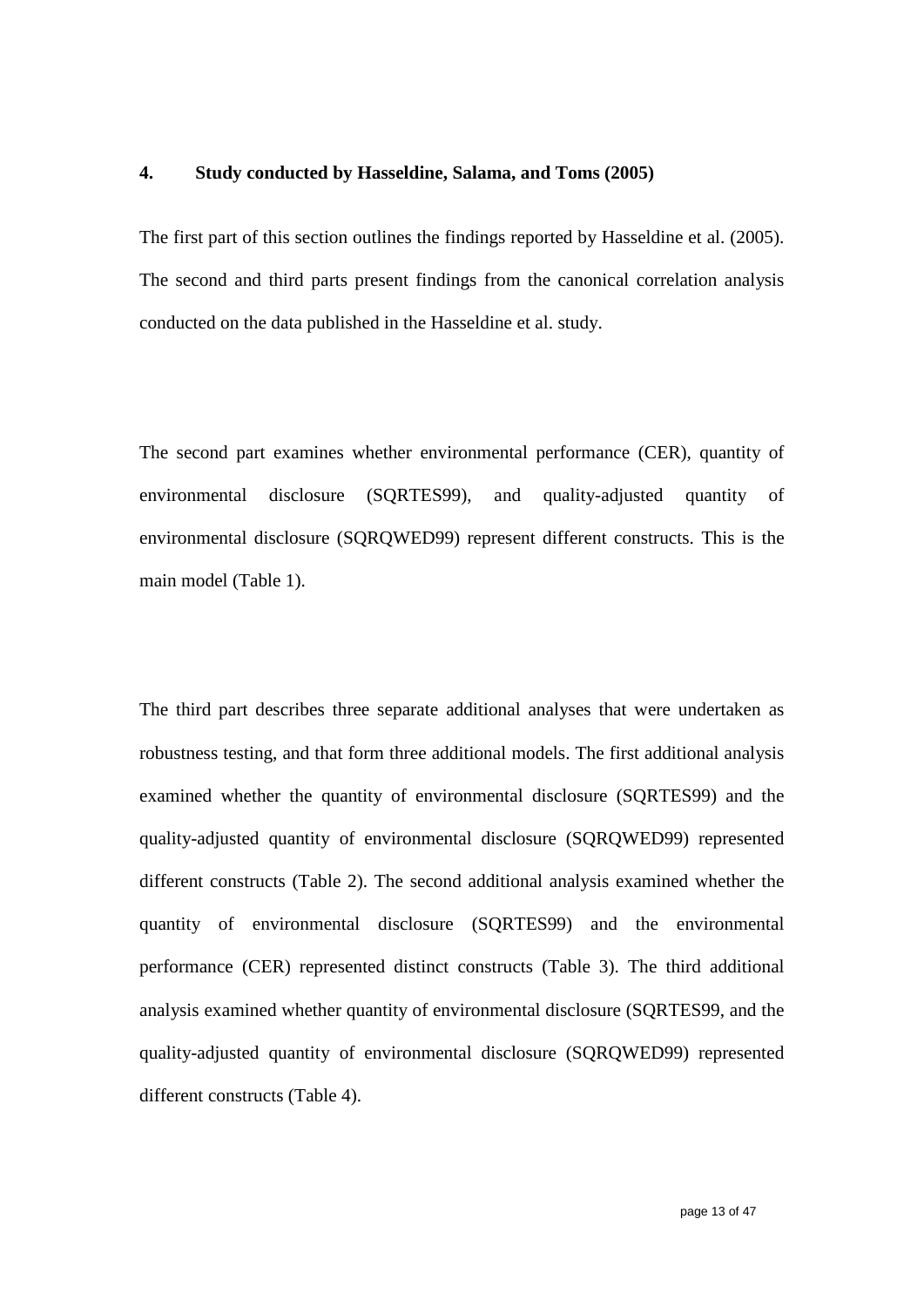#### **4.1 Review of Hasseldine, Salama, and Toms (2005)**

Hasseldine et al. (2005) conducted a study to compare the effects of environmental disclosures and their effect on environmental performance (measured as corporate environmental reputation) of socially and environmentally reputable firms in the UK. Using sentences that mentioned the word "environment," they measured the amount of environmental disclosure. They measured disclosure quality-adjusted disclosure quantity by adjusting the disclosure quantity with a quality indicator. Hasseldine et al. (2005) used firms' annual reports published in 1999 to obtain environmental disclosure data and related them to environmental reputation ranking published in 2000 by *Management Today* magazine in the UK.

The study included six predictors in each regression model. PSH was the percentage of shareholders' groups with a stake greater than 3% of directors' shareholdings. BETA was the firm beta value. ROE was the return on equity from 1998 to 2002, inclusive, as a measure of prior economic performance. LNSIZE was annual sales in natural logarithm. R&D was the research and development expenditure as a percent of gross revenue. DIVERS was the corporate diversification.

Hasseldine et al. (2005) conducted separate regressions for environmental disclosure measures: quantity (SQRTES99), and quality-adjusted quantity (SQRQWED99). SQRTES99 measured environmental disclosure using the number of sentences in each annual report, and SQRQWED99 adjusted the environmental disclosure measured by sentences with a five-point quality-adjusted index. Because some firms had no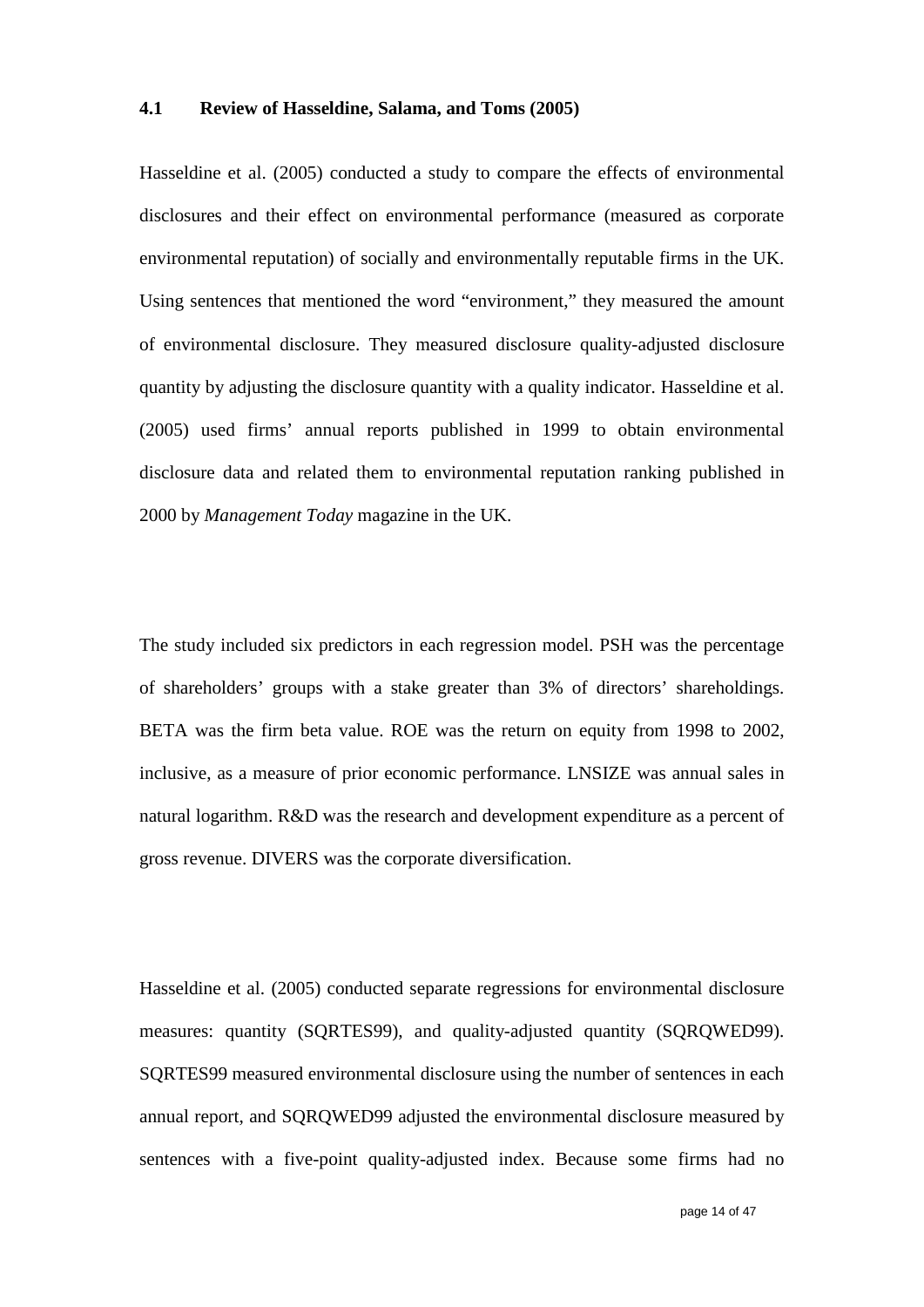environmental disclosure in their annual reports, the quantity and quality-adjusted quantity measures were transformed into square roots. The size was measured by sales, and was transformed into natural logarithms. The researchers noted that membership in a high-profile industry group was also closely associated with greater diversification, and represented similar information content. This explained the omission of an industry variable from their correlation table. Through undertaking separate multiple regression analyses, they concluded that the *quality* of environmental disclosure had a stronger effect in firms' creating an environmental reputation among investors, than did the *quantity* of environmental disclosure.

Considering their findings, this study raised the following question for secondary analysis: Do the environmental performance (CER), the quantity of environmental disclosure (SQRTES99), and the quality-adjusted quantity of environmental disclosure (SQRQWED99) represent different constructs?

#### **4.2 Main Research question developed from Hasseldine et al. (2005) study**

This section empirically examines whether environmental performance, quantity of environmental disclosure, and quality-adjusted quantity of environmental disclosure are separate constructs or dimensions of a given construct. It first presents results using the main model used for this secondary analysis. Thereafter, it presents results from additional models used to test the robustness of results obtained from the main model.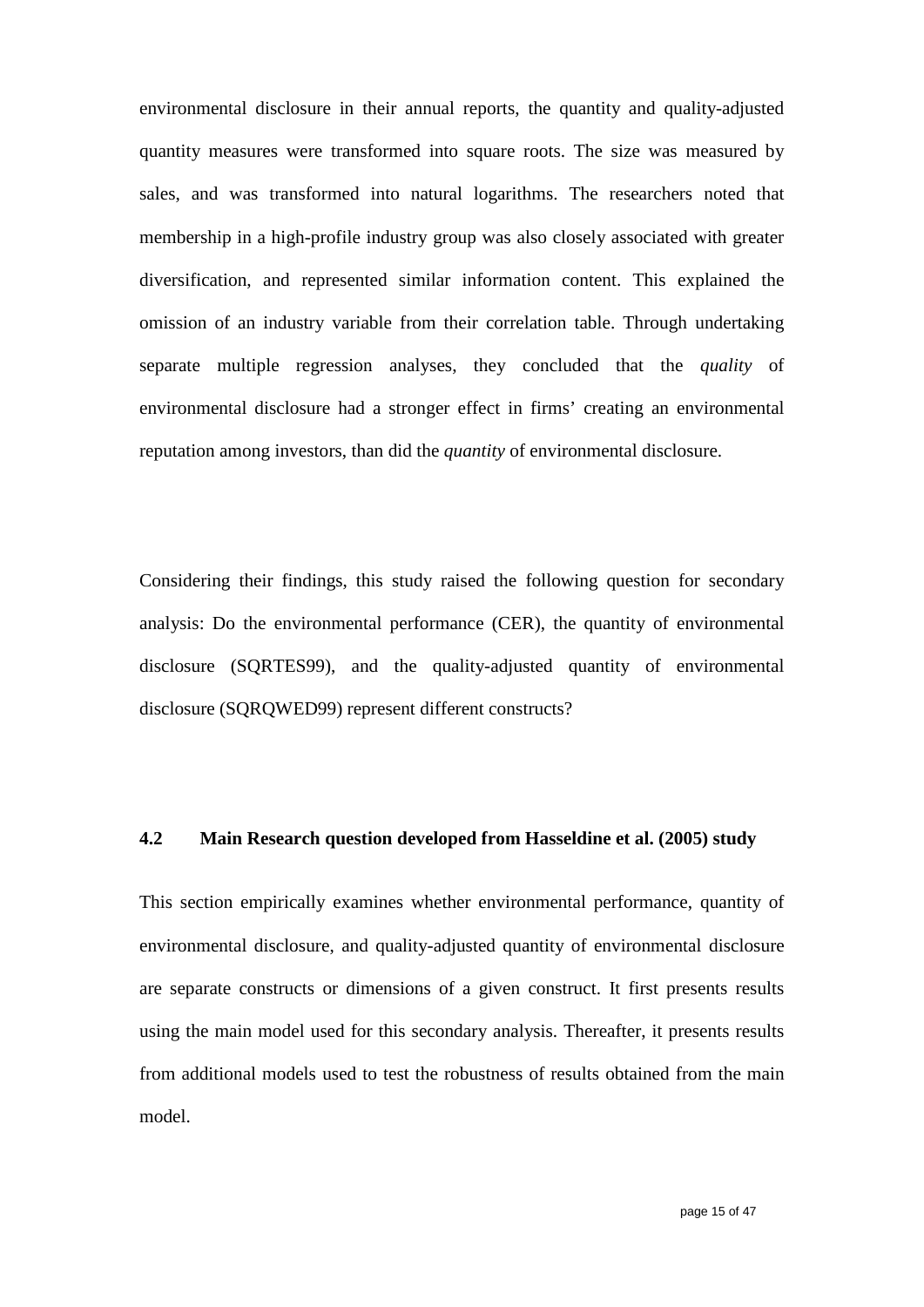*Main Research Question: Do environmental performance (CER), quantity of environmental disclosure (SQRTES99), and quality-adjusted quantity of environmental disclosure (SQRQWED99) represent different constructs?*

Hasseldine et al. (2005) provided means and standard deviations for SQRTES99 and SQRQWED99. The correlation matrix comprised pairwise correlation for the eight pre-determined observed predictor variables in this study (SQRTES99, SQRQWED99, PSH, BETA, ROE, LNSIZE, R&D, and DIVERS). The corporate environmental reputation (CER, representing environmental performance), quantity of disclosure (SQRTES99), and quality-weighted quantity of disclosure (SQRQWED99) are the three pre-determined observed criterion variables in this study (Figure 1).

Guided by Sherry and Henson (2005) and Zientek and Thompson (2009), a syntax command in SPSS was written to perform a canonical correlation analysis. In this secondary analysis, the three observed criterion variables were tested to see whether they represent different constructs through canonical correlation analysis.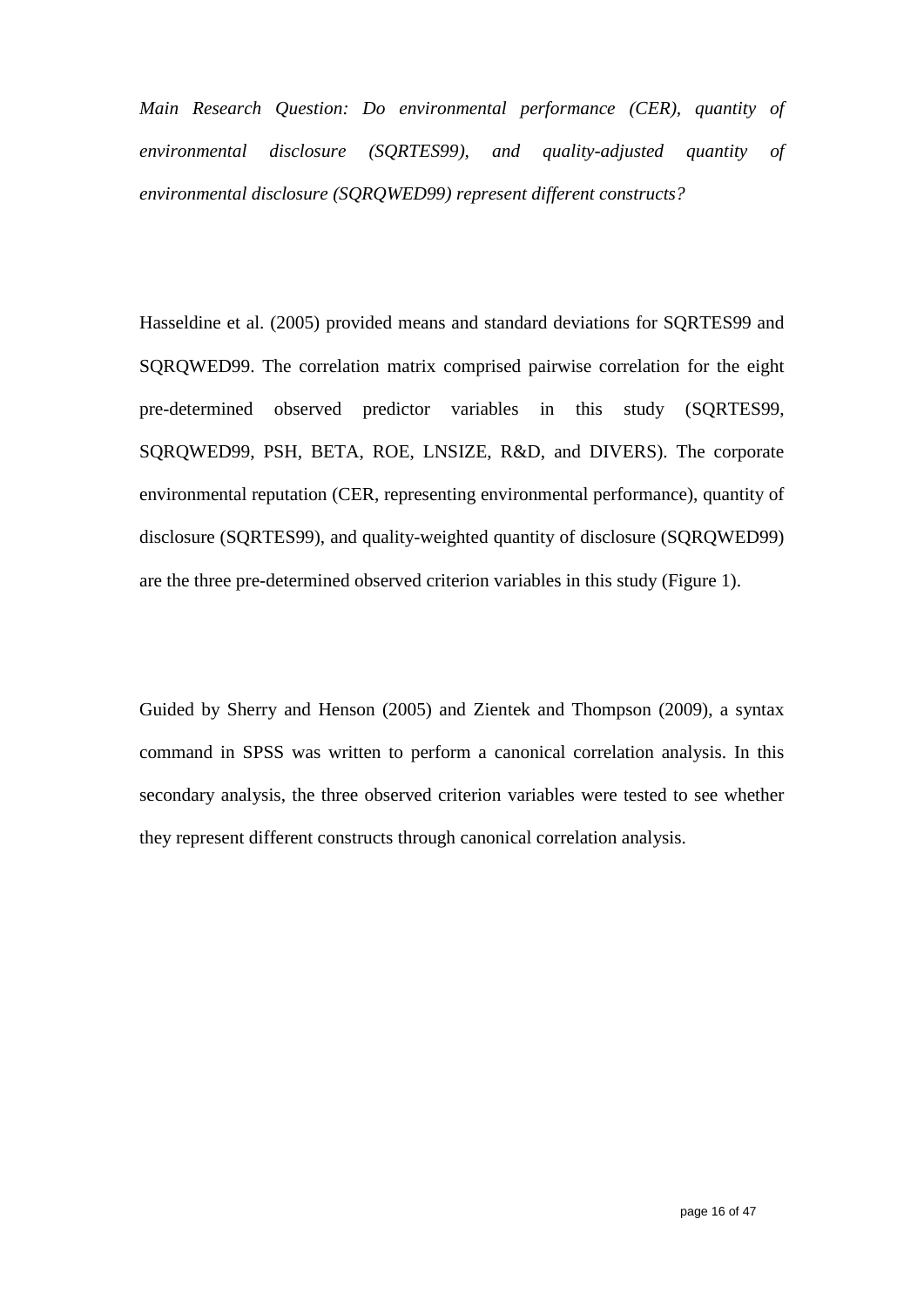





 $(R<sup>2</sup><sub>s</sub>)$  - squared structure coefficient  $(R<sup>2</sup><sub>c</sub>)$  - square canonical function (SCFC) - standardized canonical function coefficients

The canonical correlation analysis produced Pillais, Hotellings, and Wilks λ test values. The full canonical model was significant for Pillais, Hotellings, and Wilks  $\lambda$ tests. The present research used the Wilks  $\lambda$  test, because it has the widest applicability in determining the overall significance of all canonical functions (Wilks  $\lambda = 0.641$ , F (12,262) = 3.483, p = 0.001). However, the statistical significance does not indicate the magnitude of the relationship because it is affected by the sample size. The next step was to examine the issue of size indices to ascertain the practical significance. A Wilks  $\lambda$  test of 0.641 indicated the reverse effect size; hence, the overall effect size of the model was  $35.9\%$  ( $R^2 = 1-0.641$ ).

page 17 of 47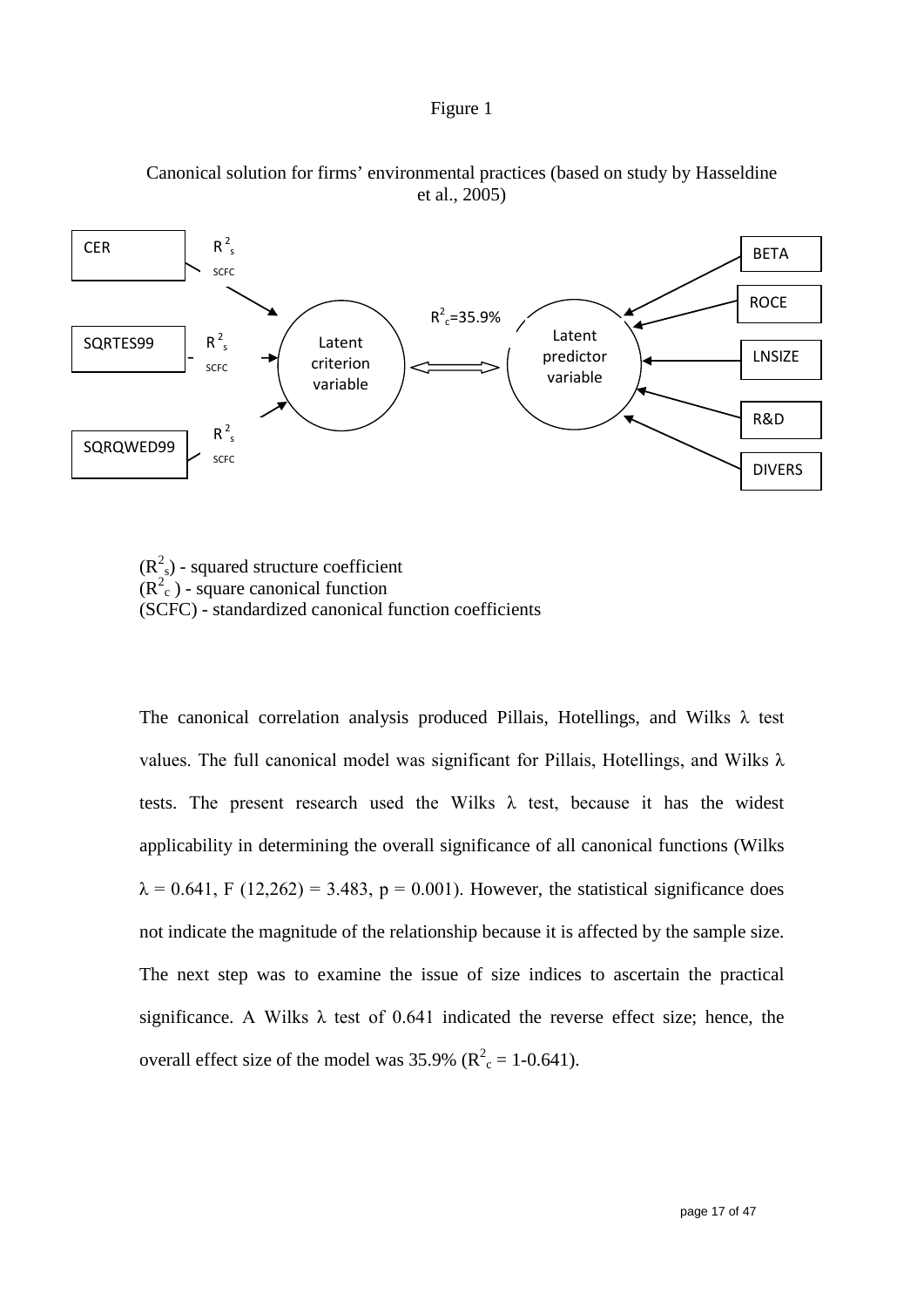Although three canonical functions were generated, dimension reduction analysis showed that only the first canonical function was significant. The first canonical function interpreted 31.65% of variance (Wilks  $\lambda = 0.641$ , F = 3.483, p = 0.001).

Table 1 reports the results of the first (and only) canonical function. The standardized canonical function coefficients (SCFC) and structure coefficients for the observed variables were different. Therefore, the structure coefficients  $(R<sub>S</sub>)$  and squared structure coefficients  $(R^2)$  became more appropriate to interpret results. The results indicated that environmental performance (CER) contributed 85.17% of the latent criterion variable of the first and only canonical function, and was the observed variable most relevant to the latent criterion variable. The quantity of disclosure (SQRTES99) contributed 43.79% and quality-adjusted quantity of disclosure (SQRQWED99) contributed 43.41%. They made a lesser contribution to the latent criterion variable. The contribution of environmental performance (CER) to the latent variable was more than 45%. The contribution of the two disclosure variables to the latent variable was less than 45%. These levels of contributions indicated that performance (CER) represented a construct different from the construct the two disclosure variables (SQRTES99 and SQRQWED99) represented.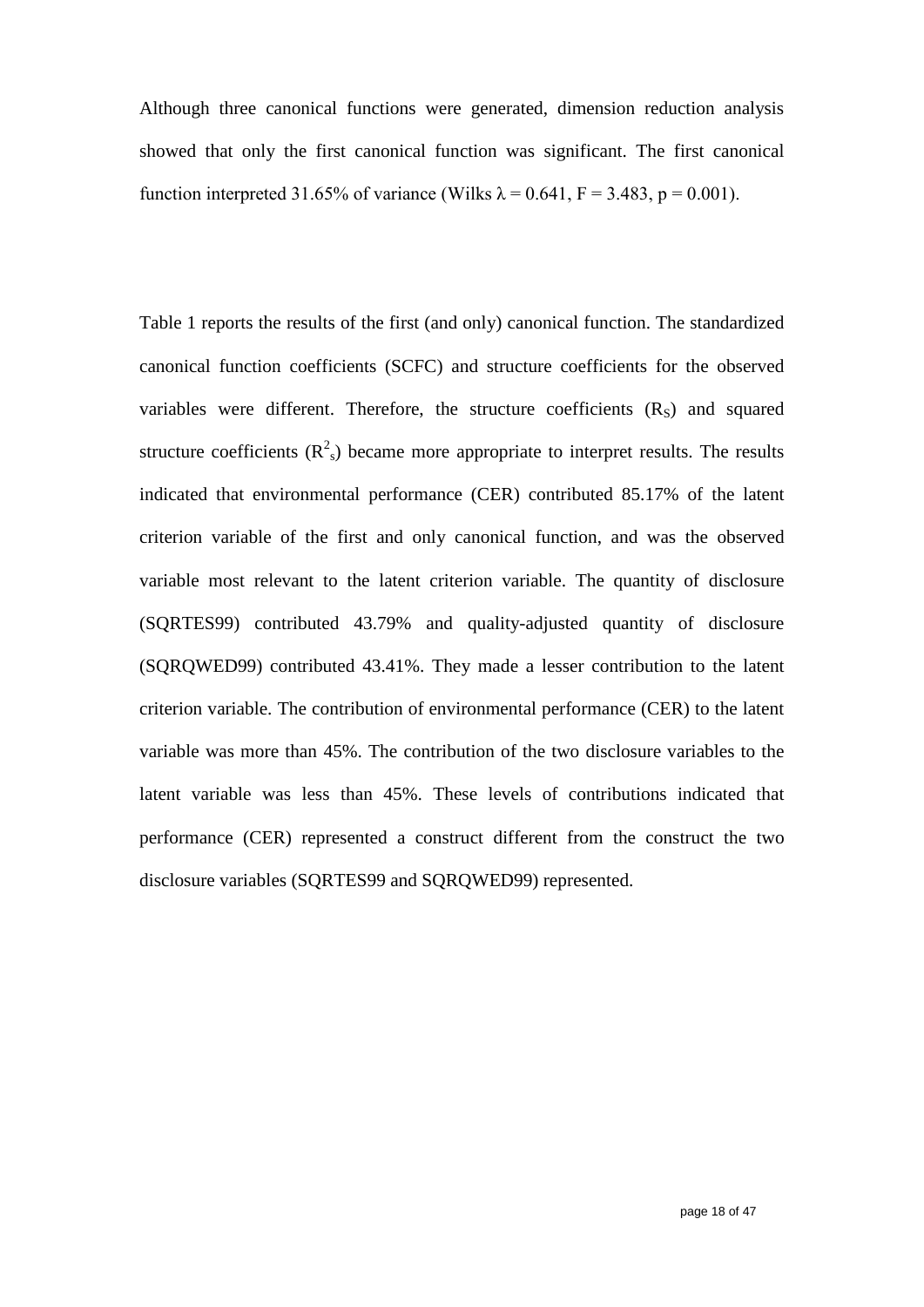#### Table 1

|                                              | Standardized<br>canonical function<br>coefficient (SCFC) | Structure coefficient<br>(R <sub>S</sub> ) | Squared structure<br>coefficient $(R^2_s)$ (%) |
|----------------------------------------------|----------------------------------------------------------|--------------------------------------------|------------------------------------------------|
| <b>CER</b>                                   | $-0.796$                                                 | $-0.923$                                   | 85.17                                          |
| <b>DISC</b><br>(SQRTES99)                    | 0.161                                                    | $-0.662$                                   | 43.79                                          |
| <b>DISC</b><br>(SQRQWED99)                   | $-0.565$                                                 | $-0.659$                                   | 43.41                                          |
| Squared<br>canonical function<br>$(R^2_{c})$ |                                                          |                                            | 35.90                                          |
| <b>PSH</b>                                   | $-0.253$                                                 | $-0.607$                                   | 36.83                                          |
| <b>BETA</b>                                  | $-0.119$                                                 | $-0.279$                                   | 7.78                                           |
| <b>ROCE</b>                                  | $-0.261$                                                 | $-0.333$                                   | 11.07                                          |
| LNSIZE                                       | $-0.641$                                                 | $-0.837$                                   | 70.10                                          |
| R&D                                          | $-0.251$                                                 | $-0.325$                                   | 10.57                                          |
| <b>DIVERS</b>                                | $-0.213$                                                 | $-0.506$                                   | 25.61                                          |

Canonical solution for firms' environmental practices (based on study by Hasseldine et al., 2005)

### **Additional Research Questions developed from Hassaldine et al. (2005) study**

*Additional Research Question 1: Do the quantity of environmental disclosure (SQRTES99) and the quality-adjusted quantity of environmental disclosure (SQRQWED99) represent different constructs?*

The disclosure variables quantity of disclosure (SQRTES99) and quality-adjusted quantity of disclosure (SQRQWED99) made similar contributions to the latent criterion variable. They both were below the 45% contribution benchmark. This study then conducted an additional canonical correlation analysis to examine whether they were different constructs, and the results are reported in Table 2.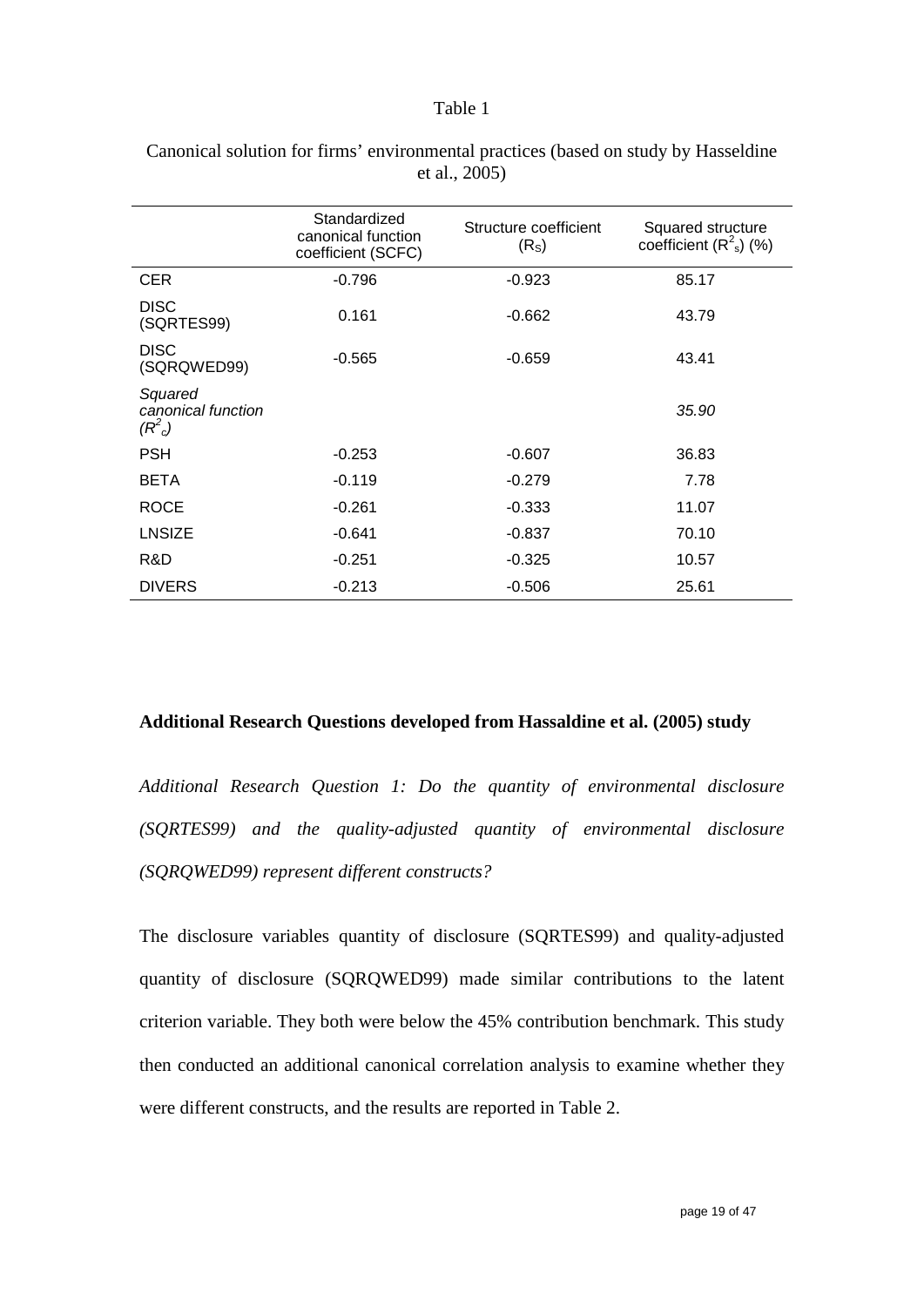First, canonical correlation analysis dropped the quantity of disclosure (SQRTES99) from the criterion variable set in the main model. This left the environmental performance (CER) and the quality-adjusted quantity of disclosure (SQRQWED99) as the only two observed criterion variables. The results showed that only one canonical function was significant. In that canonical function, environmental performance (CER) contributed 85.74% to explain the latent criterion variable, whereas the qualityadjusted quantity of disclosure (SQRQWED99) contributed only 43.73%. One observed variable contributed less than 45% to the latent variable, and the other observed variable contributed more than 45% to the latent variable. This result indicated that environmental performance (CER) and quality-adjusted quantity of disclosure (SQRQWED99) represented two constructs (Table 2).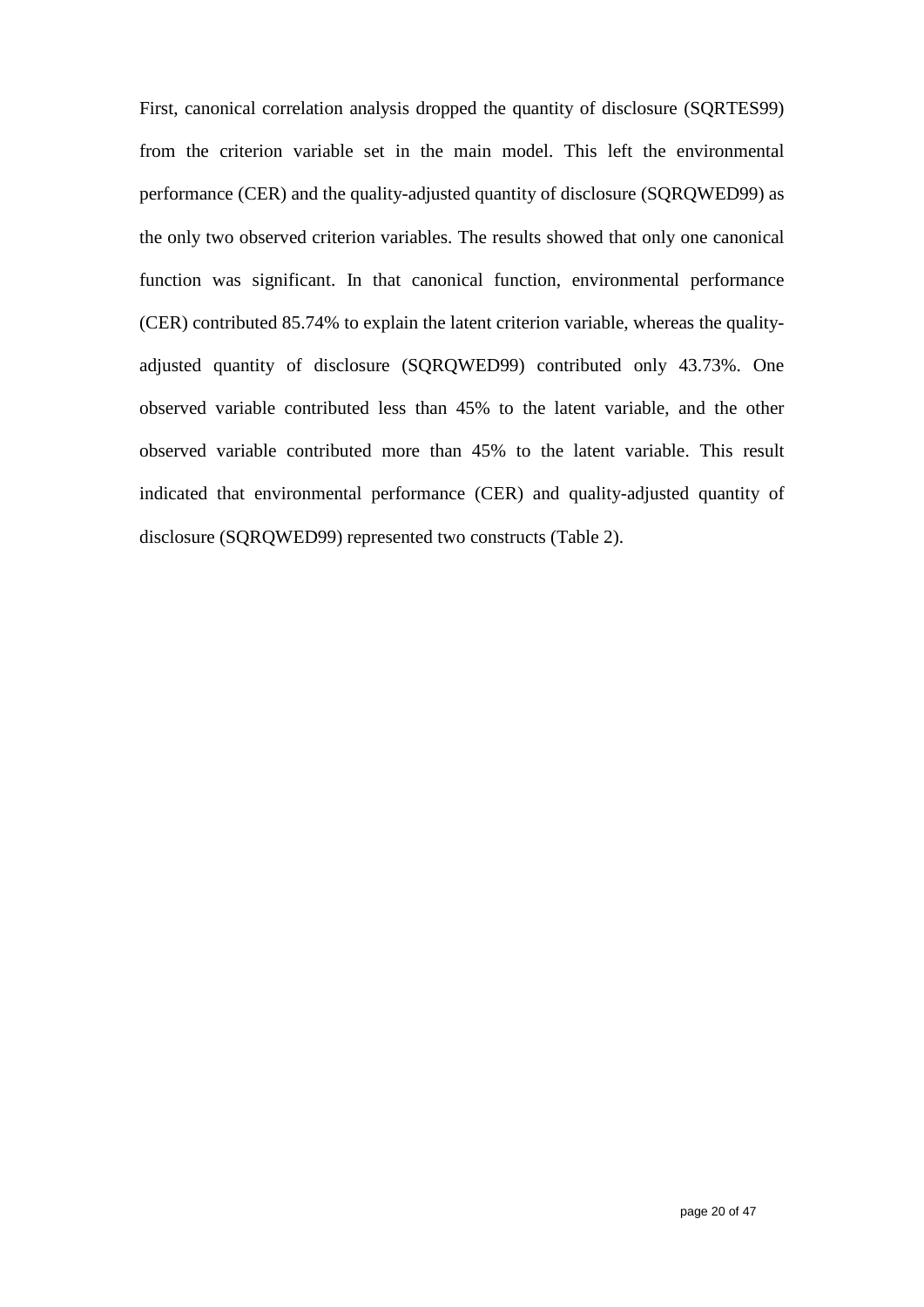#### Table 2

| <b>Criterion variables</b>            | CER and SQRQWED99                                              |                                                      |                                                      |
|---------------------------------------|----------------------------------------------------------------|------------------------------------------------------|------------------------------------------------------|
|                                       | Standardized<br>canonical<br>function<br>coefficient<br>(SCFC) | <b>Structure</b><br>coefficient<br>(R <sub>S</sub> ) | Squared<br>structure<br>coefficient<br>$(R^2_s)$ (%) |
| <b>CER</b>                            | 0.794                                                          | 0.926                                                | 85.74                                                |
| DISC (SQRTES99)                       |                                                                |                                                      |                                                      |
| <b>DISC</b><br>(SQRQWED99)            | 0.400                                                          | 0.661                                                | 43.73                                                |
| Squared canonical<br>function $(R2c)$ |                                                                |                                                      | 31.51                                                |
| <b>PSH</b>                            | 0.250                                                          | 0.605                                                | 36.62                                                |
| <b>BETA</b>                           | 0.116                                                          | 0.277                                                | 7.66                                                 |
| <b>ROCE</b>                           | 0.262                                                          | 0.334                                                | 11.13                                                |
| <b>LNSIZE</b>                         | 0.636                                                          | 0.832                                                | 69.16                                                |
| R&D                                   | 0.265                                                          | 0.339                                                | 11.50                                                |
| <b>DIVERS</b>                         | 0.217                                                          | 0.508                                                | 25.83                                                |

Additional analysis of canonical solution for firms' environmental practices (based on study by Hasseldine et al., 2005), dropping DISC (SQRTES99) variable

*Additional Research Question 2: Do the quantity of environmental disclosure (SQRTES99) and the environmental performance (CER) represent different constructs?*

Second, canonical correlation analysis dropped the quality-adjusted quantity of disclosure (SQRQWED99) from the criterion variable set from the main model. This left the environmental performance (CER) and the quantity of disclosure (SQRTES99) as the only two observed criterion variables. The results showed that only one canonical function was significant. In that canonical function, environmental performance (CER) contributed 85.24% to the latent criterion variable, whereas the quantity of disclosure (SQRTES99) contributed only 43.38%. One observed variable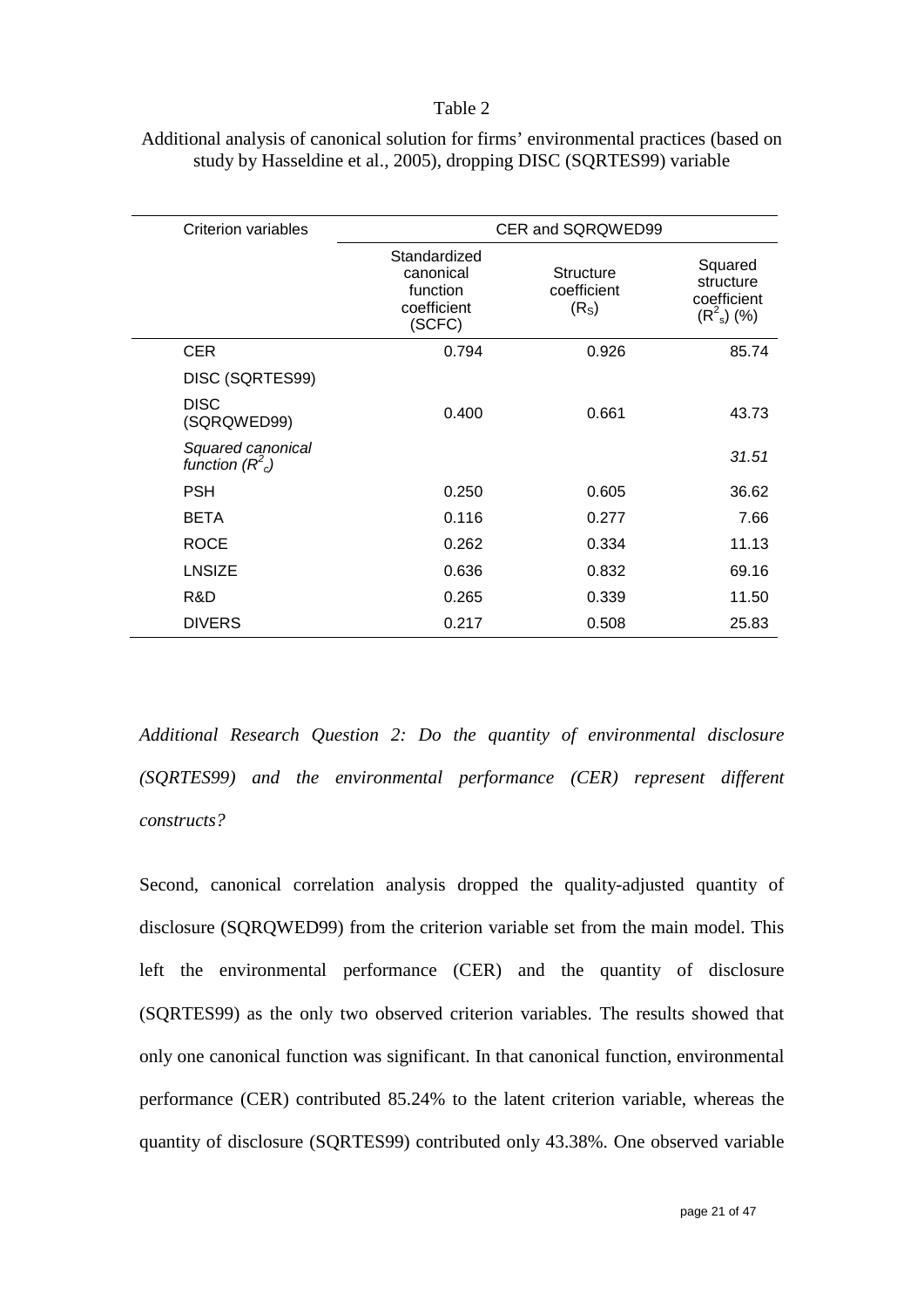contributed less than 45% in explaining the latent variable. The other observed variable contributed more than 45% in explaining the latent variable. The two additional analyses indicated that environmental reputation (CER) represented a construct distinctly different from the construct that quantity of disclosure (SQRTES99) represents (Table 3).

### Table 3

Additional analysis of canonical solution for firms' environmental practices (based on study by Hasseldine et al., 2005), dropping DISC (SQRQWWED99) variable

| Criterion variables                     |                                                                | CER and SQRQWED99                                    |                                                        |
|-----------------------------------------|----------------------------------------------------------------|------------------------------------------------------|--------------------------------------------------------|
|                                         | Standardized<br>canonical<br>function<br>coefficient<br>(SCFC) | <b>Structure</b><br>coefficient<br>(R <sub>S</sub> ) | Squared<br>structure<br>coefficient<br>$(R^2_{s})$ (%) |
| <b>CER</b>                              | 0.794                                                          | 0.923                                                | 85.24                                                  |
| DISC (SQRTES99)                         | 0.405                                                          | 0.659                                                | 43.38                                                  |
| <b>DISC</b><br>(SQRQWED99)              |                                                                |                                                      |                                                        |
| Squared canonical<br>function $(R^2_c)$ |                                                                |                                                      | 31.60                                                  |
| <b>PSH</b>                              | 0.252                                                          | 0.606                                                | 36.74                                                  |
| <b>BETA</b>                             | 0.118                                                          | 0.278                                                | 7.72                                                   |
| <b>ROCE</b>                             | 0.262                                                          | 0.333                                                | 11.12                                                  |
| <b>LNSIZE</b>                           | 0.640                                                          | 0.836                                                | 69.87                                                  |
| R&D                                     | 0.254                                                          | 0.329                                                | 10.79                                                  |
| <b>DIVERS</b>                           | 0.214                                                          | 0.507                                                | 25.67                                                  |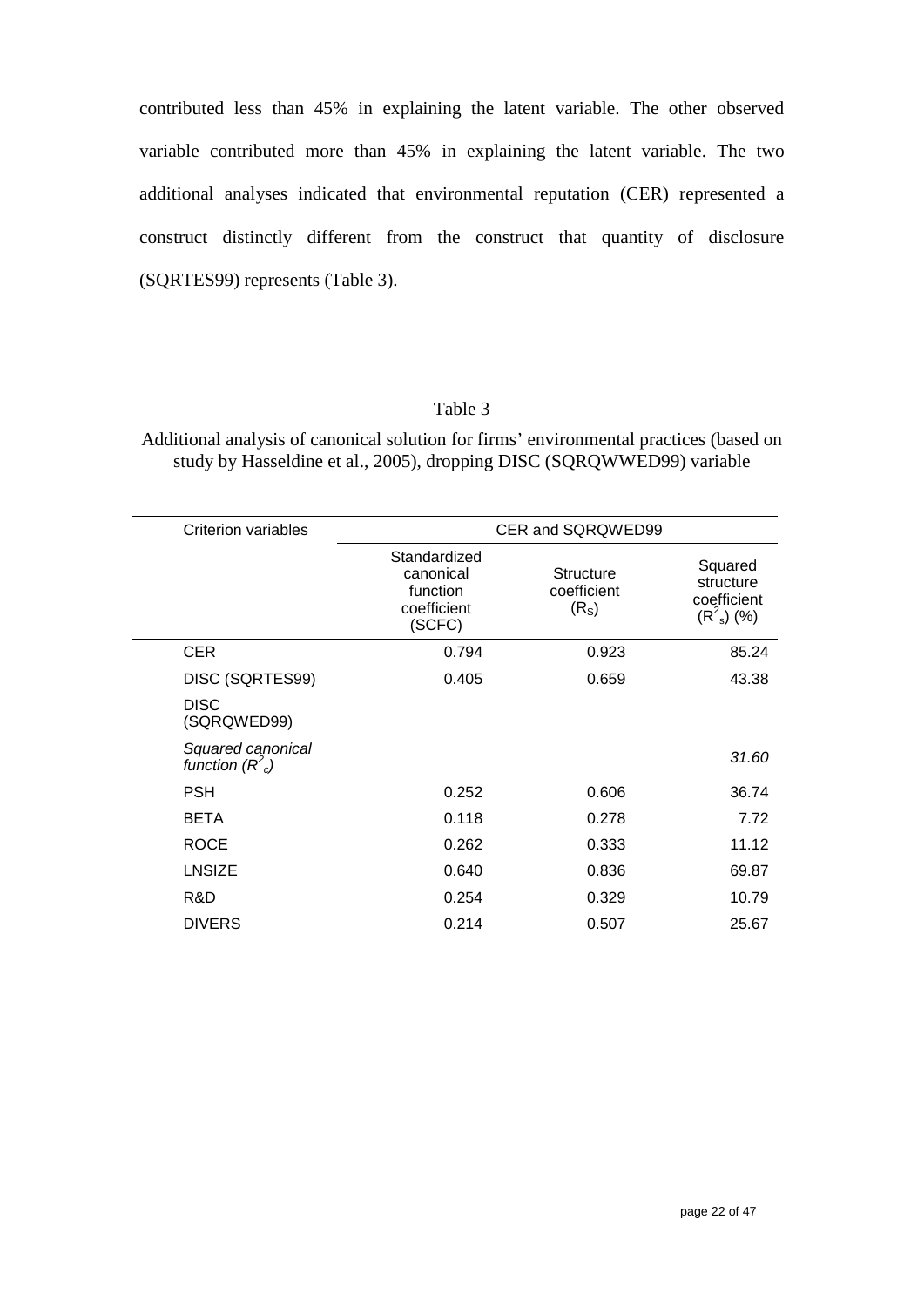*Additional Research Question 3: Do the quantity of environmental disclosure (SQRTES99) and the quality-adjusted quantity of environmental disclosure (SQRQWED99) represent different constructs?*

Third, an additional canonical correlation analysis investigated whether the two disclosure measures were distinctly different. It dropped the environmental performance (CER) from the main model. This left the model with the quantity of disclosure (SQRTES99) and the quality-adjusted quantity of disclosure (SQRQWED99) as the only two observed criterion variables. The results indicated that the quantity of disclosure (SQRTES99) contributed 99.35% and quality-adjusted quantity of disclosure (SQRQWED99) 99.86%. They thus contributed similar amounts to the latent criterion variable. The contribution of both observed variables to the latent variable was greater than 45%. This indicated that the quantity of disclosure (SQRTES99) and the quality-adjusted quantity of disclosure (SQRQWED99) represented the same construct. Since the quantity of disclosure (SQRTES99) and quality-adjusted quantity of disclosure (SQRQWED99) explained similar amounts of the construct, they were identical. That is, one variable could explain the construct without the help of the other. Therefore including both disclosure variables in the regression did not explain more about the construct (Table 4).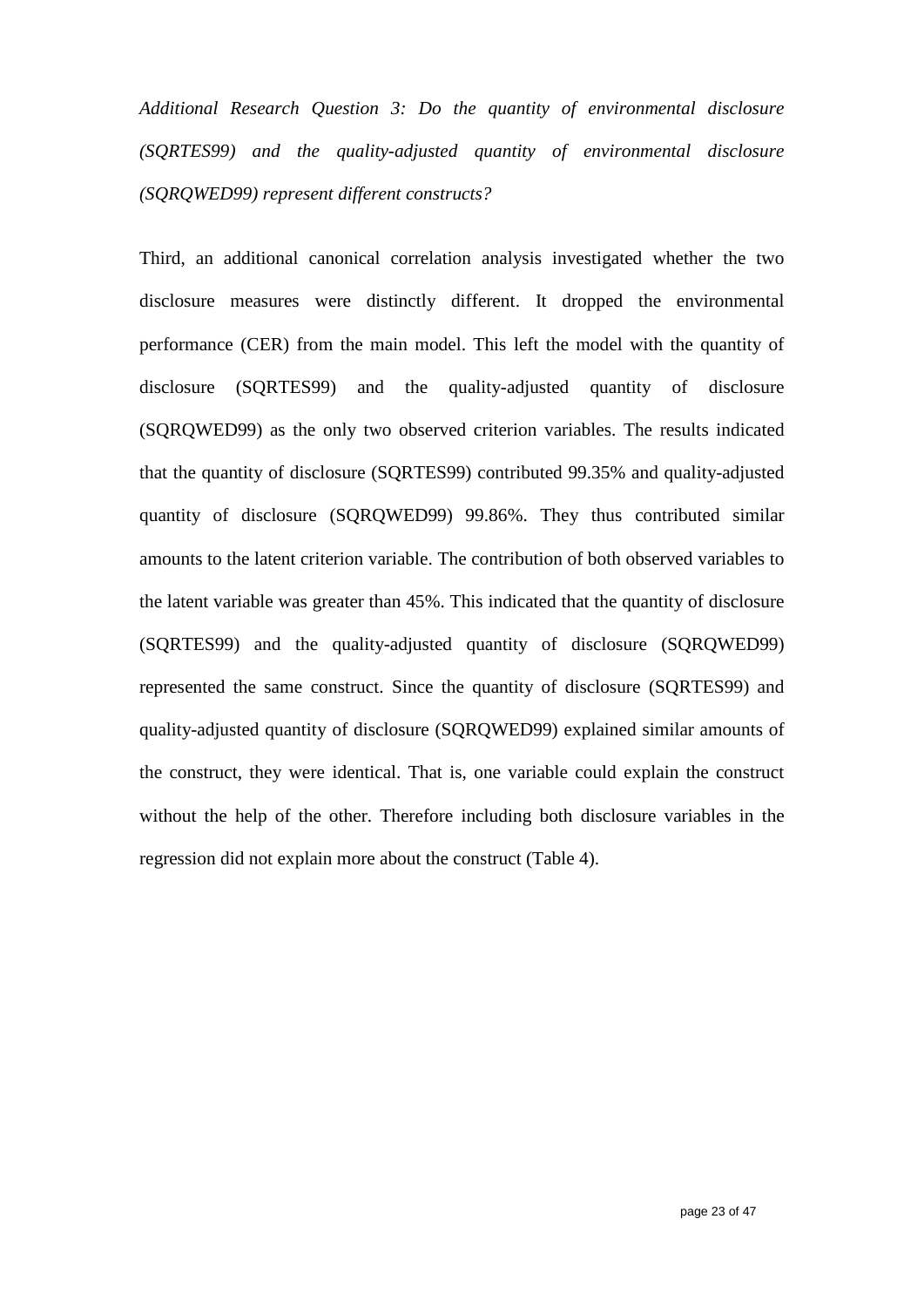#### Table 4

| <b>Criterion variables</b>            |                                                                | CER and SQRQWED99                                    |                                                        |
|---------------------------------------|----------------------------------------------------------------|------------------------------------------------------|--------------------------------------------------------|
|                                       | Standardized<br>canonical<br>function<br>coefficient<br>(SCFC) | <b>Structure</b><br>coefficient<br>(R <sub>S</sub> ) | Squared<br>structure<br>coefficient<br>$(R^2_{s})$ (%) |
| <b>CER</b>                            |                                                                |                                                      |                                                        |
| DISC (SQRTES99)                       | 0.316                                                          | 0.997                                                | 99.35                                                  |
| <b>DISC</b><br>(SQRQWED99)            | 0.686                                                          | 0.999                                                | 99.86                                                  |
| Squared canonical<br>function $(R2c)$ |                                                                |                                                      | 17.90                                                  |
| <b>PSH</b>                            | 0.087                                                          | 0.441                                                | 19.46                                                  |
| <b>BETA</b>                           | $-0.081$                                                       | 0.085                                                | 0.72                                                   |
| <b>ROCE</b>                           | 0.470                                                          | 0.525                                                | 27.56                                                  |
| <b>LNSIZE</b>                         | 0.746                                                          | 0.849                                                | 72.03                                                  |
| R&D                                   | 0.024                                                          | 0.068                                                | 0.46                                                   |
| <b>DIVERS</b>                         | 0.193                                                          | 0.452                                                | 20.40                                                  |

### Additional analysis of canonical solution for firms' environmental practices (based on study by Hasseldine et al., 2005), dropping CER variable

### **5. Study by Al-Tuwaijri, Christensen, and Hughes II (2004)**

The first part of this section outlines the findings reported by Al-Tuwaijri et al.. The second and third parts present findings from the canonical correlation analysis conducted on the published data of the study by Al-Tuwaijri et al. (2004).

The second part examines whether environmental disclosure (ENVDISC), environmental performance (ENVPERF), and economic performance (ECONPERF) are distinct constructs. This is the main model (Table 5).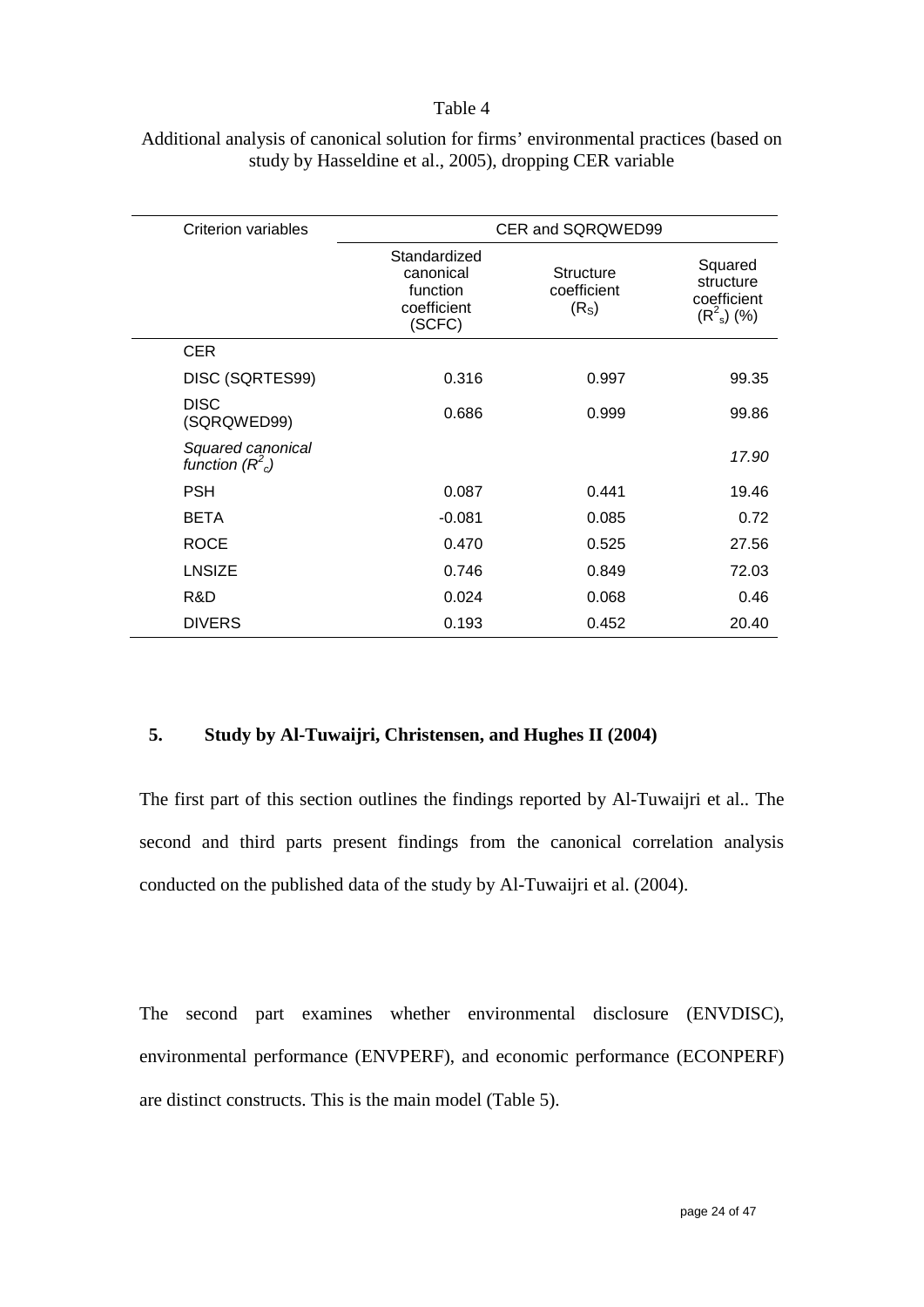The third part describes three separate additional analyses undertaken for robustness testing. The first additional analysis examined whether environmental disclosure (ENVDISC) and environmental performance (ENVPERF) represent distinct constructs (Table 6). The second additional analysis examined whether environmental disclosure (ENVDISC) and economic performance (ECONPERF) represent distinct constructs (Table 7). The third additional analysis examined whether environmental performance (ENVPERF) and economic performance (ECONPERF) represented distinct constructs (Table 8).

### **5.1 Review of Al-Tuwaijri, Christensen, and Hughes II (2004)**

The purpose of the study by Al-Tuwaijri et al. (2004) was to demonstrate how managers' overall strategies jointly affect environmental disclosure, environmental performance, and economic performance. The authors noted that previous studies examined pairwise relationships, but did not simultaneously scrutinize the three relationships in a single, inclusive model. Al-Tuwaijri et al. (2004) used 198 of the US Standard & Poor's 500 firms that had a minimum threshold for exposure to future environmental costs. They found these firms by searching in the *IRRC Environment Profiles Directory* (where a firm's pollution data were reported to the Environmental Protection Agency, or some other agency), and ensuring that the firms had sufficient environmental exposure data on Compustat, for inclusion in the study. The environmental costs considered in the study arose due to environmental pollution, considered a wasteful resource which firms were keen to minimize.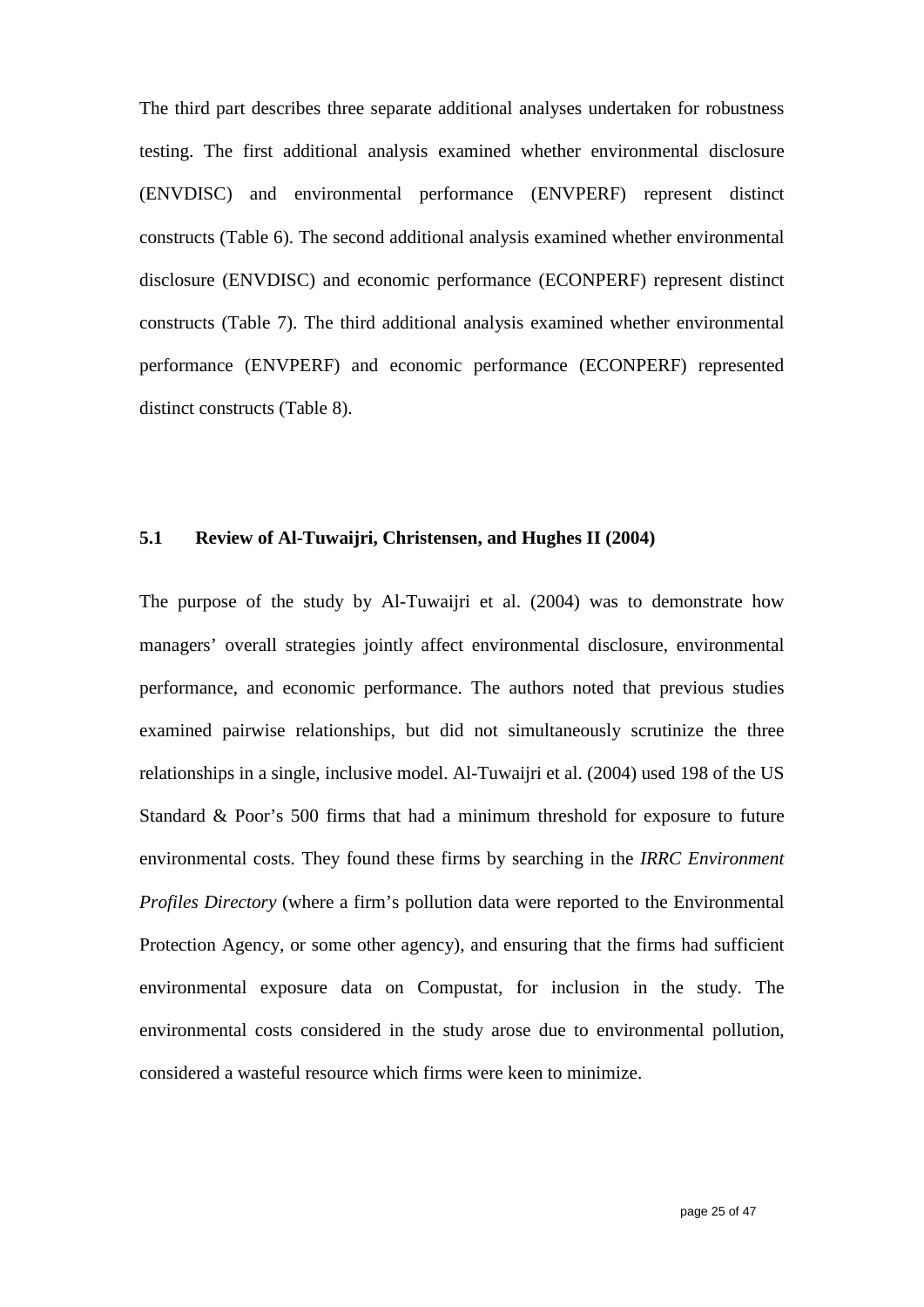Reviewing prior studies, Al-Tuwaijri et al. (2004) developed three questions: 1) Is there a relationship between economic performance (ECONPERF) and environmental performance (ENVPERF)? 2) Is there a relationship between environmental disclosure (ENVDISC) and environmental performance (ENVPERF)? 3) Is there a relationship between environmental disclosure (ENVDISC) and economic performance (ECONPERF)? They investigated the three questions using three simultaneous equations. The endogenous variables in the simultaneous equations were ENVDISC, ENVPERF, and ECONPERF, and each simultaneous equation had predetermined predictor variables. The empirical model used the log transformation of ENVEXP, VISIBILITY, and SIZE variables, because they were highly skewed.

Al-Tuwaijri et al. (2004) defined the variables used in their study as follows. ECONPERF was the economic performance measured as the industry-adjusted annual stock take. ENVPERF was the environmental performance measured as the percentage of total waste generated that is recycled. ENVDISCL was the environmental disclosure score obtained from content analysis of the firm's annual report. UE was the annual change in earnings per share scaled by stock price at the fiscal year-end. PREDISC was the past environmental disclosure measured as the average ENVDISCL over the preceding three years. ENVEXP was the environmental exposure measured as the natural log of toxic waste generated scaled by total revenues. ENVCON was the environmental concern measured as the primary factor obtained from factor analysis of the frequency of publishing an environmental report, the number of Environmental Protection Agency programs in which the firm participated, and whether the firm had an environmental committee. GROWTH was the market-to-book ratio of common equity. MARGIN was the profit margin (net income/net sales). VISIBILITY was the natural logarithm of the number of Wall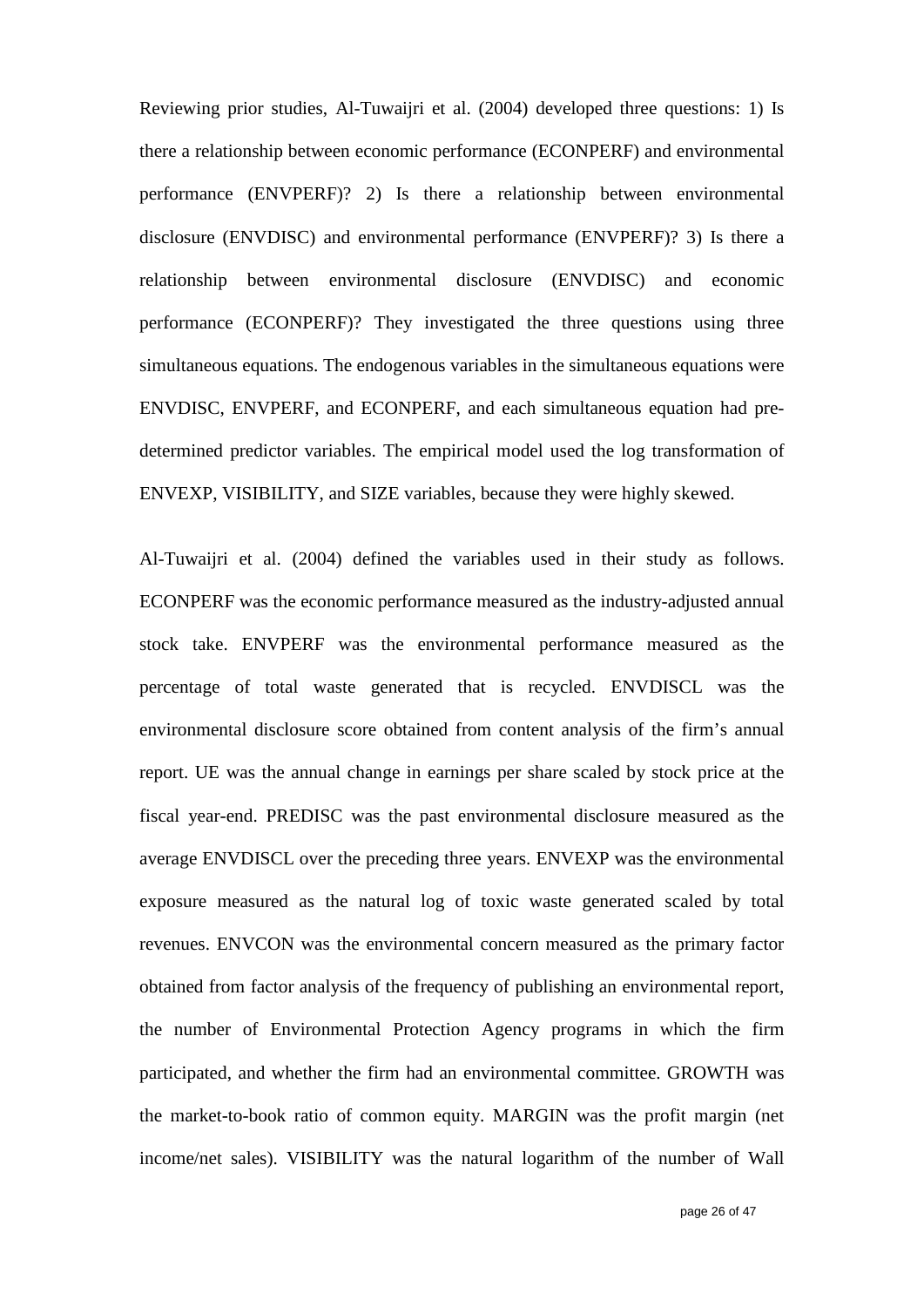Street Journal news announcements about the firm. SIZE was the natural log of the market value of common equity.

Al-Tuwaijri et al. (2004) found an endogenous relationship between ENVPERF and ENVDISC, and therefore decided to use three-stage least squares instead of ordinary least squares, and simultaneously estimate the parameters. The main findings from their analysis of the three structural equations using three-stage least squares were as follows. The results of Equation 1 suggested that ENVPERF positively and significantly relates to ECONPERF (observed criterion variable). The results of Equation 2 suggested that ECONPERF does not significantly relate to ENVPERF (observed criterion variable). The findings of Equation 3 suggested that ENVPERF is positively and significantly related to ENVDISC (observed criterion variable).

Considering the findings of their study, this secondary analysis stated its research question as: Are ENVDISC, ENVPERF, and ECONPERF distinct constructs?

## **5.2 Main Research Question developed from Al-Tuwaijri et al. (2004) study**

This section empirically examines whether economic performance, environmental performance, and environmental disclosure are separate constructs or dimensions of a given construct. It first presents results using the main model used for this secondary analysis. Thereafter, it presents results from additional models used to test the robustness of results obtained from the main model.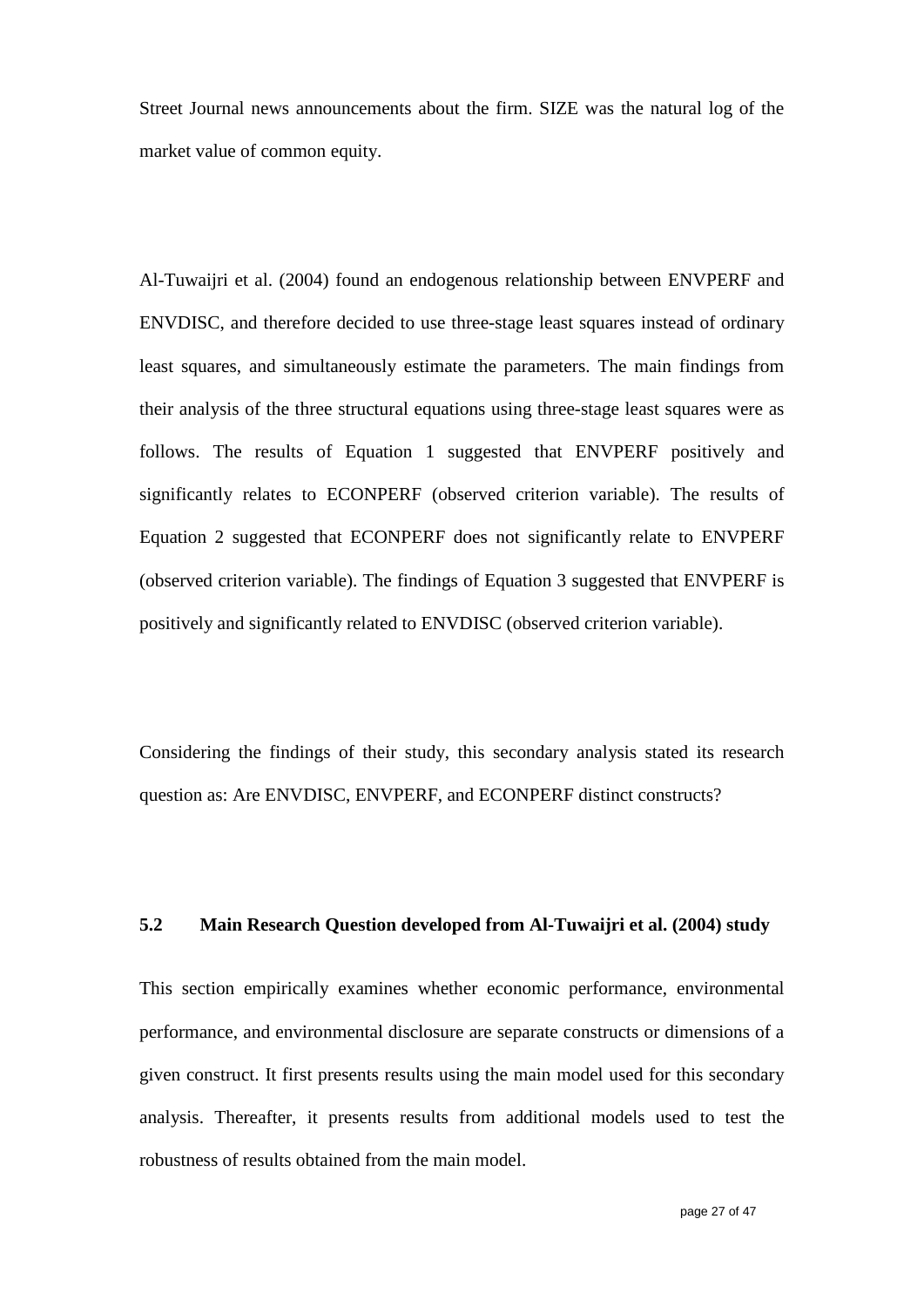*Main Research Question: Do the environmental disclosure (ENVDISC), environmental performance (ENVPERF), and economic performance (ECONPERF) represent distinct constructs?*

This research question was examined by writing a syntax command on SPSS. A canonical correlation analysis was conducted using the seven observed predictor variables pre-determined in this study (PREDISC, ENVEXP, UE, GROWTH, MARGIN, VISIBILITY, and SIZE) as one set, and the three observed criterion variables (ENVPERF, ENVDISC, and ECONPERF) pre-determined in this study as another set (Figure 2).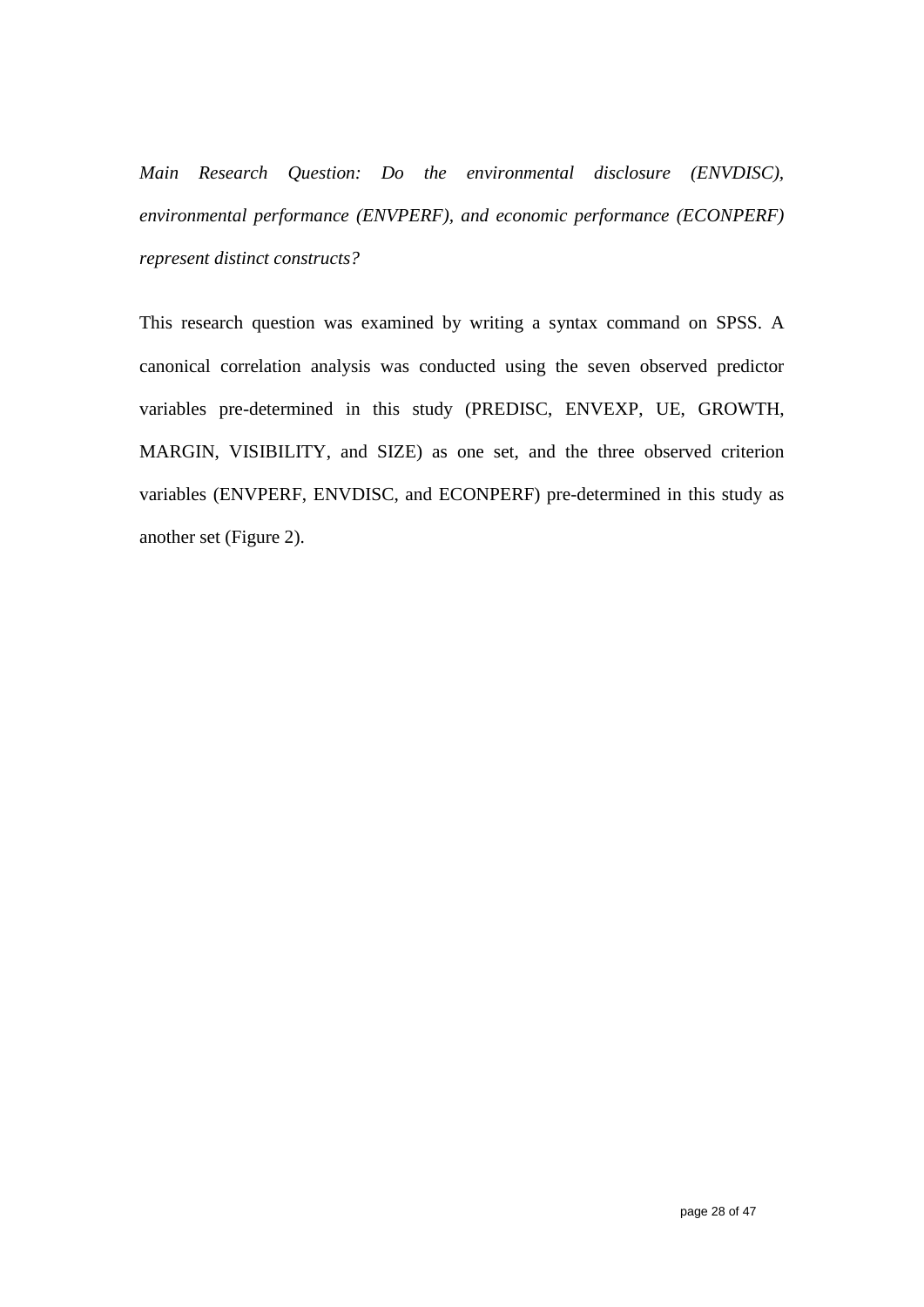#### Figure 2



Canonical solution for firms' environmental practices (based on study by Al-Tuwaijri

The full canonical model was significant for Pillais, Hotellings, and Wilks  $\lambda$  tests. This research used the Wilks  $\lambda$  test because it has the widest applicability to determine the overall significance of all canonical functions (Wilks  $\lambda = 0.0095$ , F (24,543) = 3.483, p = 0.001). The Wilks  $\lambda$  test (0.0095) result suggested the reverse effect size, and the overall effect size of the model was 99.05% ( $R_c^2$  = 1-0.0095).

Three canonical functions were generated, and the dimension reduction analysis indicated that all three were significant. The first canonical function interpreted 97.8% of variance (Wilks  $\lambda = 0.0095$ , F = 90.097, p = 0.001). The second canonical function interpreted 43.8% of variance (Wilks  $\lambda = 0.4411$ , F = 13.58, p = 0.001). The third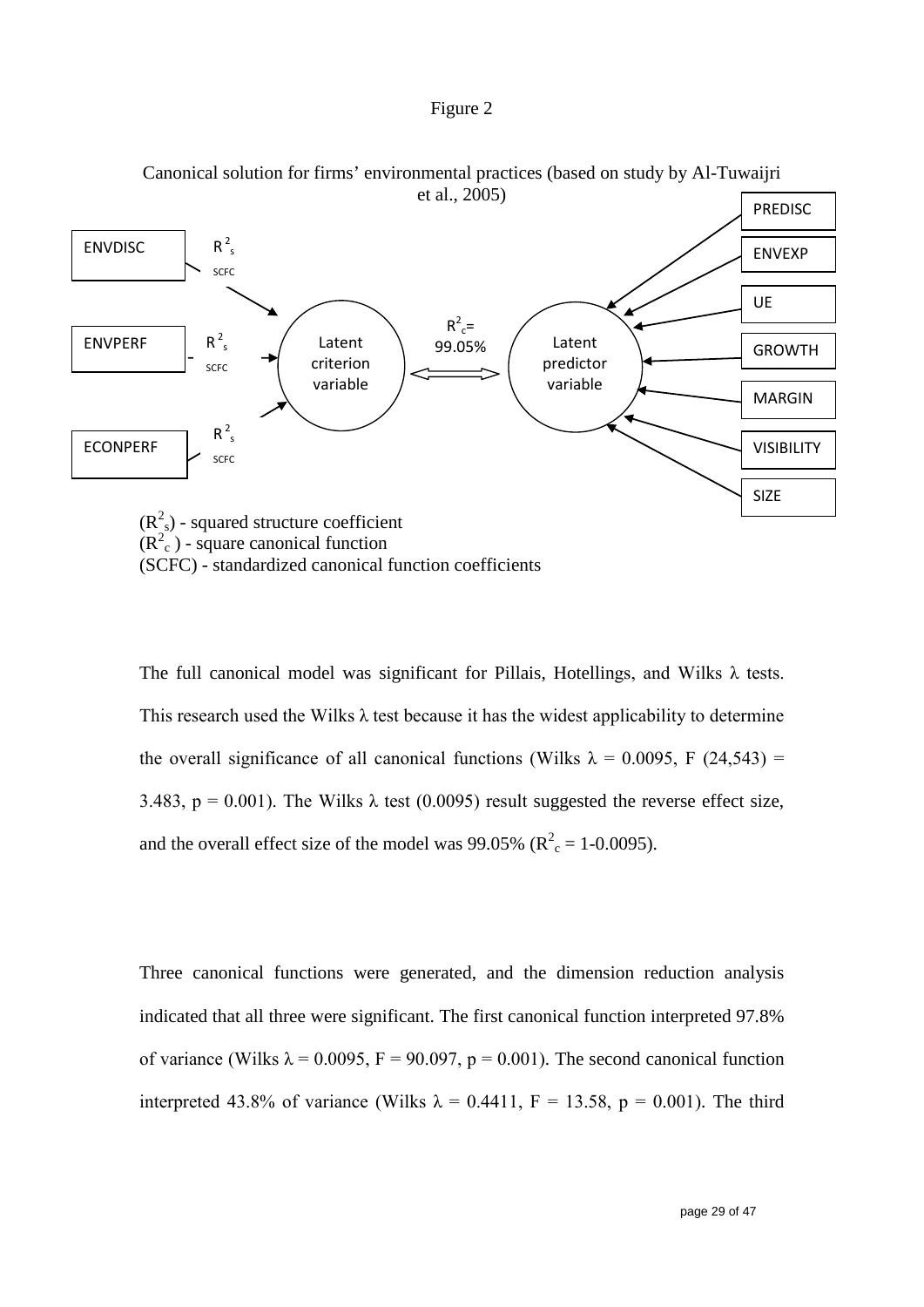canonical function interpreted 22.2% of variance (Wilks  $\lambda = 0.7778$ , F = 8.999, p = 0.001).

As shown in Table 5, the first canonical function indicated that environmental disclosure (ENVDISC) contributed 99.97% to the latent criterion variable. Environmental performance (ENVPERF) contributed 4.14% and economic performance (ECONPERF) contributed 11.03%; they thus made low contributions. In the second canonical function, environmental disclosure (ENVDISC) contributed almost an insignificant 0.03%. Environmental performance (ENVPERF) contributed 57.68% and economic performance (ECONPERF) contributed 59.6%; they thus contributed similar, and much greater, amounts to the latent criterion variable. The third canonical function indicated that environmental disclosure (ENVDISC) made no contribution to the latent criterion variable. Environmental performance (ENVPERF) contributed 31.29% and economic performance (ECONPERF) contributed 36.27%; they thus contributed similar amounts to the third criterion variable. The three canonical functions indicated that environmental disclosure (ENVDISC) represented a construct distinct from economic performance (ECONPERF) and environmental performance (ENVPERF).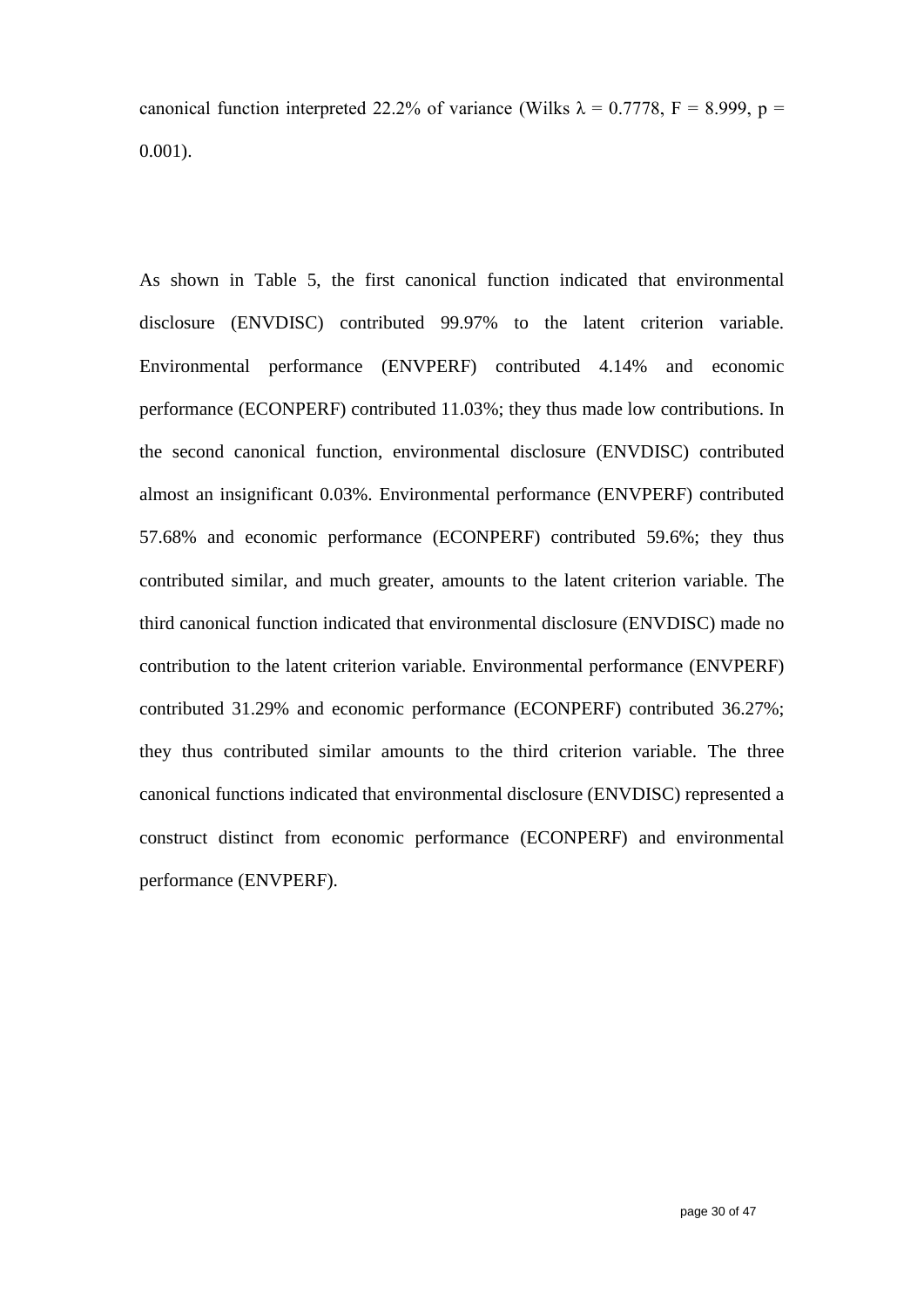| $\frac{1}{2}$ . The contract of the commutation proverses (concerned by $\frac{1}{2}$ of $\frac{1}{2}$ in the complete statistic |                                                                |                                                      |                                                        |                                                                |                                               |                                                        |                                                                |                                               |                                                        |
|----------------------------------------------------------------------------------------------------------------------------------|----------------------------------------------------------------|------------------------------------------------------|--------------------------------------------------------|----------------------------------------------------------------|-----------------------------------------------|--------------------------------------------------------|----------------------------------------------------------------|-----------------------------------------------|--------------------------------------------------------|
|                                                                                                                                  | First function                                                 |                                                      | Second function                                        |                                                                | Third function                                |                                                        |                                                                |                                               |                                                        |
|                                                                                                                                  | Standardized<br>canonical<br>function<br>coefficient<br>(SCFC) | <b>Structure</b><br>coefficient<br>(R <sub>S</sub> ) | Squared<br>structure<br>coefficient<br>$(R^2_{s})$ (%) | Standardized<br>canonical<br>function<br>coefficient<br>(SCFC) | Structure<br>coefficient<br>(R <sub>S</sub> ) | Squared<br>structure<br>coefficient<br>$(R^2_{s})$ (%) | Standardized<br>canonical<br>function<br>coefficient<br>(SCFC) | Structure<br>coefficient<br>(R <sub>S</sub> ) | Squared<br>structure<br>coefficient<br>$(R^2_{s})$ (%) |
| <b>ECONPERF</b>                                                                                                                  | $-0.016$                                                       | 0.203                                                | 4.14                                                   | $-0.635$                                                       | $-0.772$                                      | 59.60                                                  | 0.852                                                          | 0.602                                         | 36.27                                                  |
| <b>ENVPERF</b>                                                                                                                   | $-0.007$                                                       | 0.332                                                | 11.03                                                  | $-0.680$                                                       | $-0.759$                                      | 57.68                                                  | $-0.869$                                                       | $-0.559$                                      | 31.29                                                  |
| <b>ENVDISCL</b>                                                                                                                  | 1.006                                                          | 1.000                                                | 99.97                                                  | 0.355                                                          | $-0.017$                                      | 0.03                                                   | 0.115                                                          | 0.005                                         | 0.00                                                   |
| Squared<br>canonical<br>function $(R^2)$                                                                                         |                                                                |                                                      | 97.85                                                  |                                                                |                                               | 43.29                                                  |                                                                |                                               | 22.22                                                  |
| <b>PREDISC</b>                                                                                                                   | 0.965                                                          | 0.997                                                | 99.47                                                  | 0.413                                                          | 0.045                                         | 0.20                                                   | 0.251                                                          | 0.032                                         | 0.10                                                   |
| <b>ENVEXP</b>                                                                                                                    | 0.061                                                          | 0.390                                                | 15.21                                                  | $-0.417$                                                       | $-0.578$                                      | 33.46                                                  | $-0.731$                                                       | $-0.466$                                      | 21.71                                                  |
| <b>ENVCON</b>                                                                                                                    | 0.008                                                          | 0.460                                                | 21.17                                                  | $-0.287$                                                       | $-0.386$                                      | 14.89                                                  | 0.028                                                          | $-0.175$                                      | 3.05                                                   |
| <b>UE</b>                                                                                                                        | 0.012                                                          | 0.187                                                | 3.48                                                   | $-0.340$                                                       | $-0.540$                                      | 29.14                                                  | 0.679                                                          | 0.505                                         | 25.46                                                  |
| <b>GROWTH</b>                                                                                                                    | 0.010                                                          | 0.006                                                | 0.00                                                   | $-0.218$                                                       | $-0.508$                                      | 25.83                                                  | 0.577                                                          | 0.376                                         | 14.10                                                  |
| <b>MARGIN</b>                                                                                                                    | $-0.039$                                                       | 0.077                                                | 0.60                                                   | $-0.386$                                                       | $-0.752$                                      | 56.59                                                  | 0.020                                                          | 0.054                                         | 0.29                                                   |
| <b>VISIBILITY</b>                                                                                                                | 0.053                                                          | 0.219                                                | 4.78                                                   | $-0.162$                                                       | $-0.461$                                      | 21.27                                                  | $-0.133$                                                       | $-0.173$                                      | 3.01                                                   |
| <b>SIZE</b>                                                                                                                      | $-0.003$                                                       | 0.245                                                | 5.99                                                   | 0.051                                                          | $-0.575$                                      | 33.11                                                  | $-0.331$                                                       | $-0.220$                                      | 4.85                                                   |

### Canonical solution for firms' environmental practices (based on study by Al-Tuwaijri et al., 2004)

Table 5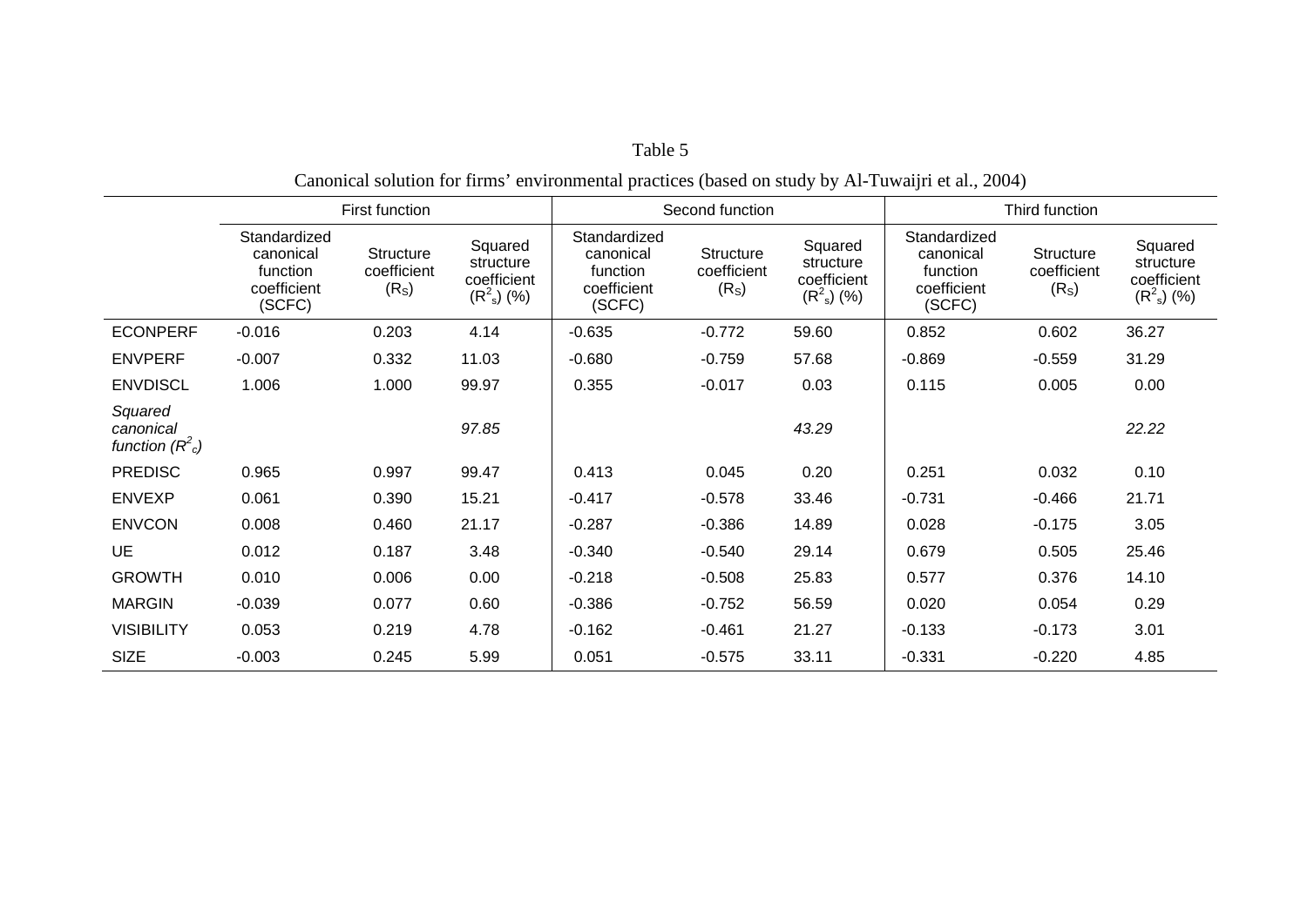#### **Additional Research Questions developed from Al-Tuwaijri et al. (2004) study**

In order to obtain further clarity on the distinction of constructs represented by the three observed criterion variables in the Al-Tuwaijri et al. (2004) study, this research performed three additional canonical correlation analyses.

*Additional Research Question 1: Do the environmental disclosure (ENVDISC) and environmental performance (ENVPERF) represent distinct constructs?*

The first additional analysis dropped economic performance (ECONPERF) as an observed criterion variable from the main model. This left environmental performance (ENVPERF) and environmental disclosure (ENVDISC) as observed criterion variables in the model. The canonical solution was significant (Wilks  $\lambda = 0.0139$ , F  $(16,376) = 175.77$ ,  $p = 0.001$ ) and explained 98.61% of the variance. The dimension reduction analysis reported that the two canonical functions were significant. The first function explained 97.84% of the variance, and the second function explained 35.78% of the variance. In the first canonical function, environmental disclosure (ENVDISC) contributed 99.99%, and environmental performance (ENVPERF) contributed 11.18%, to the latent criterion variable. In the second function, environmental performance (ENVPERF) contributed 88.82%, but environmental disclosure (ENVDISC) barely made any contribution to the latent criterion variable (Table 4). The contribution of one observed variable to the latent variable was less than 45%, while the contribution of the other observed variable to the latent variable was more than 45%. This indicated that environmental performance (ENVPERF) and environmental disclosure (ENVDISC) are distinct constructs (Table 6).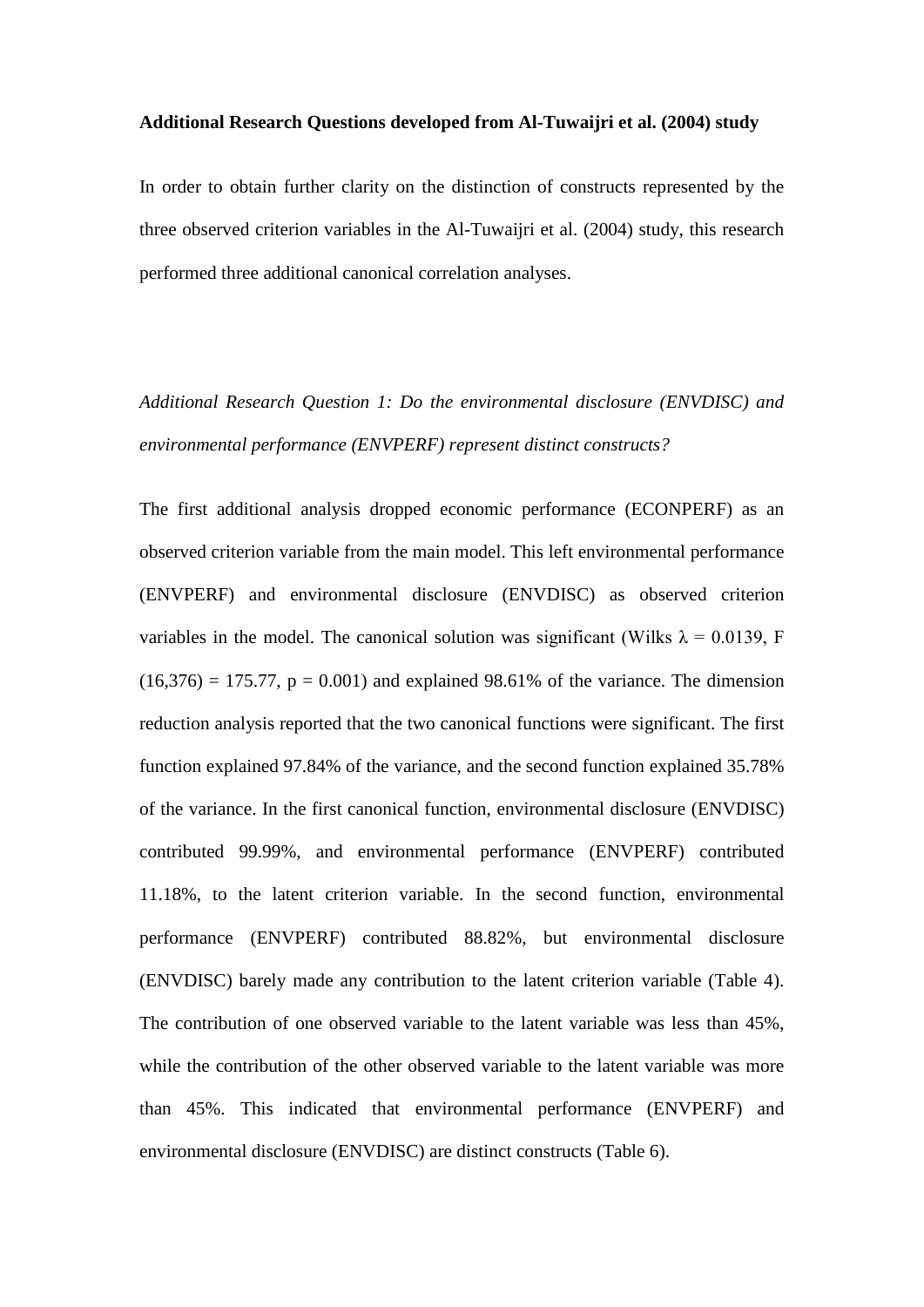### Table 6

| Additional analysis of canonical solution, dropping ECONPERF (based on study by |
|---------------------------------------------------------------------------------|
| Al-Tuwaijri et al., 2004)                                                       |

|                                           |                                                                | <b>First function</b>                                |                                                      | Second function                                                |                                                      |                                                        |
|-------------------------------------------|----------------------------------------------------------------|------------------------------------------------------|------------------------------------------------------|----------------------------------------------------------------|------------------------------------------------------|--------------------------------------------------------|
|                                           | Standardized<br>canonical<br>function<br>coefficient<br>(SCFC) | <b>Structure</b><br>coefficient<br>(R <sub>S</sub> ) | Squared<br>structure<br>coefficient<br>$(R^2_s)$ (%) | Standardized<br>canonical<br>function<br>coefficient<br>(SCFC) | <b>Structure</b><br>coefficient<br>(R <sub>S</sub> ) | Squared<br>structure<br>coefficient<br>$(R^2_{s})$ (%) |
| <b>ECONPERF</b>                           |                                                                |                                                      |                                                      |                                                                |                                                      |                                                        |
| <b>ENVPERF</b>                            | $-0.009$                                                       | 0.334                                                | 11.18                                                | 1.064                                                          | 0.942                                                | 88.82                                                  |
| <b>ENVDISCL</b>                           | 1.003                                                          | 1.000                                                | 99.99                                                | $-0.356$                                                       | 0.008                                                | 0.01                                                   |
| Squared<br>canonical<br>function $(R^2c)$ |                                                                |                                                      | 97.84                                                |                                                                |                                                      | 35.78                                                  |
| <b>PREDISC</b>                            | 0.963                                                          | 0.997                                                | 99.43                                                | $-0.487$                                                       | $-0.058$                                             | 0.34                                                   |
| <b>ENVEXP</b>                             | 0.060                                                          | 0.392                                                | 15.35                                                | 0.712                                                          | 0.728                                                | 53.02                                                  |
| <b>ENVCON</b>                             | 0.011                                                          | 0.462                                                | 21.34                                                | 0.240                                                          | 0.421                                                | 17.71                                                  |
| UE                                        | 0.018                                                          | 0.193                                                | 3.72                                                 | $-0.019$                                                       | 0.238                                                | 5.67                                                   |
| <b>GROWTH</b>                             | 0.014                                                          | 0.012                                                | 0.01                                                 | $-0.080$                                                       | 0.272                                                | 7.38                                                   |
| <b>MARGIN</b>                             | $-0.036$                                                       | 0.083                                                | 0.69                                                 | 0.331                                                          | 0.638                                                | 40.70                                                  |
| <b>VISIBLTY</b>                           | 0.054                                                          | 0.221                                                | 4.89                                                 | 0.205                                                          | 0.488                                                | 23.78                                                  |
| <b>SIZE</b>                               | $-0.005$                                                       | 0.248                                                | 6.14                                                 | 0.110                                                          | 0.610                                                | 37.26                                                  |

*Additional Research Question 2: Do the environmental disclosure (ENVDISC) and economic performance (ECONPERF) represent distinct constructs?*

The second additional canonical correlation analysis dropped environmental performance (ENVPERF) from the main model, which left economic performance (ECONPERF) and environmental disclosure (ENVDISC) as observed criterion variables. The canonical solution was significant (Wilks  $\lambda = 0.0139$ , F (16,376) = 175.77,  $p = 0.001$ ) and explained 98.61% of the variance. The dimension reduction analysis reported that the two canonical functions were significant. The first function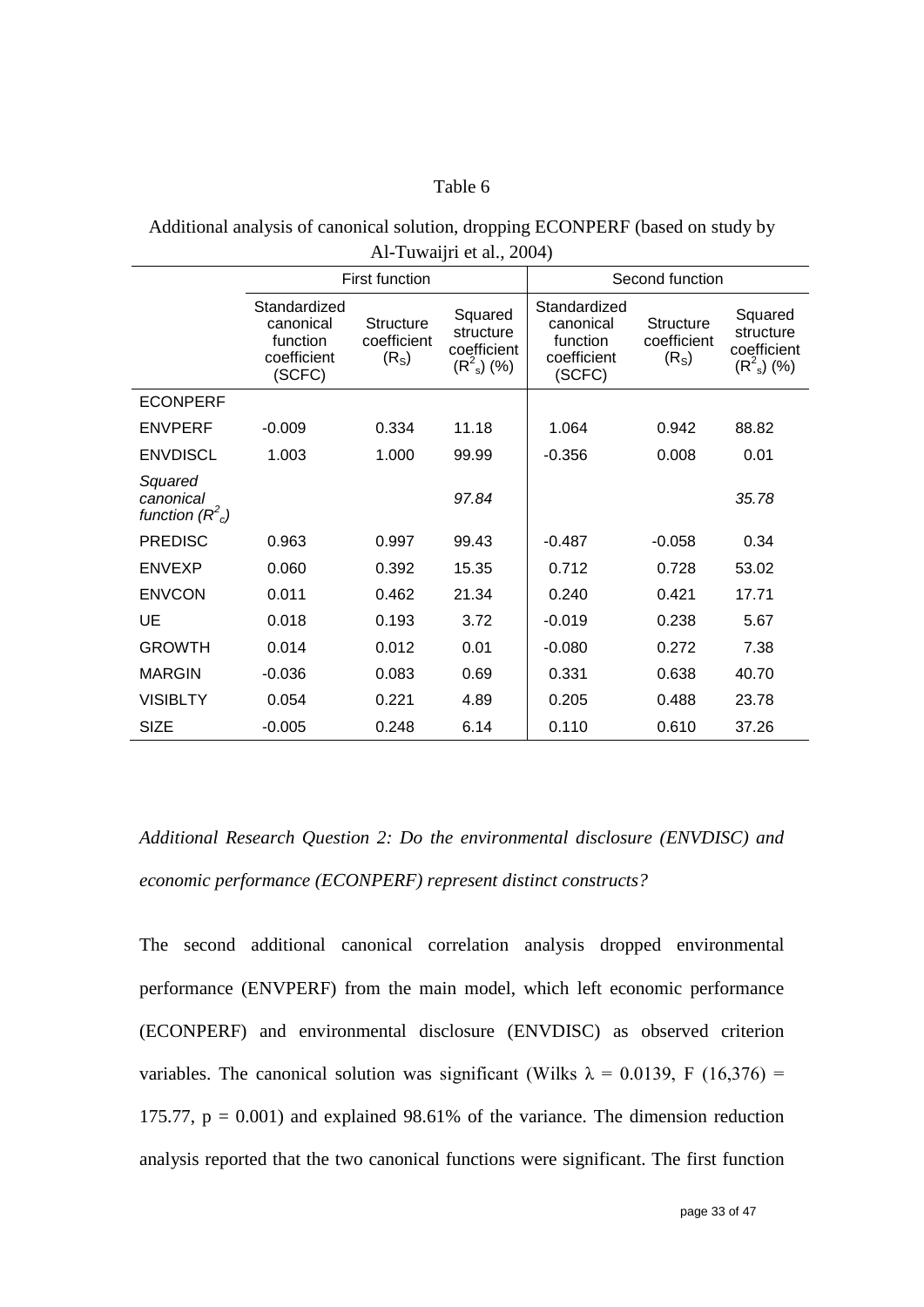explained 97.85% of the variance, and the second function explained 39.29% of the variance. In the first canonical function, environmental disclosure (ENVDISC) contributed 99.97%, and environmental performance (ECONPERF) contributed very little (4.18%) to the latent criterion variable. In the second function, economic performance (ECONPERF) contributed 95.82% to the latent criterion variable, and the contribution from environmental disclosure (ENVDISC) was insignificant (0.03%).

These two additional analyses further confirmed that environmental disclosure (ENVDISC) represented a construct that was distinct from economic performance (ECONPERF) and environmental performance (ENVPERF) (Table 5). When the contribution of one observed variable to the latent variable was less than 45%, contribution of the other observed variable to the latent variable was more than 45%. This indicated to us that economic performance (ECONPERF) and environmental disclosure (ENVDISC) were distinct constructs (Table 7).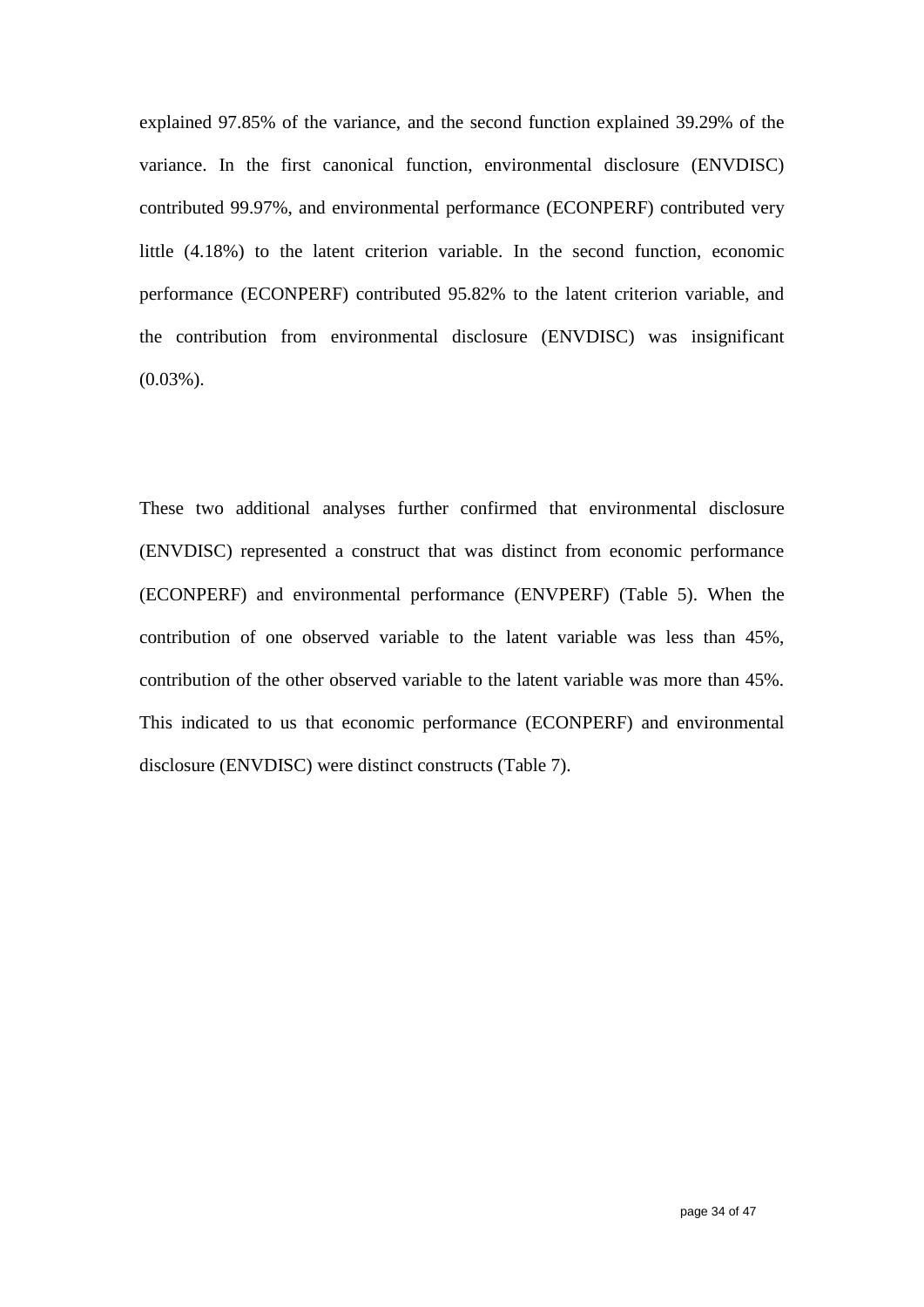#### Table 7

|                                                                    |                                                                | <b>First function</b>                                |                                                        | Second function                                                |                                                      |                                                        |
|--------------------------------------------------------------------|----------------------------------------------------------------|------------------------------------------------------|--------------------------------------------------------|----------------------------------------------------------------|------------------------------------------------------|--------------------------------------------------------|
|                                                                    | Standardized<br>canonical<br>function<br>coefficient<br>(SCFC) | <b>Structure</b><br>coefficient<br>(R <sub>S</sub> ) | Squared<br>structure<br>coefficient<br>$(R^2_{s})$ (%) | Standardized<br>canonical<br>function<br>coefficient<br>(SCFC) | <b>Structure</b><br>coefficient<br>(R <sub>S</sub> ) | Squared<br>structure<br>coefficient<br>$(R^2_{s})$ (%) |
| <b>ECONPERF</b>                                                    | $-0.016$                                                       | 0.204                                                | 4.18                                                   | 1.025                                                          | 0.979                                                | 95.82                                                  |
| <b>ENVPERF</b>                                                     |                                                                |                                                      |                                                        |                                                                |                                                      |                                                        |
| <b>ENVDISCL</b>                                                    | 1.003                                                          | 1.000                                                | 99.97                                                  | $-0.210$                                                       | 0.016                                                | 0.03                                                   |
| Squared<br>canonical<br>function<br>(R <sup>2</sup> <sub>c</sub> ) |                                                                |                                                      | 97.85                                                  |                                                                |                                                      | 39.29                                                  |
| <b>PREDISC</b>                                                     | 0.963                                                          | 0.997                                                | 99.43                                                  | $-0.239$                                                       | $-0.025$                                             | 0.06                                                   |
| <b>ENVEXP</b>                                                      | 0.063                                                          | 0.393                                                | 15.42                                                  | 0.006                                                          | 0.276                                                | 7.63                                                   |
| <b>ENVCON</b>                                                      | 0.009                                                          | 0.462                                                | 6.96                                                   | 0.264                                                          | 0.250                                                | 6.27                                                   |
| UE                                                                 | 0.012                                                          | 0.187                                                | 39.49                                                  | 0.628                                                          | 0.717                                                | 51.45                                                  |
| <b>GROWTH</b>                                                      | 0.009                                                          | 0.007                                                | 22.30                                                  | 0.472                                                          | 0.627                                                | 39.30                                                  |
| <b>MARGIN</b>                                                      | $-0.038$                                                       | 0.079                                                | 12.01                                                  | 0.347                                                          | 0.683                                                | 46.59                                                  |
| <b>VISIBLTY</b>                                                    | 0.054                                                          | 0.220                                                | 0.58                                                   | 0.076                                                          | 0.317                                                | 10.06                                                  |
| <b>SIZE</b>                                                        | $-0.003$                                                       | 0.247                                                | 4.27                                                   | $-0.207$                                                       | 0.394                                                | 15.51                                                  |

## Additional analysis of canonical solution, dropping ENVPERF from the main canonical model (based on study by Al-Tuwaijri et al., 2004)

*Additional Research Question 3: Do the environmental performance (ENVPERF) and economic performance (ECONPERF) represent distinct constructs?*

As reported in Table 8, the third additional canonical correlation analysis dropped environmental disclosure (ENVDISC) from the main model. This analysis was conducted to determine whether environmental performance (ENVPERF) and economic performance (ECONPERF) were two separate constructs. The canonical solution was significant (Wilks  $\lambda = 0.39$ , F (16,376) = 175.77, p = 0.001) and explained 61.03% of the variance. There were two canonical functions that were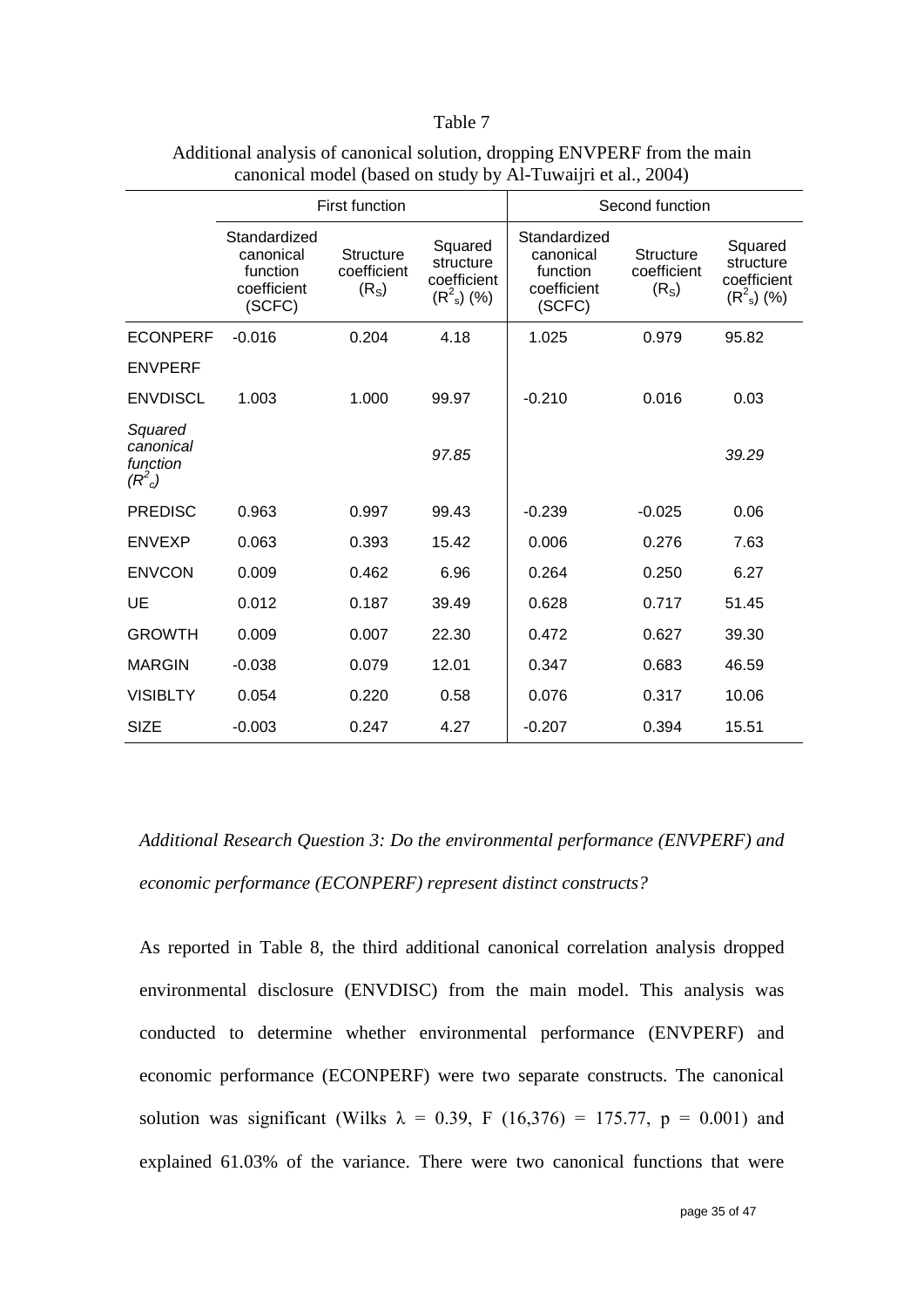statistically significant in this analysis. The first function explained 49.46% of the variance, and the second canonical function explained 22.9% of the variance.

In the first canonical function, environmental performance (ENVPERF) contributed 74.6% to the latent criterion, and economic performance (ECONPERF) contributed 56.51%. Both were in the higher range of the contribution (greater than the 45% benchmark). Their contribution however substantially differed within that range.

In the second canonical function, economic performance (ECONPERF) contributed 43.49% to the latent criterion variable, and environmental performance (ENVPERF) contributed 25.39%. Both contributions were in the lower range (less than the 45% benchmark). The results of this additional model indicated that environmental performance (ENVPERF) and economic performance (ECONPERF) were not two distinct constructs. The contributions of both observed criterion variables to the latent criterion were less than 45%. They were, however, vastly dissimilar within that lower range. This result indicated that environmental performance (ENVPERF) and economic performance (ECONPERF) represented the same construct, but two dimensions of the same construct. Therefore, including environmental performance (ENVPERF) and economic performance (ECONPERF) variables in a study helps to enrich the performance construct by providing information about performance from two dimensions (Table 8).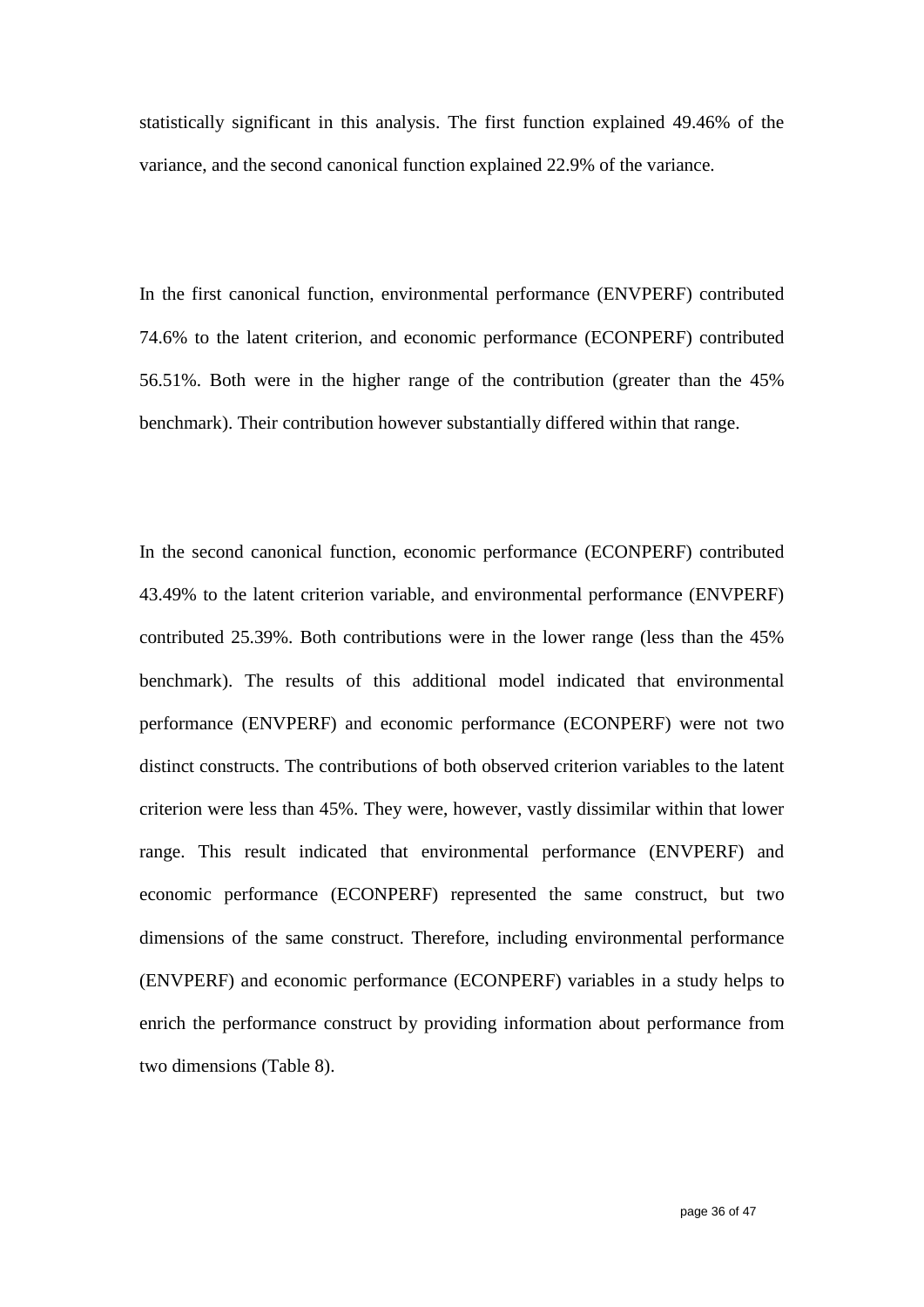#### Table 8

|                                           | <b>First function</b>                                          |                                                      |                                                        | Second function                                                |                                                      |                                                        |
|-------------------------------------------|----------------------------------------------------------------|------------------------------------------------------|--------------------------------------------------------|----------------------------------------------------------------|------------------------------------------------------|--------------------------------------------------------|
|                                           | Standardized<br>canonical<br>function<br>coefficient<br>(SCFC) | <b>Structure</b><br>coefficient<br>(R <sub>S</sub> ) | Squared<br>structure<br>coefficient<br>$(R^2_{s})$ (%) | Standardized<br>canonical<br>function<br>coefficient<br>(SCFC) | <b>Structure</b><br>coefficient<br>(R <sub>S</sub> ) | Squared<br>structure<br>coefficient<br>$(R^2_{s})$ (%) |
| <b>ECONPERF</b>                           | 0.531                                                          | 0.752                                                | 56.51                                                  | $-0.911$                                                       | $-0.659$                                             | 43.49                                                  |
| <b>ENVPERF</b>                            | 0.695                                                          | 0.864                                                | 74.60                                                  | 0.793                                                          | 0.504                                                | 25.39                                                  |
| <b>ENVDISCL</b>                           |                                                                |                                                      |                                                        |                                                                |                                                      |                                                        |
| Squared<br>canonical<br>function $(R^2c)$ |                                                                |                                                      | 49.46                                                  |                                                                |                                                      | 22.90                                                  |
| <b>PREDISC</b>                            | 0.086                                                          | 0.435                                                | 18.92                                                  | $-0.032$                                                       | 0.136                                                | 1.85                                                   |
| <b>ENVEXP</b>                             | 0.429                                                          | 0.715                                                | 51.15                                                  | 0.666                                                          | 0.438                                                | 19.16                                                  |
| <b>ENVCON</b>                             | 0.254                                                          | 0.566                                                | 0.43                                                   | $-0.066$                                                       | 0.191                                                | 3.65                                                   |
| UE                                        | 0.273                                                          | 0.540                                                | 50.18                                                  | $-0.708$                                                       | $-0.538$                                             | 28.95                                                  |
| <b>GROWTH</b>                             | 0.169                                                          | 0.432                                                | 35.14                                                  | $-0.593$                                                       | $-0.437$                                             | 19.06                                                  |
| <b>MARGIN</b>                             | 0.319                                                          | 0.695                                                | 0.64                                                   | $-0.080$                                                       | $-0.145$                                             | 2.10                                                   |
| <b>VISIBLTY</b>                           | 0.173                                                          | 0.517                                                | 1.34                                                   | 0.116                                                          | 0.141                                                | 1.98                                                   |
| <b>SIZE</b>                               | $-0.031$                                                       | 0.632                                                | 10.89                                                  | 0.330                                                          | 0.175                                                | 3.05                                                   |

## Additional analysis of canonical solution, dropping ENVDISC from the main canonical model (based on study by Al-Tuwaijri et al., 2004)

### **6. Discussion**

page 37 of 47 This secondary analysis demonstrated how canonical correlation analysis technique can be used to test whether empirical variables represent expressed theoretical constructs. It also showed a unique way of reviewing published studies to develop and analyze research questions not examined in the original study. This secondary analysis examined published data provided in the studies by Hasseldine et al. (2005) and Al-Tuwaijri et al. (2004), and framed research questions that were not investigated in those studies (Table 9). The means, standard deviations, and correlation table reported in the two studies became the data sets for this secondary analysis, and data were analyzed using canonical correlation analysis technique.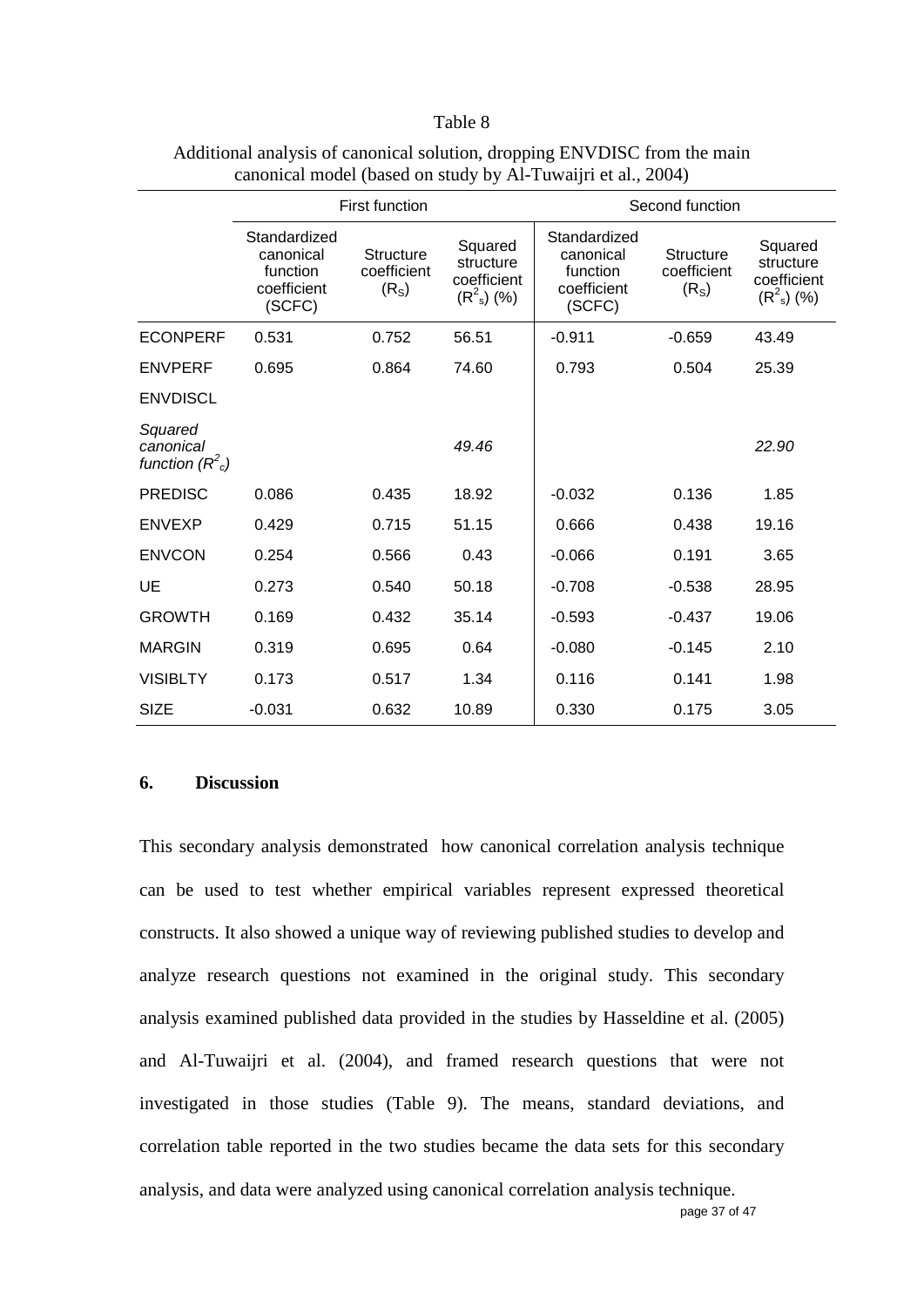#### Table 9

### Findings from the canonical correlation analysis

|                            | Hasseldine et al. (2005)       | Al-Tuwaijri et al. (2004)      |
|----------------------------|--------------------------------|--------------------------------|
| Main model                 |                                |                                |
| Main research              | Performance and disclosure     | Performance and disclosure     |
| question                   | represent different constructs | represent different constructs |
| <b>Additional models</b>   |                                |                                |
| <b>Additional research</b> | CER and                        | <b>ENVPERF and ENVDISC</b>     |
| Question 1                 | DISC(SQRQWED99)                | represent different constructs |
|                            | represent different constructs |                                |
| <b>Additional research</b> | CER and DISC(SQRTES99)         | <b>ECONPERF and ENVDISC</b>    |
| Question 2                 | represent different constructs | represent different constructs |
| <b>Additional research</b> | DISC(SQRTES99) and             | <b>ENVPERF AND</b>             |
| Question 3                 | DISC(SQRQWED99)                | <b>ECONPERF</b> represent two  |
|                            | represent the same dimension   | dimensions of the same         |
|                            | of the same construct          | construct                      |

Using the study of Hasseldine et al. (2005), and limiting its scope to the environment, this analysis suggested that environmental performance and environmental disclosure were two distinct constructs. The two disclosure measures represented not only a single construct but also a single dimension of disclosure. The two disclosure variables were measured differently in the regression analysis in the study by Hasseldine et al., as the quantity of disclosure (SQRTES99) and quality-adjusted quantity of disclosure (SQRQWED99). These two variables provided the same information about the construct. Both variables conceptually represented the same dimension of the disclosure, and one variable was sufficient to theoretically inform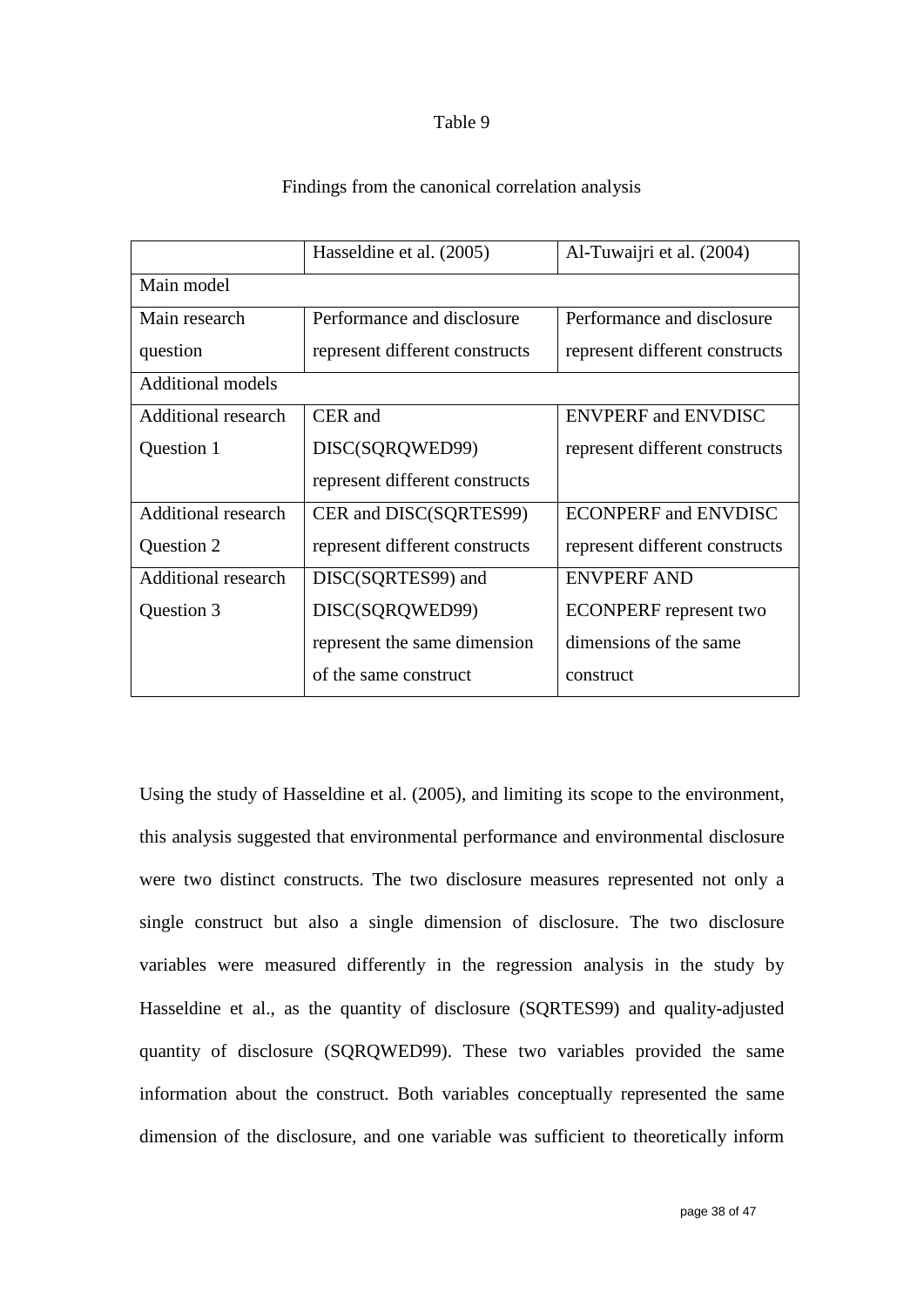about disclosure. This informs a principle that having additional variables in a study is methodologically acceptable, but may not add to theoretical advancement.

Using the study by Al-Tuwaijri et al. (2004), this secondary analysis investigated whether disclosure and performance were distinct constructs, and the results confirmed this distinction. The canonical correlation analysis results did not support the conclusion that environmental performance and economic performance were two distinct constructs. They were, however, two dissimilar dimensions of the same performance construct. Therefore, including these two variables is not only methodologically acceptable, but also contributes to theoretical advancement. These findings were consistent with the expected results.

Good practice should ensure that the variables sufficiently express the constructs before finalizing findings of a research study. The constructs must be carefully defined (e.g. environmental disclosure, environmental performance). Constructs should have limited scope (e.g., for the environment) and a defined context in which they are investigated (e.g. environmental performance in the context of pollution, or environmental performance in the context of reputation). Constructs that carry common speech labels without definitions, and are not limited in their application to time and scope, can acquire "surplus meaning," because such terms could be broadly interpreted (Suddaby, 2010). For example, the disclosure must be defined limiting its scope to the environment. When a construct is not sufficiently delineated, researchers may introduce definitions that are usable but that do not fit the construct. A construct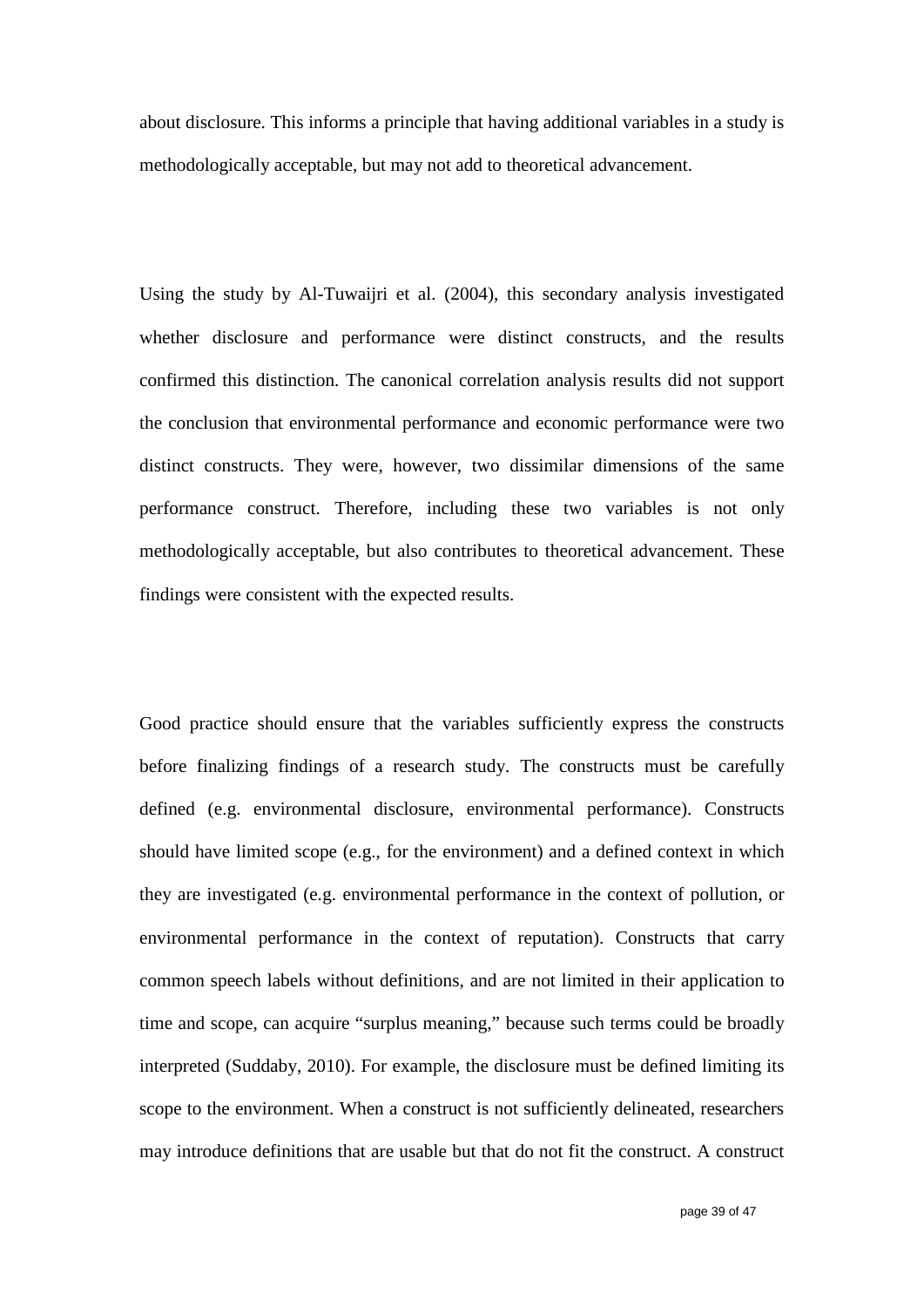does not sit in isolation; it is often related to other constructs, through which it gains coherence. The coherence of a construct is indicated by demonstrating its positioning among the other constructs that are under investigation or not in the study. For example, as demonstrated in this secondary analysis, performance is a multidimensional construct. Environmental performance and economic performance are two dimensions in the study by Al-Tuwaijri et al. (2004).

Scientific knowledge is built upon a theoretical basis where constructs are the building blocks of a theory. Scientific inquiry tests the theories to advance scientific knowledge. In doing so, studies should identify the constructs and how constructs are interrelated in a stated theory. For instance, Al-Tuwaijri et al. (2004) used the theory of discretionary disclosure to support their findings (Verrecchia, 1983). This theory argues that firms' discretionary disclosure has a cost. For example, that cost can lead to decreasing the stock price. Disclosing bad news can increase the cost of disclosing. Disclosing good news should have a benefit more than the cost incurred in disclosing it. Withholding news can also have a cost. The users can assume withholding news means it must be bad news, but they cannot be sure. Users make that assumption only under certain conditions specific to the firm.

Al-Tuwaijri et al. examined environmental disclosure as news reported in annual reports of firms. They found that firms performing well in environmental activities disclosed more news about those activities. Al-Tuwaijri et al. measured environmental performance as the percentage of total waste generated that is recycled. They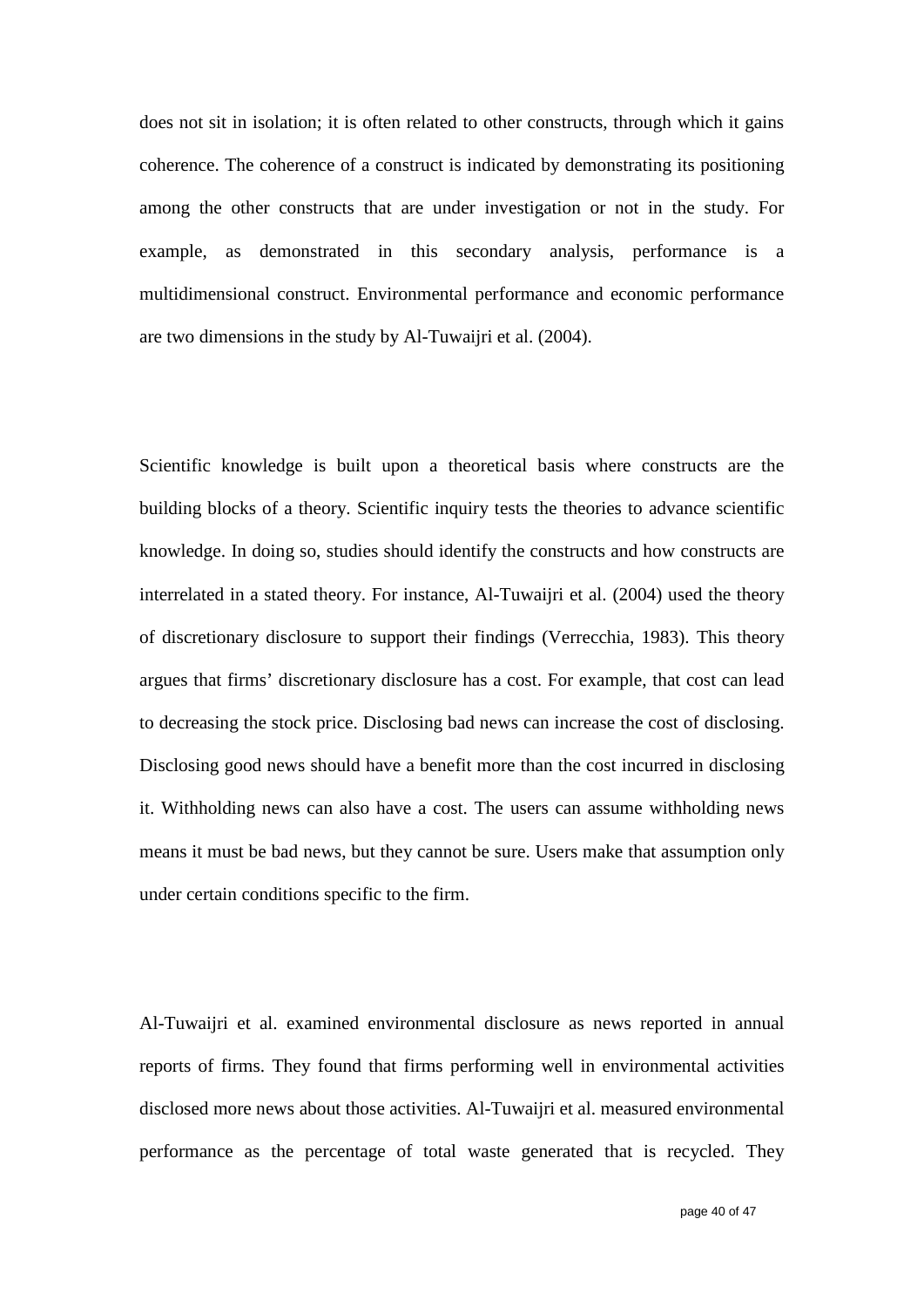empirically measured environmental disclosure as disclosure score obtained from content analysis of the firm's annual report. The disclosure score examined four aspects of environmental performance identified in Securities Exchange Commission (SEC) Form 10-K. Firms disclosing about a given environmental performance aspect received a score of 1, otherwise zero.

In this context, it would be helpful to the reader that study explaining why the environmental disclosure construct was measured empirically combining good and bad news disclosed in the annual report. Disclosing good news about environmental performance is beneficial to the firm because investors will assess it favorably. However, disclosing bad news adds an additional cost to the firm because investors will assess it unfavorably. It would be also helpful to inform readers about the selection of four performance aspects reported in SEC Form 10-K to constitute the disclosure variable. Reporting in the SEC Form 10-K is mandatory, and once reported in that form, the information is no longer news or discretionary disclosure. This secondary analysis points out that such a discussion helps to inform the choice of construct (for example, disclosure), the choice of variable(s) that represent the construct (for example, measured as news items), and how that selection informs testing the chosen theory (for example, theory of discretionary disclosure). Making such choices is a necessary activity in research and is important in helping to advance scientific knowledge through the testing of theories.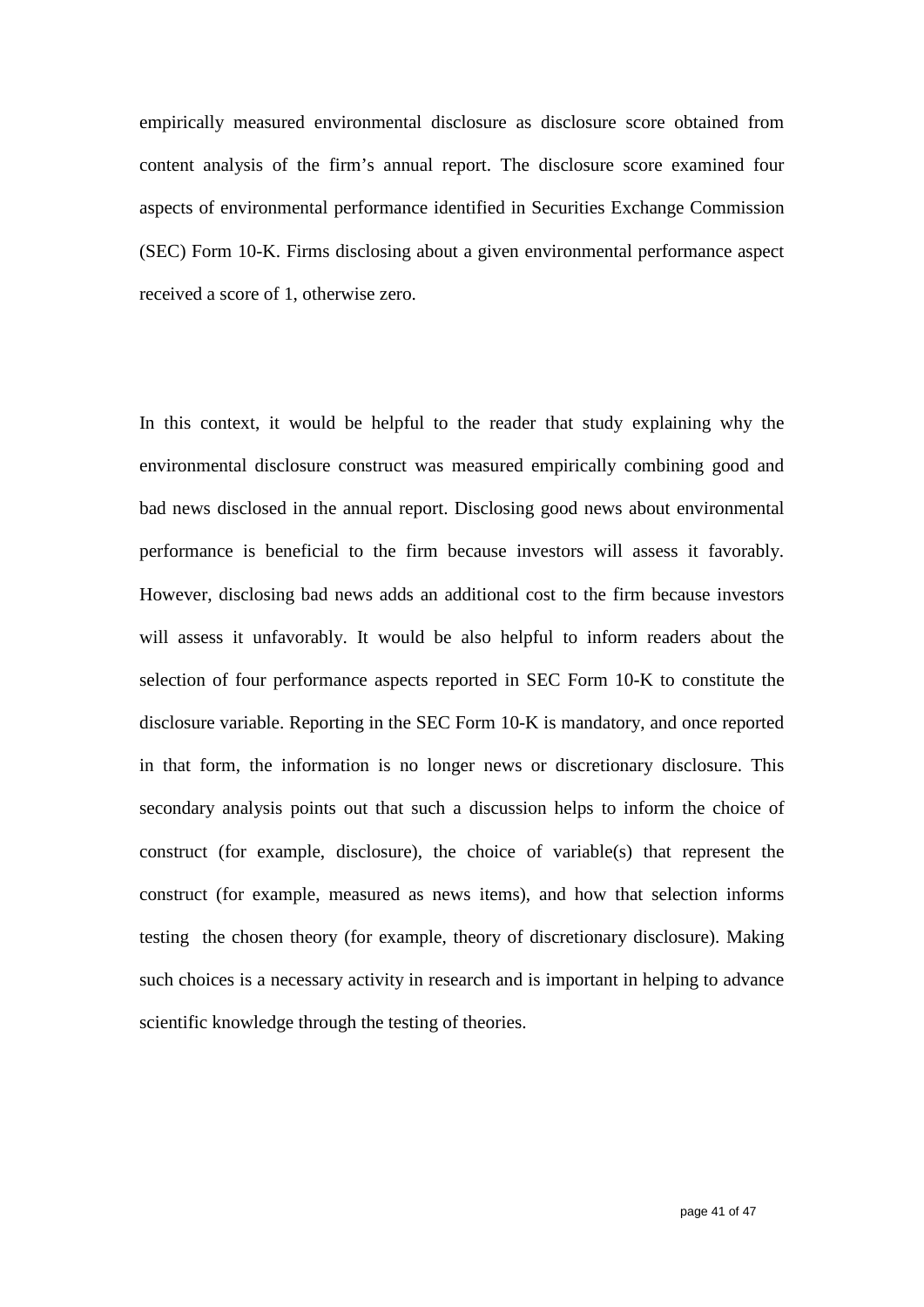#### **7. Conclusions**

Canonical correlation analysis can assist in conducting a post-mortem on the results before data are published, to ensure that the variables sufficiently represent the construct. Authors may usefully inform readers about how and why the variables represent the intended constructs or dimensions of the same construct representing the phenomena under investigation. For instance, studies can examine environmental performance by industries (pulp and paper, chemical) and develop environmental performance variables specific to industries. Canonical correlation analysis using matrix data in a research study can determine whether these environmental performance variables conceptually represent the same environmental performance construct and/or dimensions. Although this secondary analysis has considered two studies only as case presentations, future research can use canonical correlation analysis technique to examine a wider body of literature in search of various resolutions. For instance, a future study can examine a range of disclosure (or performance) variables that differ in measurement (this analysis examined only two: SQRTES99 and SQRQWED99) to ascertain whether they represent different disclosure (or performance) dimensions. This secondary analysis examined only the criterion variable set, and a future study can undertake a canonical correlation analysis to investigate the predictor variable set, to determine whether those variables represent the purported constructs.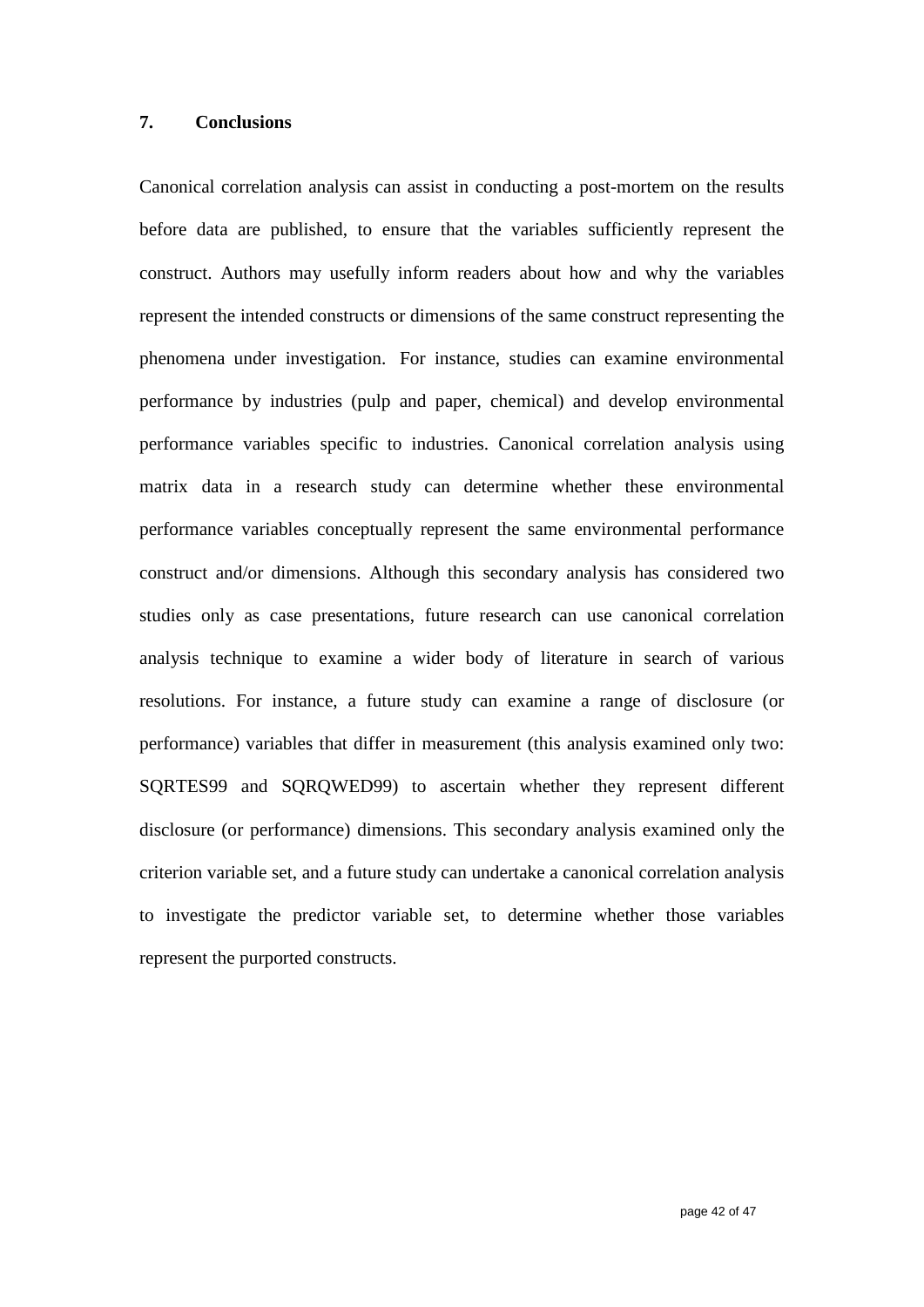#### **References**

- Afifi, A., V. A. Clark, and S. May. 2004. *Computer-aided multivariate analysis* (4th ed.). Boca Raton, FL: Chapman & Hall/CRC.
- Al-Tuwaijri, S. A., T. E. Christensen, and K. E. Hughes II. 2004. The relations among environmental disclosure, environmental performance, and economic performance: a simultaneous equations approach. *Accounting, Organizations and Society*, 29(5/6), 447–471.
- Arnold, P. J. 1990. The state and political theory in corporate social disclosure research: a response to Guthrie and Parker. *Advances in Public Interest Accounting*, 3(2), 177–181.
- Bacharach, S. B. 1989. Organizational theories: some criteria for evaluation. *The Academy of Management Review*, 14(4), 496–515.
- Chen, M., and J-W. Chu. 2011.  $NO<sub>x</sub>$  photocatalytic degradation on active concrete road surface: from experiment to real scale application. *Journal of Cleaner Production,* 19, 1266-1272.
- Churchill, G.A. Jr. 1979. A paradigm for developing better measures of marketing constructs. *Journal of Marketing Research,* 16(1), 64-73.
- de Oliveira, J. A. P., C. N. H. Doll, T. A. Kurniawan, Y. Geng, M. Kapshe, and D. Huisingh. 2013. Promoting win-win situations in climate change mitigation, local environmental quality and development in Asian cities through co-benefits. *Journal of Cleaner Production,* 58, 1–6.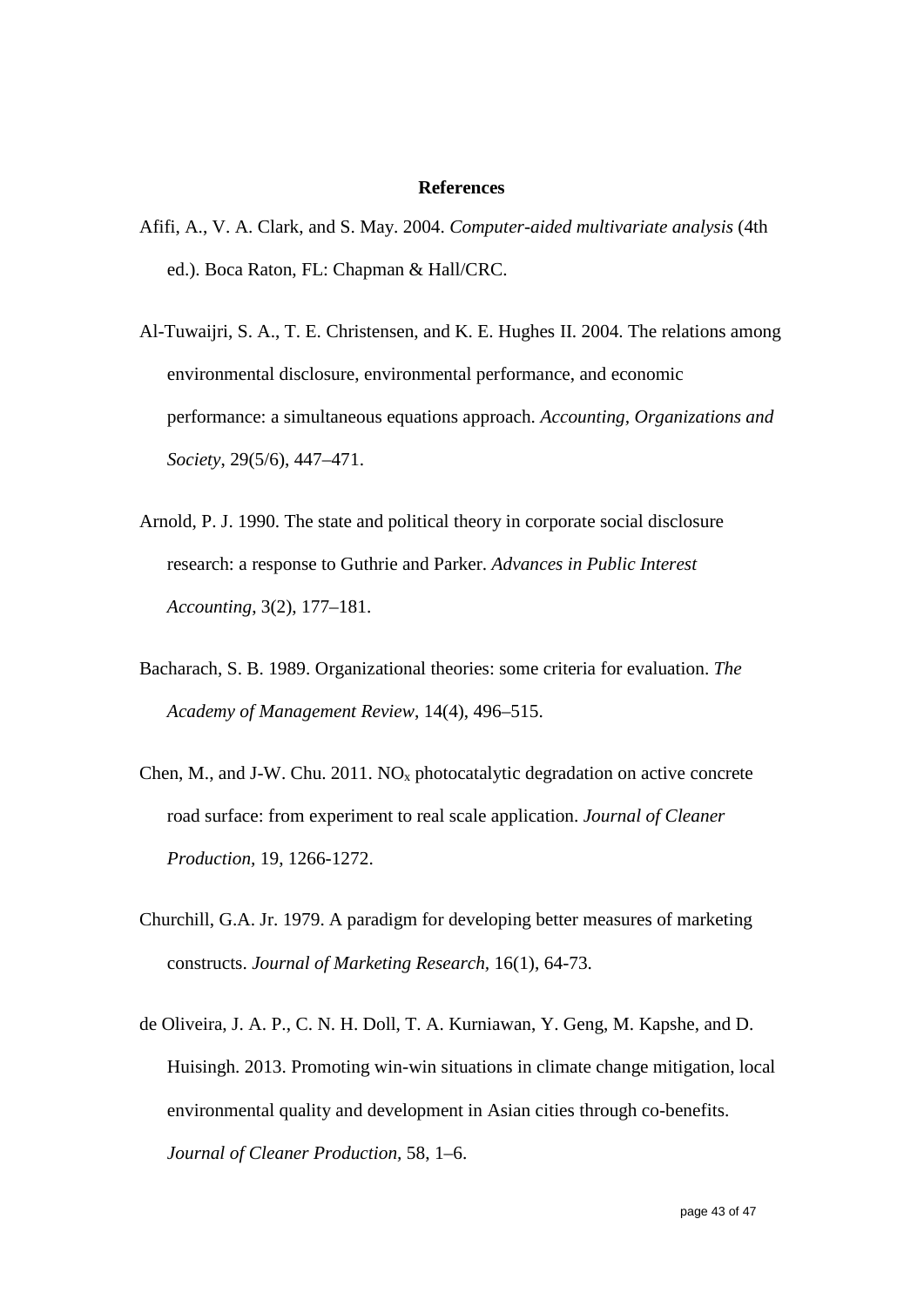Dierkes, M., and L. E. Preston. 1977. Corporate social accounting reporting for the physical environment: a critical review and implementation proposal. *Accounting, Organizations and Society*, 2(1), 3–22.

Gao, S. S., S. Heravi, and J. Z. Xiao. 2005. Determinants of corporate social and environmental reporting in Hong Kong: a research note. *Accounting Forum*, 29, 233– 242.

- Gray, R. H., D. L. Owen, and K. T. Maunders. 1987. *Corporate Social Reporting: Accounting and Accountability*. Hemel Hempstead: Prentice-Hall.
- Hasseldine, J., A. I. Salama, and J. S. Toms. 2005. Quantity versus quality: the impact of environmental disclosures on the reputations of UK Plcs. *British Accounting Review*, 37(2), 231–248.
- Holland, L., and Y. B. Foo. 2003. Differences in environmental reporting practices in the UK and US: the legal and regulatory context. *British Accounting Review,*  35(1), 1–18.
- Kerlinger, F. N. 1973. *Foundations of behavioral research* (2nd ed.). New York: Holt, Rinehart & Winston.
- Kim, J-Y., S-J. Jeong, Y-J. Cho, and K-S. Kim. 2014. Eco-friendly manufacturing strategies for simultaneous consideration between productivity and environmental performances: a case study on a printed board manufacturing. *Journal of Cleaner Production,* 67, 249–257.
- Landy, F. J. 1986. Stamp collecting versus science. *American Psychologist*, 41(11), 1183–1192.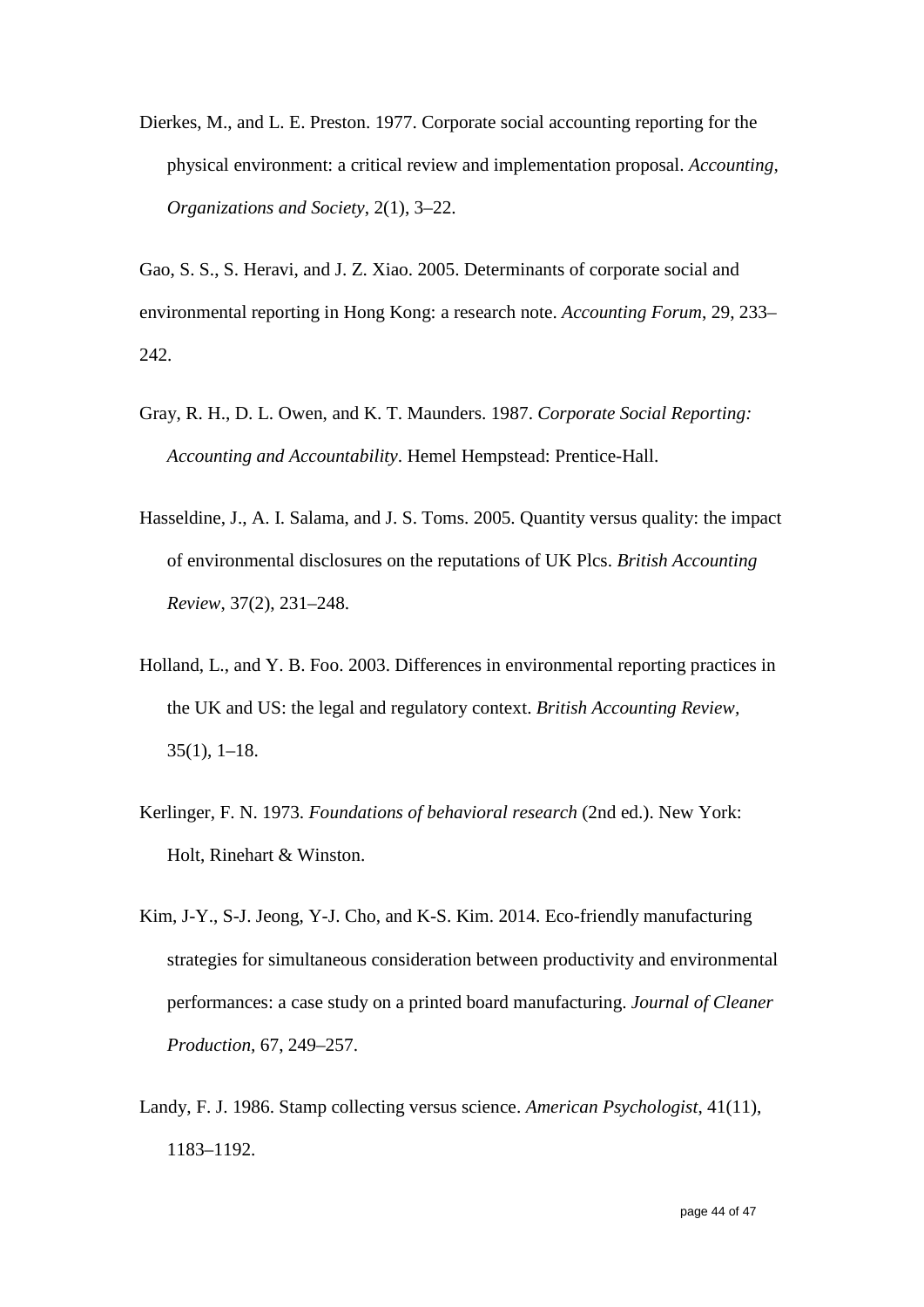- Law, K. S., C-S. Wong, and W. H. Mobley. 1998. Toward a taxonomy of multidimensional constructs. *The Academy of Management Review*, 23(4), 741– 755.
- LeClere, M. 2006. Bankruptcy studies and ad-hoc variable selection: a canonical correlation analysis. *Review of Accounting and Finance,* 4, 410–422.
- Lu, Y., and I. Abeysekera. 2004. Stakeholders' power, corporate characteristics, and social and environmental disclosure: evidence from China. *Journal of Cleaner Production,* 64, 426–436.
- MacCorquodale, K., and P. E. Meehl. 1948. On a distinction between hypothetical constructs and intervening variables. *Psychological Review*, 55(2), 95–107.
- Mathews, M. R. 1997. Twenty-five years of social and environmental accounting research: is there a silver jubilee to celebrate? *Accounting, Auditing & Accountability Journal*, 10(4), 481–531.
- McArt, E. W., and L. W. McDougal. 1985. Secondary data analysis: a new approach to nursing research. *Journal of Nursing Scholarship*, 17(2), 54–57.
- Patten, D. M. 1992. Intra-industry environmental disclosures in response to the Alaskan oil spill: a note on legitimacy theory. *Accounting, Organizations and Society*, 17(5), 471–475.
- Roberts, R. W. 1992. Determinants of corporate social responsibility disclosure: an application of stakeholder theory. *Accounting, Organizations and Society*, 17(6), 595–612.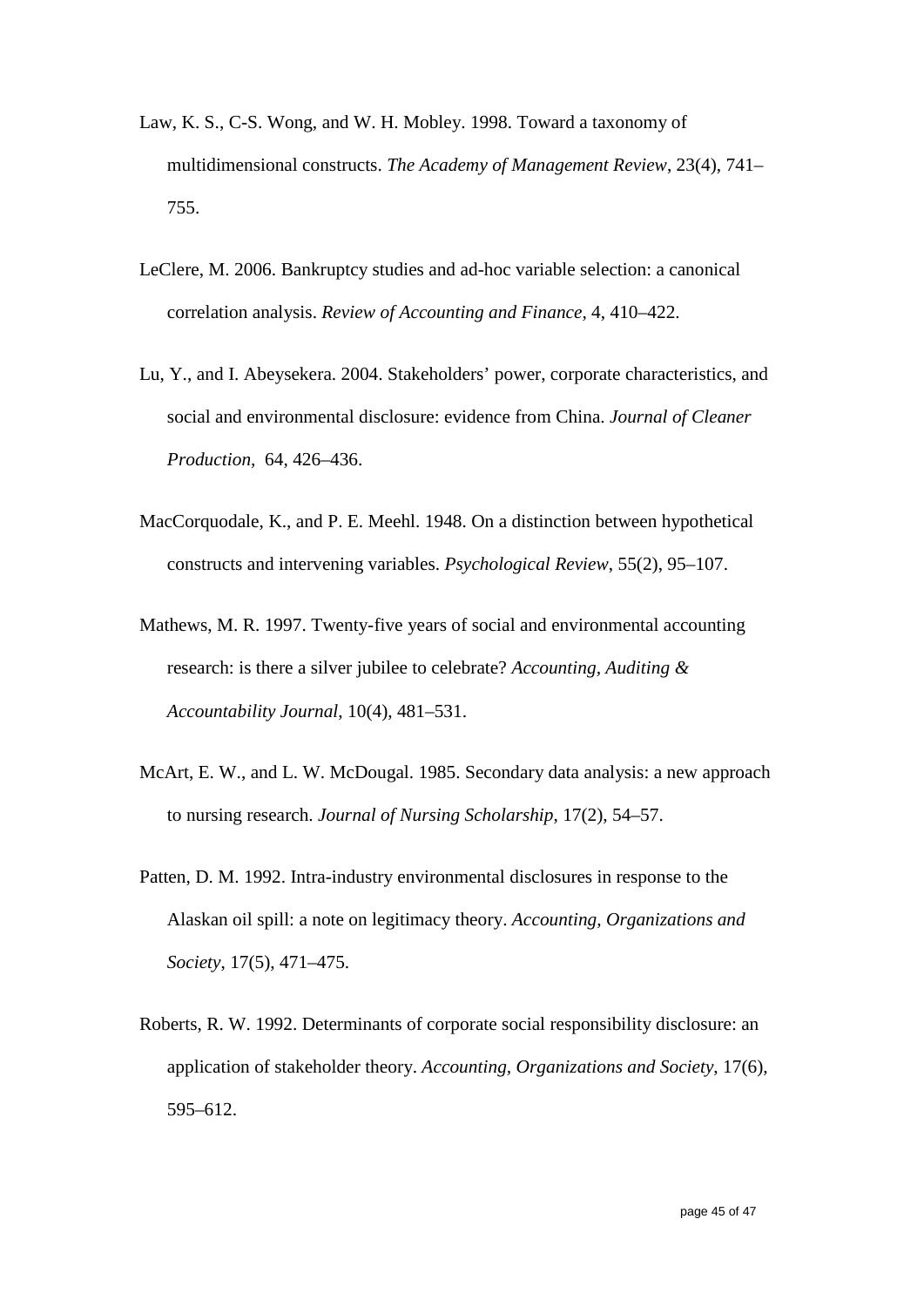- Rockness, J. W. 1985. An assessment of the relationship between US corporate environmental performance and disclosure. *Journal of Business Finance & Accounting*, 12(3), 339–354.
- Sherry, A., and R. Henson. 2005. Conducting and interpreting canonical correlation analysis in personality research: a user-friendly primer. *Journal of Personality Assessment*, 84(1), 37–48.
- Suddaby, R. 2010. Editor's comments: construct clarity in theories of management and organization. *The Academy of Management Review*, 35(3), 346–357.
- Suk, S., X. Liu, S-Y. Lee, S. Go, and K. Sudo. 2014. Affordability of energy cost increases for Korean companies due to market-based climate policies: a survey study by sector. *Journal of Cleaner Production,* 67, 208–219.
- Venkatraman, N., and J. H. Grant. 1986. Construct management in organizational strategy research: a critique and proposal. *The Academy of Management Review*, 11(1), 71–87.
- Verrecchia, R. E. 1983. Discretionary disclosure. *Journal of Accounting and Economics,* 5, 179–194.
- Wikoff, R. L., and P. Miller. 1991. Canonical analysis in nursing research. *Nursing Research,* 40(6), 367–370.
- Wiseman, J. 1982. An evaluation of environmental disclosures made in corporate annual reports. *Accounting, Organizations and Society*, 7(1), 53–63.